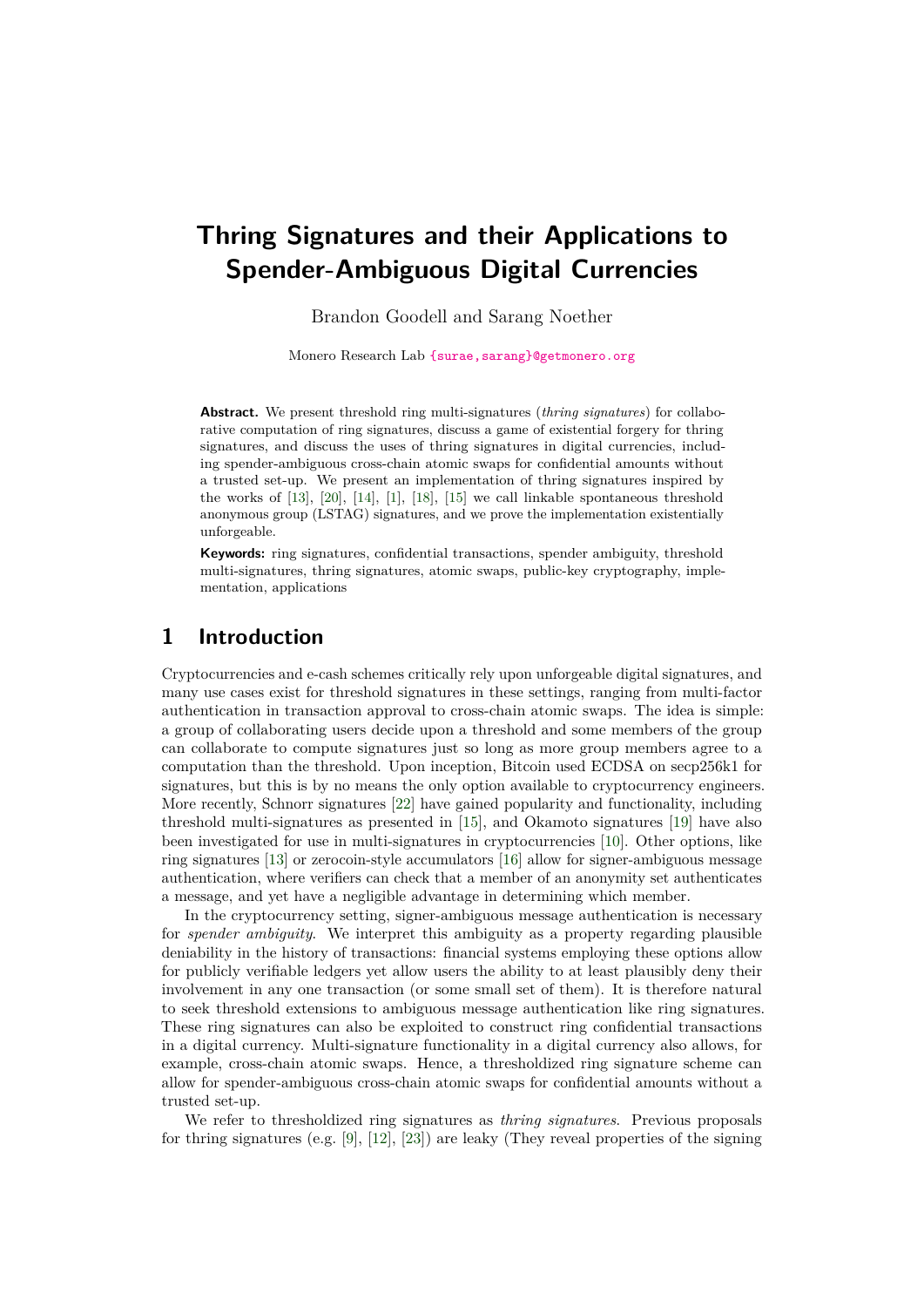coalition such as the number of signers, or even publish the list of signing public keys with signatures), or use key computations akin to those presented in [\[3\]](#page-13-6), which are vulnerable to rogue key attacks. For these reasons, we find these proposals to be inappropriate for use in privacy-focused digital currencies.

We construct a thring signature implementation using a Musig-style approach applied to the linkable spontaneous anonymous group (LSAG) signatures of [\[13\]](#page-13-0), taking into account the modifications presented in [\[1\]](#page-12-0) and [\[18\]](#page-14-1) intended for use in digital currency applications. The Musig approach from [\[15\]](#page-13-2) aggregates keys with an approach first proposed in [\[20\]](#page-14-0) that is resistant to rogue-key attacks. As is usual for multisignature schemes, we replace the random data for use in signing with sums of data selected by participants, which is revealed in a commit-and-reveal phase. Lastly, like the Musig approach, we include signing keys in signature challenge computation which prevents oracle queries in the proof of existential unforgeability from taking place in a bad order.

#### **1.1 Our contribution**

We present an LSTAG signature scheme, which resembles the Musig multi-signatures from [\[15\]](#page-13-2), and is a thresholdized version of LSAG signatures. We present a definition of existential unforgeability in the ring signature setting and prove the scheme secure under this definition. We also make remarks on the difference between our scheme and ostensible applications for cryptocurrency purposes.

The scheme we present is  $n$ -of- $n$  but can be extended to  $m$ -of- $n$  threshold schemes using standard techniques, and can be extended to a multi-layered scheme for use in ring confidential transactions. The scheme is aggregate-keyed, in the sense that signature verification does not require knowledge of the signing threshold. Signature sizes are not dependent upon the number of colluding signers. The security proof is under the plain public key model. We use the same three-step process of Musig, and verification of the signatures proceeds identically to usual LSAG signatures.

In Section [2,](#page-2-0) we explain our notation, assumptions, and other pre-requisites. In Section [3,](#page-4-0) we loosely explain how LSAG signatures presently work in Monero, how to apply the Musig thresholdizing heuristic to them to obtain LSTAGs, and applications of LSTAGs for use in ring confidential transactions. In Section [4,](#page-6-0) we define LSTAG signatures, present an implementation example. In Section [A,](#page-14-6) we define an unforgeability game for LSTAG signatures, prove the implementation from Section [4](#page-6-0) is secure under this definition. We also discuss linkability, exculpability, signer ambiguity, and key aggregation indistinguishability.

#### **1.2 Related works and challenges**

In [\[13\]](#page-13-0), LSAG signatures were first described; modifications were suggested in [\[1\]](#page-12-0). In [\[14\]](#page-13-1), confidential transactions for use in digital currencies were first described, and in [\[18\]](#page-14-1), ring signature extensions of confidential transactions using a key-vector extension of LSAG signatures called multi-layered linkable spontaneous anonymous group (MLSAG) signatures were first described. We generally use the approach from [\[3\]](#page-13-6) for computing multi-signatures, with the Musig-style key aggregation from [\[20\]](#page-14-0) and the commit-and-reveal approach of [\[15\]](#page-13-2). Our unforgeability proof, like that of [\[15\]](#page-13-2), uses a double application of the rewind-on-success forking method (ostensibly first presented in [\[13\]](#page-13-0)).

Other multi-signature techniques, especially in the pairings- and learning-with-errors based worlds, are available. See, for example, [\[8\]](#page-13-7), a novel and quite general fully homomorphic thresholdizing set-up using only one round of communication is described in the learning-with-errors environment, leading to fully homomorphic threshold signatures and encryption. More recently, [\[7\]](#page-13-8) uses a pairings-based setting to provide compact multi-signatures with extremely valuable properties.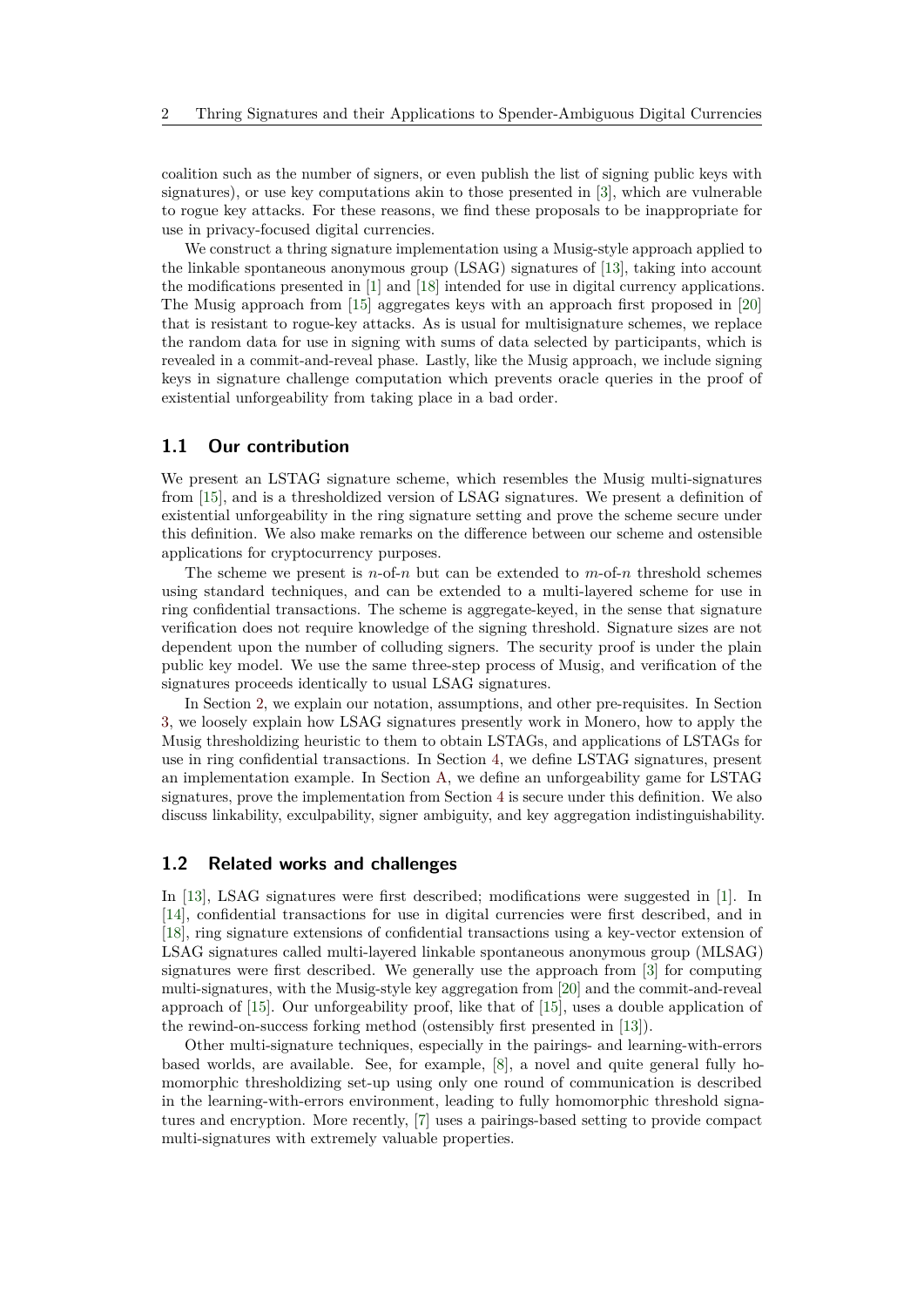Note that the thresholdizing heuristic described in [\[3\]](#page-13-6) presented a general multisignature scheme in the plain public key model, but also presented a detailed discussion of the knowledge-of-secret-key (KOSK) assumption. It is worth noting that there are some problems with practically and securely implementing schemes that are proven secure under the KOSK setting using proofs of possession of secret keys unless special care is taken (see, for example, [\[21\]](#page-14-7)). For this reason, we avoid the KOSK assumption, although the security proofs for schemes such as ours are dramatically simpler in the KOSK setting with proofs of possession replacing the certificate authority. In [\[20\]](#page-14-0), the KOSK-free method of aggregating a shared multi-signature public key we use here was presented which is resistant to rogue key attacks (albeit in a pairings-based setting). An early version of Musig used a single round of communication, which was later modified to include a commit-and-reveal stage to signing. Indeed, in [\[10\]](#page-13-3) it is demonstrated that it is very unlikely that a single round of communication in a Musig-like signature scheme can be proven secure under the discrete logarithm hardness assumption.

For use in digital currency applications in ring confidential transactions, these thring signatures must be further extended. For example, in applications to digital currencies employing (some variant of) the Cryptonote protocol such as Monero, implementation must account for keypair vectors including a view key in addition to a spend/signing key, and must account for one-time key computations. Proving the security of our scheme under these extensions is beyond the scope of this document. For more detailed formalizations of ring confidential transactions and thring signatures, see for example [\[11\]](#page-13-9).

#### **1.3 Special thanks**

We want to specially thank the members of the Monero community who used the GetMonero.org Community Forum Funding System to support the Monero Research Lab. Readers may also regard this as a statement of conflict of interest, since our funding is denominated in Monero and provided directly by members of the Monero community by the Forum Funding System. We also wish to extend particular thanks to Andrew Poelstra and Yannick Seurin, and many others, for some extremely helpful comments.

# <span id="page-2-0"></span>**2 Notation and assumptions**

We generally use calligraphic font to denote PPT algorithms and oracles:  $A, A', A'', B'$ are PPT algorithms,  $H$  is a random oracle,  $\mathcal{SO}$  is a signing oracle. We often grant an algorithm oracle access, which we denote with a superscript:  $A^{\mathcal{SO}}$  means A has oracle access to  $SO$ . We shall often leave the superscripts implicit for clarity, unless there is risk of confusion. We use teletype font to describe the inputs and outputs of algorithms, or as the names of special algorithms from a cryptographic scheme:  $\text{inp}_{A}$  is the input for A, out<sub>A</sub> is the output, Sign is the signing algorithm in our implementation, and so on. Algorithms often come with a distinguished failure symbol (or a set of them) which we denote  $\perp$ :  $\perp_A$  is the failure symbol of  $\mathcal{A}$ ,  $\perp$ <sub>Sign</sub> is the failure symbol of Sign, and so on.

We use miniscule english letters and greek letters for integers:  $n, r, q, \ell, i, j, k, \alpha, \eta$  are all in N. For any  $r \in \mathbb{N} = \{1, 2, \ldots\}$ , we denote the set of *r* elements  $\{1, 2, \ldots, r\}$  with [*r*]. We use underlines to denote vectors, ordered lists, sequences, and sets indexed by well-ordered indexing sets. For example, for an unordered list of independent random oracles *H* indexed by some arbitrary finite set  $\Lambda$  with  $n = |\Lambda|$  elements, we can harmlessly re-index and assume  $\Lambda = [n]$  and write  $\underline{\mathcal{H}} = {\mathcal{H}_i}_{i \in [n]}$ .

For any  $n > 1$ , we denote  $\mathbb{Z}/n\mathbb{Z}$  with  $\mathbb{Z}_n$ . We assume a set-up phase is executed with a security parameter  $η > 1$  before beginning, resulting in some  $(φ, G, H, φ, Φ)$ , namely a cyclic group G of order  $\mathfrak p$  with generator *G* such that elements from  $\mathbb{Z}_{\mathfrak p}$  and G admit  $\eta$ -bit representations, a sequence  $\mathcal{H}$  of cryptographic hash functions, and two key aggregation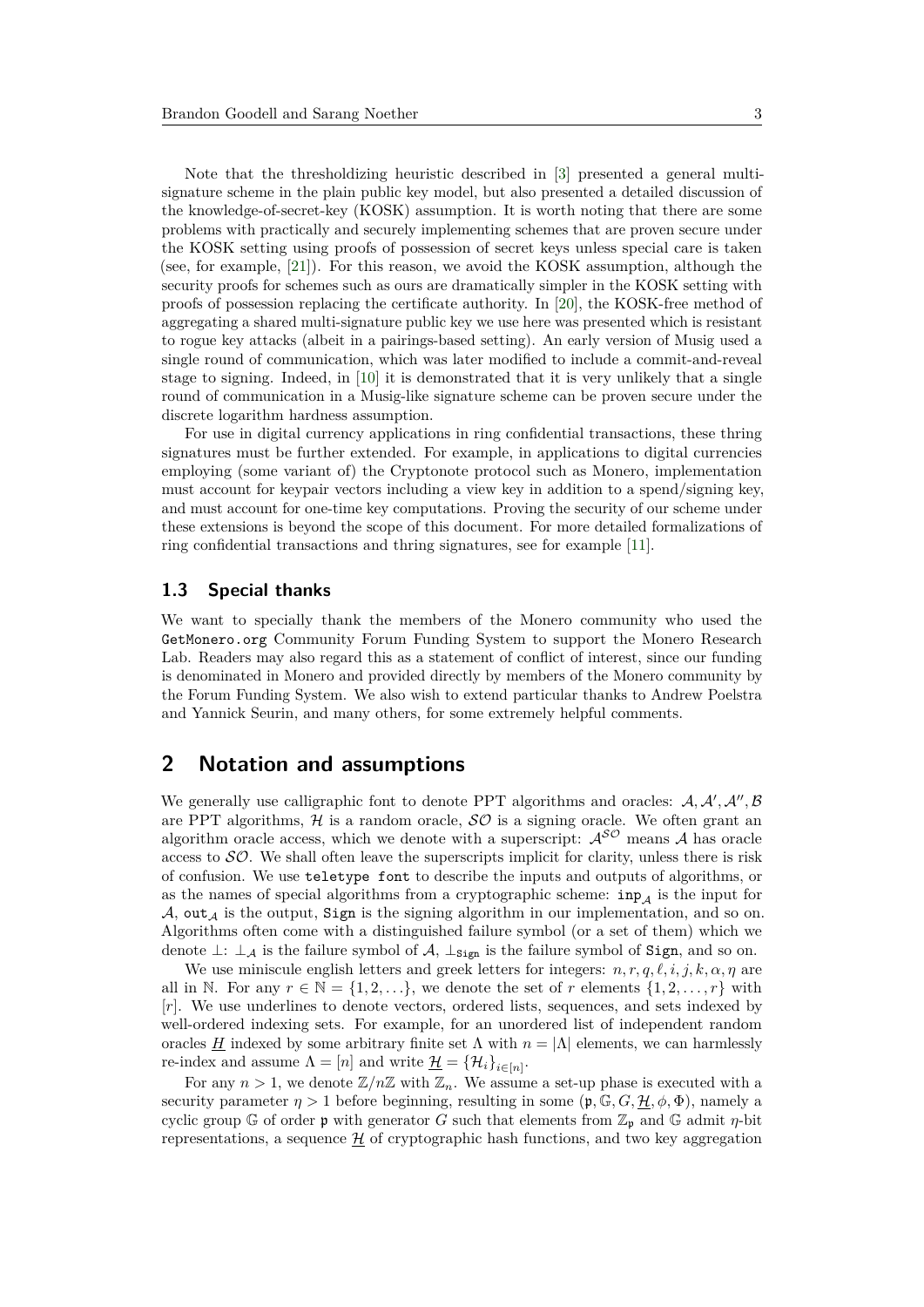functions  $\phi$ ,  $\Phi$ . We say an element of  $\mathbb{G}$  is a *public key*, which we denote these throughout this document with majuscule english letters. For example, *A, B, C, T, P, X* are public keys, and  $\underline{P} = \{P_\ell\}_{\ell \in [r]}$  denotes a sequence of *r* public keys. We say such a sequence is a *ring* if it is to be used as input for a ring signature. For computing ring signatures with  $r \in \mathbb{N}, r > 1$  ring members, we allow indices from [*r*] to "wrap around" by identifying the ring index  $r + 1$  with the ring index 1. We only use this convention for ring member indices, not for other indices.

We say members of  $\mathbb{Z}_p$  are *private keys*. Since these are equivalence classes of integers, we also use miniscule english letters to denote these private keys, but we tend to use different sets of letters than for integers: *a*, *b*, *t*, *p*, and *x* are private keys from  $\mathbb{Z}_p$ . We say that some  $X \in \mathbb{G}$  is a public key *associated with* some private key  $x \in \mathbb{Z}_p$  if  $X = xG$  for the generator *G* specified above, and we match letters: the public key associated with the private key *a* is  $A = aG$ , the public key associated with the private key *b* is  $B = bG$ , and so on. For a list of private keys, say  $\underline{x} = (x_1, \ldots, x_n)$ , we write the list of corresponding public keys as  $X = (X_1, \ldots, X_n)$  where each  $X_i = x_i G$ . We denote this  $X = x G$  at the risk of abusing notation.

We use the convention that  $\phi(x, \{X\}) = x$  and  $\Phi(\{X\}) = X$ . Here,  $\Phi$  takes as input a non-empty multiset  $\underline{X} = (X_1, \ldots, X_n)$  of public keys and produces as output a shared public key  $X_{\text{sh}} \leftarrow \Phi(X)$ , and  $\phi$  takes as input a private key  $x_i$  with a non-empty multiset  $\underline{X}$  of public keys (such that  $X_i = x_i G$  in  $\underline{X}$  at least once) and produces as output a coefficient  $\beta_i = \phi(x_i, \underline{X})$ . Users set their private share as  $x_i^* := \beta_i x_i = \phi(x_i, \underline{X}) x_i$ . We say  $X_{\text{sh}}$  is *related to* or a *child of* the keys in  $\underline{X}$  and we use

$$
\Phi(\underline{X}) := \sum_{i \in [n]} \beta_i X_i = \sum_i x_i^* G = X_{\text{sh}}.
$$

We specify  $H$ , six arbitrary-length-input,  $\eta$ -bit-output cryptographic hash functions with independent outputs

$$
\mathcal{H}_{ki} : \{0,1\}^* \to \mathbb{G} \qquad \mathcal{H}_{com} : \{0,1\}^* \to \{0,1\}^{\eta} \qquad \mathcal{H}_{agg} : \{0,1\}^* \to \mathbb{Z}_{\mathfrak{p}} \n\mathcal{H}_{sig} : \{0,1\}^* \to \mathbb{Z}_{\mathfrak{p}} \qquad \mathcal{H}_{msg} : \{0,1\}^* \to \mathbb{Z}_{\mathfrak{p}} \qquad \mathcal{H}_{sess} : \{0,1\}^* \to \mathbb{Z}_{\mathfrak{p}} \qquad
$$

under the random oracle model. We denote concatenation of bitstrings with the symbol ||. Since elements of  $\mathbb{Z}_p$  can be described with *η* bits, we may as well take  $\mathcal{H}_{\text{agg}}, \mathcal{H}_{\text{sig}}, \mathcal{H}_{\text{com}}$ ,  $\mathcal{H}_{\text{msg}}$ , and  $\mathcal{H}_{\text{sess}}$  to all five have the same codomain. This way, for implementation purposes, these hash functions can be realized with a single hash function  $\mathcal{H}_{\text{sc}} : \{0,1\}^* \to \mathbb{Z}_p$  using domain separation:

```
\mathcal{H}_{com}(x) := \mathcal{H}_{sc}(000 \mid x)\mathcal{H}_{\text{age}}(x) := \mathcal{H}_{\text{sc}}(001 \mid x)\mathcal{H}_{\text{sig}}(x) := \mathcal{H}_{\text{sc}}(010 \mid x)\mathcal{H}_{\text{msg}}(x) := \mathcal{H}_{\text{sc}}(011 \mid x)\mathcal{H}_{\text{sess}}(x) := \mathcal{H}_{\text{sc}}(111 \mid x)
```
This allows us to only require two hash functions for implementation,  $\mathcal{H}_{ki}$  and  $\mathcal{H}_{sc}$ . Also, we only use  $\mathcal{H}_{\text{sess}}$  in an early example; our implementation could use just the first four  $\mathcal{H}_{sc}$  variants and use only two bits of prefixes. Note that although these functions will each have  $\eta$ -bit outputs, their effective entropy is actually somewhat lower due to this domain separation.

Of course, if  $\mathcal{H}_{ki}$  can be factored into some  $\mathcal{H}_{ki} = \mu_G \cdot \mathcal{H}_{ki}^*$  for some  $\mathcal{H}_{ki}^* : \{0,1\}^* \to \mathbb{Z}_p$ (where  $\mu_G : \mathbb{Z}_p \to \mathbb{G}$  is the canonical hard-to-invert homomorphism defined by mapping  $x \mapsto xG$ , then whoever knows this factorization of  $\mathcal{H}_{\text{ki}}$  can compute the discrete logarithm of outputs of  $\mathcal{H}_{ki}$ , which is a highly undesirable property. We assume no such factorization is easily computable.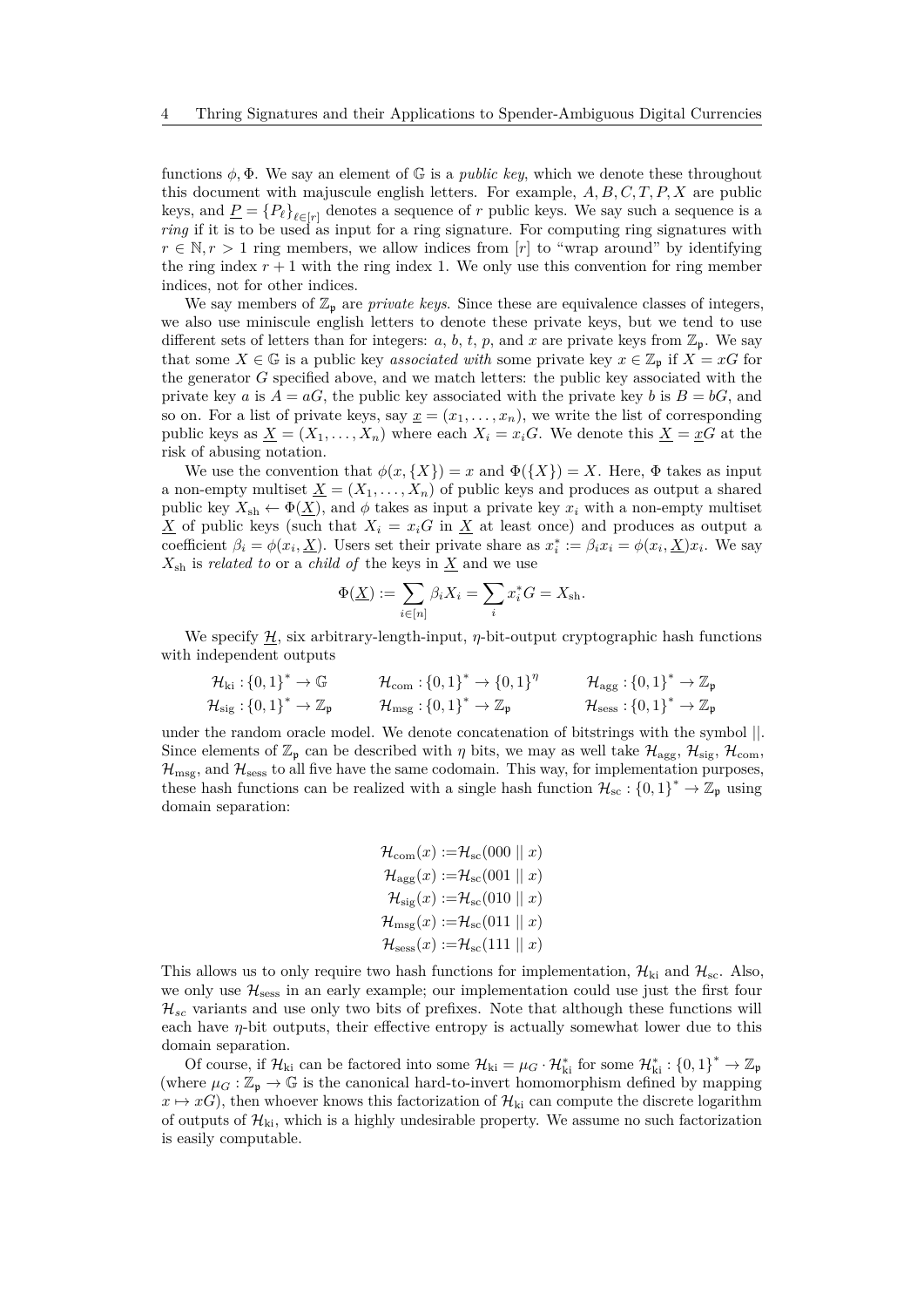# <span id="page-4-0"></span>**3 Motivation of scheme**

In this section, we describe the motivation behind our thring signature scheme. We begin by describing, loosely, how Back-style LSAG signatures are computed using the particular CryptoNote-style key spaces. We then describe a thresholdizing heuristic for use in constructing our implementation, and then we make some brief comments on the application of these signatures in Monero.

#### <span id="page-4-1"></span>**3.1 Back-style LSAG signatures**

In this section we provide a brief look at how signatures work in Cryptonote-styled digital currencies like Monero. The signatures in [\[13\]](#page-13-0) use key images that are dependent upon the ring of signers, making them inappropriate for linkability in this setting. In [\[1\]](#page-12-0), a modification was presented, which we summarize here. Our description makes use of four cryptographic hash functions modeled as random oracles,  $\mathcal{H}_{\text{sess}}, \mathcal{H}_{\text{sig}}, \mathcal{H}_{\text{ki}},$  and  $\mathcal{H}_{\text{msg}}$ .

Consider first the CryptoNote-styled key spaces of Monero. Users have *user keypairs* (consisting of a *view key* and a *spend key*) and they sign with *signing keypairs* (consisting of a *transaction key* and a *session key* [alternately, a *one-time key* or *stealth key*]). Session keys are computed from user keypairs and transaction keys; ring signatures are computed using the session keys. A generic keypair space is made available,  $\mathfrak{K} = \mathbb{Z}_p^2 \times \mathbb{G}^2$  and both sorts of keypairs come from K.

A user keypair is denoted  $((a, b), (A, B)) \in \mathfrak{K}$  and we say a is the *private view key*, *b* is the *private spend key*, *A* is the *public view key*, and *B* is the *public spend key*. Honest users select their private keys uniformly at random. A signing keypair is some  $((t, p), (T, P)) \in \mathfrak{K}$ and we say *t* is the *private transaction key*, *p* is the *private session key*, *T* is the *public transaction key*, and *P* is the *public session key*. Honest users receive the public part of their transaction key *T* from a sender. In Monero, we say a public signing key pair  $(T, P)$  with index *i* in some transaction is *addressed to* a public user key pair  $(A, B)$  if  $P = H_{\text{sess}}(aT, i)G + B$ . Given *T*, *a*, *B*, *i* or *t*, *A*, *B*, *i*, ownership of a session key can be easily tested: merely check if  $P - H_{\text{sess}}(aT, i) = B$ . Given  $T, a, b, i$  or given  $t, A, b, i$ , the private session key can be easily computed:  $p = H_{\text{sess}}(aT, i) + b$ . In the sequel we "forget" the transaction index *i* for clarity in our notation.

If Alice has a user key  $((a, b), (A, B)) \in \mathcal{R}$ , has previously received a message containing some public signing keys  $(T, P)$  addressed to  $(A, B)$ , and Alice wishes to address some keys to Bob (who has public user key  $(A', B')$ ). Alice computes p, picks a new private transaction key  $t' \leftarrow \mathbb{Z}_p$ , and computes a new public session key  $P' := \mathcal{H}_{\text{sess}}(t'A')G + B'$ for Bob. Alice then sends  $(T', P')$  to Bob in a message  $\mathfrak{m}$ , and produces a ring signature *σ* on a modified message  $\mathfrak{m}^*$  that contains  $\mathfrak{m}$  and some ring  $\underline{P}$  such that  $P \in \underline{P}$ . Alice computes the ring signature in the following way.

Alice selects a message  $\mathfrak{m} \in \{0,1\}^*$ , computes her one-time key image  $J = p\mathcal{H}_{ki}(P)$ , and selects a ring of public signing keys  $P = \{P_1, \ldots, P_r\}$  such that, for a secret distinguished index  $\pi$ ,  $P_{\pi} = P$ . Alice assembles a modified message  $\mathfrak{m}^* = (\mathfrak{m}, \underline{P}, J, T', P')$  and computes  $M = H(\mathfrak{m}^*)$ . For each  $\ell = 1, \ldots, r$ , the signer computes an elliptic curve point from the  $\ell^{th}$  ring member  $H_{\ell} := \mathcal{H}_{ki}(P_{\ell})$ . The signer selects a random secret scalar  $u \stackrel{\$}{\leftarrow} \mathbb{Z}_{p}$  and computes an initial temporary pair of points  $L_{\pi} := uG, R_{\pi} := u\mathcal{H}_{\pi}$ . The signer computes an initial commitment  $c_{\pi+1} := \mathcal{H}_{\text{sig}}(M, L_{\pi}, R_{\pi})$ . We shall later use the *key prefixed variant* of this commitment,  $c_{\pi+1} := \mathcal{H}_{\text{sig}}(M, P_{\pi}, L_{\pi}, R_{\pi})$ 

The signer proceeds through indices  $\ell = \pi + 1, \pi + 2, \ldots, r - 1, r, 1, 2, \ldots, \pi - 1$  by selecting a random scalar  $s_\ell$ , computing the next pair of points  $L_\ell := s_\ell G + c_\ell P_\ell$  and  $R_{\ell} := s_{\ell}H_{\ell} + c_{\ell}J$ , and computes the next commitment  $c_{\ell+1} := \mathcal{H}_{\text{sig}}(M, L_{\ell}, R_{\ell})$  (or the key-prefixed variant  $c_{\ell+1} := \mathcal{H}_{sig}(M, P_{\ell}, L_{\ell}, R_{\ell})$ . Once all commitments  $c_{\ell}$  have been computed, the signer then computes  $s_\pi := u - c_\pi p$  for the distinguished index  $\pi$ .  $\sigma = (c_1, \underline{s})$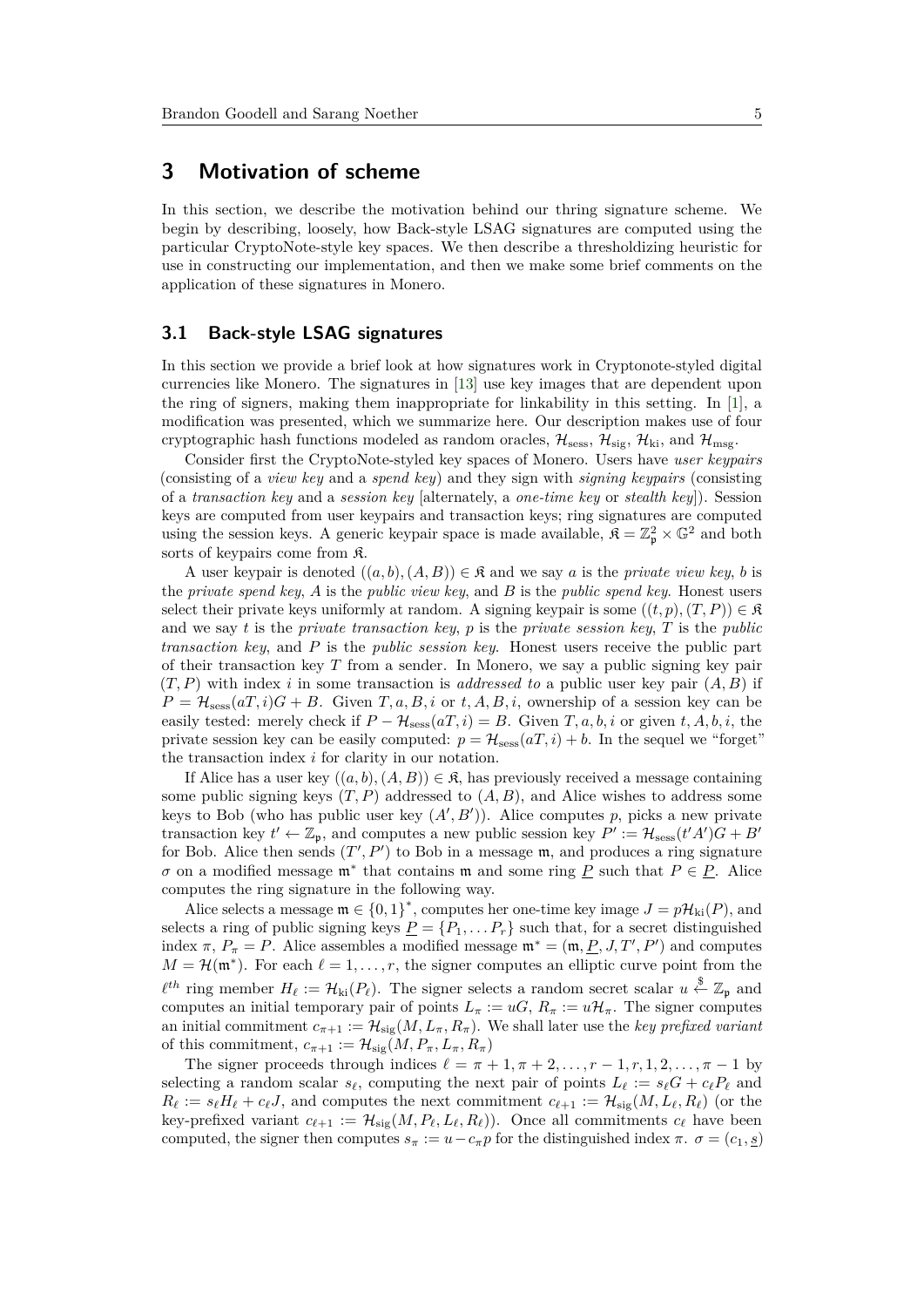is the signature on  $m$ . Alice sends  $(m^*, \sigma)$  to Bob. We say the set of equations

$$
c_2 = \mathcal{H}_{sig}(M, s_1G + c_1P_1, s_1H_1 + c_1J) = \mathcal{H}_{sig}(M, L_1, R_1)
$$
  
\n
$$
c_3 = \mathcal{H}_{sig}(M, L_2, R_2)
$$
  
\n:  
\n:  
\n
$$
c_r = \mathcal{H}_{sig}(M, L_{r-1}, R_{r-1})
$$
  
\n
$$
c_1 = \mathcal{H}_{sig}(M, L_r, R_r)
$$

(or their key-prefixed variants) are the *verification equations*.

Upon receiving  $(\mathfrak{m}^*, \sigma)$ , Bob parses  $\mathfrak{m}^* = (\mathfrak{m}, \underline{P}, J, (T', P'))$  and checks that  $M = \mathcal{H}(\mathfrak{m}^*)$ . Bob can easily test if  $P' - H_{\text{sess}}(a'T')G = B'$  to see if he is the addressee for the keys. Bob can also extract the private signing key by computing  $p' = H_{\text{sess}}(a'T') + b'$ . This way, Bob can perform the same procedure Alice does above to pass new signing keys to other users. However, Bob may not be convinced the signature is genuine, so he verifies the signature in the following way.

Given  $(\mathfrak{m}^*, \sigma)$ , the verifier parses  $\sigma = (c_1, s)$  and computes  $M = \mathcal{H}(\mathfrak{m}^*)$ . The verifier computes each  $H_{\ell} = \mathcal{H}_{ki}(P_{\ell})$ . For each  $1 \leq \ell \leq r$ , the verifier finds  $L'_{\ell} = s_{\ell}G + c_{\ell}P_{\ell}$ ,  $R'_\ell = s_\ell H_\ell + c_\ell J$ . The verifier uses these to compute the  $(\ell + 1)^{th}$  commitment  $c_{\ell+1} =$  $\mathcal{H}_{sig}(M, L'_{\ell}, R'_{\ell})$ . After computing  $\underline{c} = (c_2, c_3, \ldots, c_r, c_{r+1})$ , the verifier identifies index  $r+1$ with index 1 and checks that  $c_{r+1} = c_1$ . If so, the verifier is convinced the signature is genuine. A verifier can check whether two signatures are signed by the same key by simply comparing key images.

### <span id="page-5-0"></span>**3.2 Thresholdizing Back LSAG signatures with Musig-style aggregation**

In this section, Alice and Bob wish to collaborate in constructing a 2-of-2 threshold version of an LSAG signature to send a key to Charlene. Signatures are verified exactly as before without any knowledge that they were constructed by a coalition rather than a single user. We proceed similarly to how we did before, making changes according to the following heuristics.

**Keys are sums:** Replace spend keys with linear combinations of spend key shares.

**Signing data are sums:** Replace the (random) signing data with sums.

**Commit and reveal:** Insert a commitment step before revealing the signing data.

**Key-prefixing:** Insert the ring member into each signature challenge.

In Musig, the key-aggregation function is  $\phi(b_i, (A, B)) := \mathcal{H}_{\text{agg}}(B_i, (A, B))$ . Note that computing  $\phi(b_i, (\underline{A}, \underline{B}))$  does not require the secret  $b_i$ . Alice picks a new private user key  $(a_1, b_1)$ , computes the public key  $A_1 = a_1 G$ ,  $B_1 = b_1 G$ , and sends  $(a_1, B_1)$  to Bob by secure side channel. Bob does the same by selecting  $(a_2, b_2)$  and sending  $(a_2, B_2)$  to Alice. They compute a private shared view key  $a_{\rm sh} = a_1 + a_2$  and a public shared spend key

$$
B_{\rm sh} = \mathcal{H}_{\rm agg}(B_1, (\underline{A}, \underline{B}))B_1 + \mathcal{H}_{\rm agg}(B_2, (\underline{A}, \underline{B}))B_2 = \beta_1 B_1 + \beta_2 B_2.
$$

Alice and Bob could, alternatively, compute the private shared view key  $a_{\rm sh}$  using any number of methods of computing a shared secret.

Alice and Bob receive a message m containing some public signing keys (*T, P*) addressed to  $(A_{\rm sh}, B_{\rm sh})$  so that  $P = \mathcal{H}_{\rm sess}(a_{\rm sh}T)G + B_{\rm sh}$ . Alice and Bob wish to pass this along to Charlene, who has public user key  $(A', B')$ , by ring multi-signing some message  $\mathfrak{m}'$ . Alice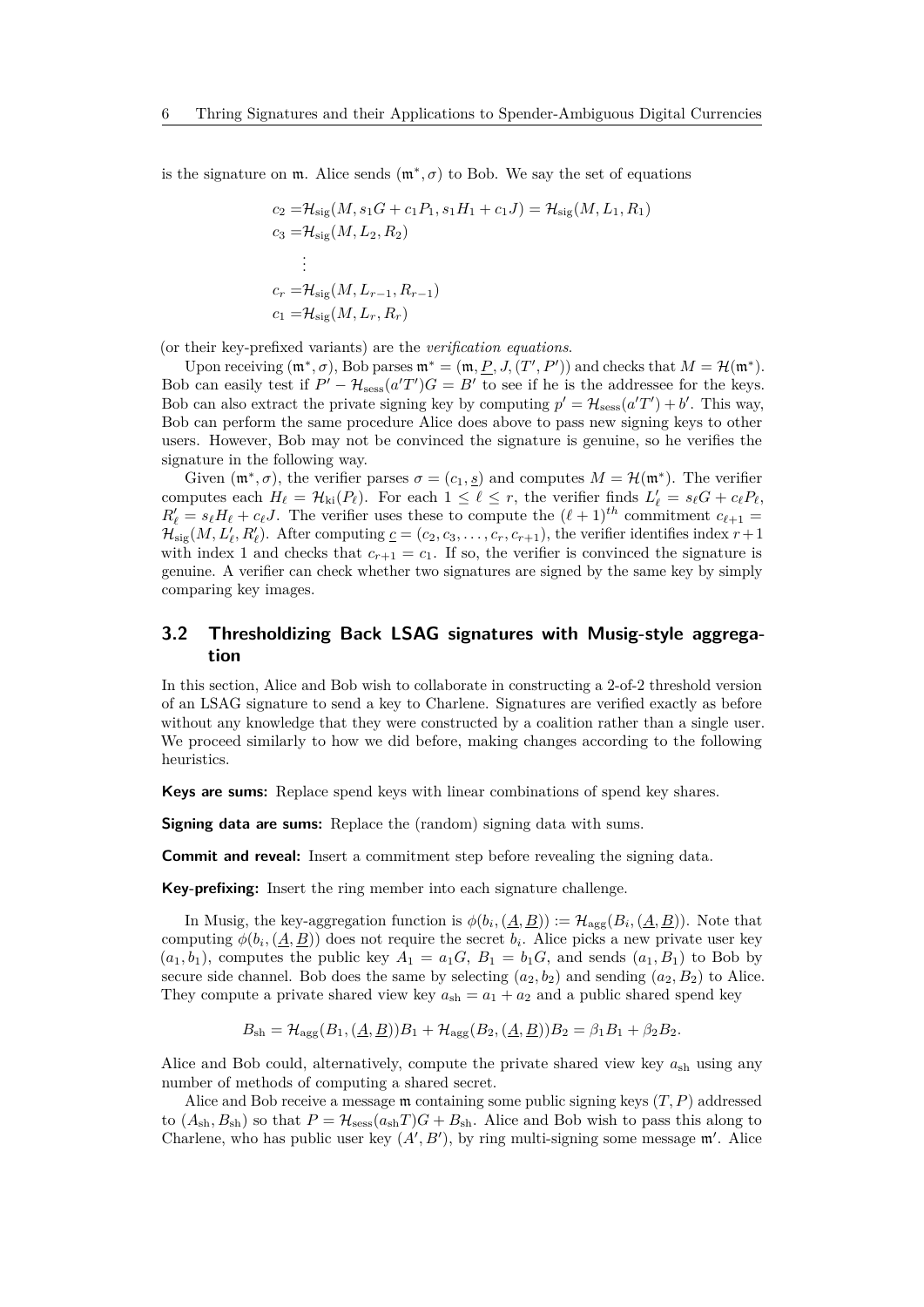and Bob decide by side channel upon some ring  $\underline{P} = (P_1, \ldots, P_r)$  and a secret index  $\pi$ such that with  $P_{\pi} = P$ . Alice and Bob compute by side channel the key image

$$
J = \left(\underbrace{\mathcal{H}_{\text{sess}}(a_{\text{sh}}T)}_{\text{view}} + \underbrace{b_1 \mathcal{H}_{\text{agg}}(B_1, (\underline{A}, \underline{B}))}_{\text{first participant}} + \underbrace{b_2 \mathcal{H}_{\text{agg}}(B_2, (\underline{A}, \underline{B}))}_{\text{second participant}}\right) \mathcal{H}_{\text{ki}}(P).
$$

Alice and Bob also pick a new private transaction key  $t' \leftarrow \mathbb{Z}_{p}$  (some member unilaterally selects or it is decided upon collaboratively somehow, similarly to the shared view key). Alice and Bob compute a new public session key for Charlene  $P' = \mathcal{H}_{\text{sess}}(t'A')G + B'$ . Alice and Bob compute a basepoint for each ring member,  $H_{\ell} = \mathcal{H}_{\text{ki}}(P_{\ell})$ . Then Alice and Bob execute the ring signing algorithm in the following steps.

- **Commit:** Alice selects  $u_1 \stackrel{\$}{\leftarrow} \mathbb{Z}_p$  and Bob selects  $u_2 \stackrel{\$}{\leftarrow} \mathbb{Z}_p$ . Alice computes temporary pair of points  $(L_{1,\pi}, R_{1,\pi}) = (u_1 G, u_1 H_{\pi})$  and Bob computes temporary pair of points  $(L_{2,\pi}, R_{2,\pi}) = (u_2 G, u_2 H_{\pi})$ . Alice selects random secret scalars  $\underline{s}^{(1)} =$  ${s_{1,\ell}}_{\ell \neq \pi}$  and Bob selects random secret scalars  $s^{(2)} = {s_{2,\ell}}_{\ell \neq \pi}$ . Alice computes her partial key image  $J_1 = b_1 \mathcal{H}_{\text{agg}}(B_1, (\underline{A}, \underline{B})) \mathcal{H}_{\text{ki}}(P)$  and Bob computes his partial key image  $J_2 = b_2 \mathcal{H}_{\text{agg}}(B_2, (\underline{A}, \underline{B})) \mathcal{H}_{\text{ki}}(P)$ . Alice computes the commitment  $com_1 = \mathcal{H}_{com}(L_{1,\pi}, R_{1,\pi}, \underline{\tilde{S}}^{(1)})$  and Bob computes the commitment  $com_2$  $\mathcal{H}_{com}(L_{2,\pi}, R_{2,\pi}, \underline{s}^{(2)})$ . Alice sends Bob  $(J_1, \text{com}_1)$  and Bob sends Alice  $(J_2, \text{com}_2)$ .
- **Reveal:** After receiving ( $J_2$ , com<sub>2</sub>), Alice sends ( $L_{1,\pi}, R_{1,\pi}, \underline{s}^{(1)}$ ) to Bob; after receiving  $(J_1, \text{com}_1)$ , Bob sends  $(L_{2,\pi}, R_{2,\pi}, \underline{s}^{(2)})$  to Alice. After receiving  $(L_{2,\pi}, R_{2,\pi}, \underline{s}^{(2)})$ , Alice checks that  $com_2 = \mathcal{H}_{com}(L_{2,\pi}, R_{2,\pi}, \underline{s}^{(2)})$ . If not, Alice outputs ⊥ and terminates. After receiving  $(L_{1,\pi}, R_{1,\pi}, \underline{s}^{(1)})$ , Bob checks that com<sub>1</sub> =  $\mathcal{H}_{com}(L_{1,\pi}, R_{1,\pi}, \underline{s}^{(1)})$ . If not, Bob outputs  $\perp$  and terminates.
- **Pre-compute signature:** Alice and Bob compute the total key image  $J = J_1 + J_2 +$  $\mathcal{H}_{\text{sess}}(a_{\text{sh}}T)$ , assemble a modified message  $\mathfrak{m}^* = (\mathfrak{m}, \underline{P}, J, (T', P'))$ , compute  $M =$  $\mathcal{H}(\mathfrak{m}^*)$ , compute the sums  $L_{\pi} = L_{1,\pi} + L_{2,\pi}$ ,  $R_{\pi} = R_{1,\pi} + R_{2,\pi}$ , and  $s_{\ell} = s_{1,\ell} + s_{2,\ell}$ for each  $\ell \neq \pi$ . Alice and Bob can then compute the sequential commitments  $c_{\ell+1} := \mathcal{H}_{\text{sig}}(M, P_{\ell}, L_{\ell}, R_{\ell})$ , proceeding through indices  $\ell = \pi + 1, \pi + 2, \ldots, \pi - 1$ with  $L_{\ell} = s_{\ell}G + c_{\ell}P_{\ell}$  and  $R_{\ell} = s_{\ell}H_{\ell} + c_{\ell}J$ . The partial signature  $\hat{\sigma} = (c_1, \{s_{\ell}\}_{\ell \in [r] \setminus \pi})$ can be stored until later.
- **Complete signature:** Alice computes  $s_{1,\pi} = u_1 c_{\pi} \beta_1 b_1$ . Bob computes  $s_{2,\pi} = u_2 c_{\pi} \beta_2 b_2$ . Alice sends  $s_{1,\pi}$  to Bob and Bob sends  $s_{2,\pi}$  to Alice. Either can compute  $s_{\pi}$  =  $s_{1,\pi} + s_{2,\pi}$  and publish the completed signature  $\sigma = (c_1, s)$  with the modified message m<sup>∗</sup> .

Observe that signature challenges have the ring member  $P_\ell$  in their pre-image (compare to Section [3.1\)](#page-4-1); this forces oracle queries to occur in a safe order in our security proofs.

## <span id="page-6-0"></span>**4 Linkable thring signatures and an implementation**

**Definition 4.0.1.** A *Linkable Thring Signature* is a quadruple of collaboratively computed polynomial-time algorithms (KeyGen*,* Sign*,* Ver*,* Link). We neglect notation for the common input  $\eta$ , the security parameter in our description:

1. KeyGen produces as output a new random  $x \stackrel{\$}{\leftarrow} \mathbb{Z}_{p}$ , computes  $X = xG$ , and outputs  $\text{out}_{\text{KeyGen}} = (x, X).$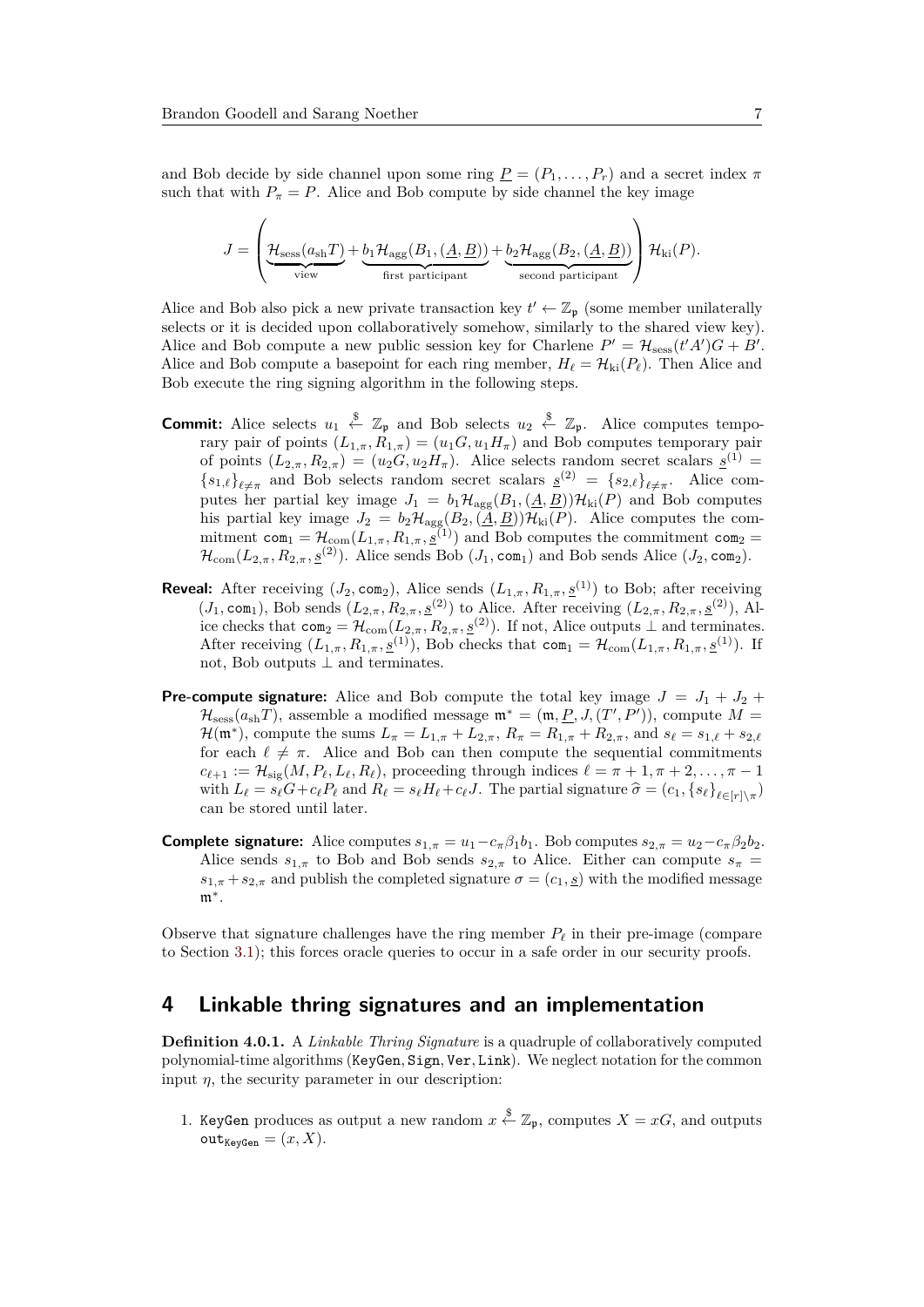- 2. Sign is a multi-party algorithm executed by participants with private keys  $\underline{x}$  =  ${x_i}_{i=1}^n$ . Each participant uses their key  $x_i$  as private input and all participants use some shared input  $\text{inp}_{\text{Sign}} = (\text{m}, \underline{P}, \pi)$  where  $\text{m} \in \{0, 1\}^*$ ,  $\underline{P} = \{P_i\}_{i=1}^r$  is a ring of public keys, and  $\pi$  is a secret index satisfying  $1 \leq \pi \leq r$ . Sign outputs either a distinguished failure symbol  $\text{out}_{\text{Sign}} = \perp_{\text{Sign}}$  to each participant or some  $\text{out}_{\text{Sign}} =$  $(\mathfrak{m}^*, \sigma)$  to each participant where  $\sigma$  is a ring signature and  $\mathfrak{m}^* = (\mathfrak{m}, \underline{P}, J, \text{aux}_{\text{Sign}})$ for a linkability tag  $J$  and some auxiliary data  $\mathbf{aux}_{\text{Sign}}$ .
- 3. Ver takes as input some  $\text{inp}_{\text{Ver}} = (\mathfrak{m}^*, \sigma)$  and outputs a bit  $\text{out}_{\text{Ver}} = b \in \{0, 1\}.$
- 4. Link takes as input some  $\text{inp}_{\text{Link}} = (\mathfrak{m}_1^*, \sigma_1), (\mathfrak{m}_2^*, \sigma_2)$  and outputs a bit out<sub>Link</sub> =  $b \in \{0, 1\}.$

We include the auxiliary data in the modified message to allow, for example, packing of a recipients' keys into m<sup>∗</sup> , although we do not make use of aux directly.

**Definition 4.0.2** (Correctness). For any  $\mathfrak{m}^* \in \{0,1\}^*$  and any  $\sigma \in \mathbb{Z}_{\mathfrak{p}}^*$ , denote the event that  $\text{Ver}(\mathfrak{m}^*, \sigma) = 1$  as  $V(\mathfrak{m}^*, \sigma)$ . For any  $((\mathfrak{m}, \underline{P}, \pi, \underline{x}), (\mathfrak{m}^*, \sigma))$ , denote the event that  $Sign(m, P, \pi, \underline{x}) = (m^*, \sigma)$  and  $P_{\pi} = \Phi(\underline{X})$  with  $S((m, P, \pi, \underline{x}), (m^*, \sigma))$ . We say a linkable thring signature scheme is *correct* when, by measuring the probability over all input coins and all choices of hash functions,  $\mathbb{P}[V(\mathfrak{m}^*, \sigma) \mid S((\mathfrak{m}, \underline{P}, \pi, \underline{x}), (\mathfrak{m}^*, \sigma))] = 1$  for any  $(m, P, \pi, \underline{x})$ .

**Definition 4.0.3** (Linkability). For any pair of signatures,  $(\mathfrak{m}_1^*, \sigma_1)$ , and  $(\mathfrak{m}_2^*, \sigma_2)$ , denote the event that  $\text{Link}(\mathfrak{m}_1^*, \sigma_1, \mathfrak{m}_2^*, \sigma_2) = 1$  as  $L(\mathfrak{m}_1^*, \sigma_1, \mathfrak{m}_2^*, \sigma_2)$ . We define the subevent  $S'(\mathfrak{m}_1^*, \sigma_1, \mathfrak{m}_2^*, \sigma_2) \subseteq V(\mathfrak{m}_1^*, \sigma_1) \cap V(\mathfrak{m}_2^*, \sigma_2)$  as the event that there exists some  $\underline{x}$ , some messages  $\mathfrak{m}_1$ ,  $\mathfrak{m}_2$ , some rings  $\underline{P}_1$ ,  $\underline{P}_2$ , and some indices  $\pi_1$ ,  $\pi_2$  satisfying both  $Sign(m_1, \underline{P}_1, \pi_1, \underline{x}) = (m_1^*, \sigma_1)$  and  $Sign(m_2, \underline{P}_2, \pi_2, \underline{x}) = (m_2^*, \sigma_2)$ . We say a linkable thring signature scheme is *linkable* when, for any  $(\mathfrak{m}_1^*, \sigma_1, \mathfrak{m}_2^*, \sigma_2)$ ,

$$
\mathbb{P}\left[L(\mathfrak{m}^*_1,\sigma_1,\mathfrak{m}^*_2,\sigma_2)\mid S'(\mathfrak{m}^*_1,\sigma_1,\mathfrak{m}^*_2,\sigma_2)\right]=1,
$$

where this probability is measured over all participants' coins and all choices of hash functions.

<span id="page-7-0"></span>**Example 4.0.4** (LSTAGs)**.** We present a linkable thring signature scheme inspired by the LSAG signatures of [\[13\]](#page-13-0); we say this scheme is a *linkable spontaneous threshold anonymous group* signature, or an LSTAG signature.

We aggregate keys using the Musig approach by setting  $\Phi(\underline{X}) = \sum_{i \in [n]} \beta_i X_i$  where  $\beta_i = \phi(x_i, \underline{X}) = \mathcal{H}_{\text{agg}}(X_i, \underline{X})$ . To ensure each participant computes keys in a consistent way, we assume users have, during some set-up phase, decided upon a canonical linear ordering of keys in *X* such as a bit-by-bit little endian lexicographic ordering. The *i th* member has a share of the private key  $x_i^* = \beta_i x_i = \phi(x_i, \underline{X}) x_i$ . The key image is computed as is usual in Monero: for any private key  $x \in \mathbb{Z}_p$ , the key image is  $x\mathcal{H}_{ki}(xG)$ , so the key image of  $X_{\text{sh}}$  is exactly  $\sum_{i} \beta_i x_i \mathcal{H}_{\text{ki}}(X_{\text{sh}})$ .

- 1. KeyGen selects some  $x \in \mathbb{Z}_p$  at random, computes  $X := xG$ , and outputs  $(x, X)$ .
- 2. Sign is initiated by side channel when the group agrees upon a message m, decides upon a ring  $P$  and a secret index  $\pi$ , pre-computes the key image basepoints for each ring member,  $H_{\ell} := \mathcal{H}_{ki}(P_{\ell})$ , computes the key image  $J = \sum_j J_j = \sum_j x_j^* H_{\pi}$ , assembles the modified message  $\mathfrak{m}^* = (\mathfrak{m}, \underline{P}, J, \text{aux})$ , and computes  $M = \mathcal{H}_{\text{msg}}(\mathfrak{m}^*)$ . The remainder is run collaboratively:

**Commit:** Each signer, say with index *j* such that  $1 \leq j \leq n$ , does the following: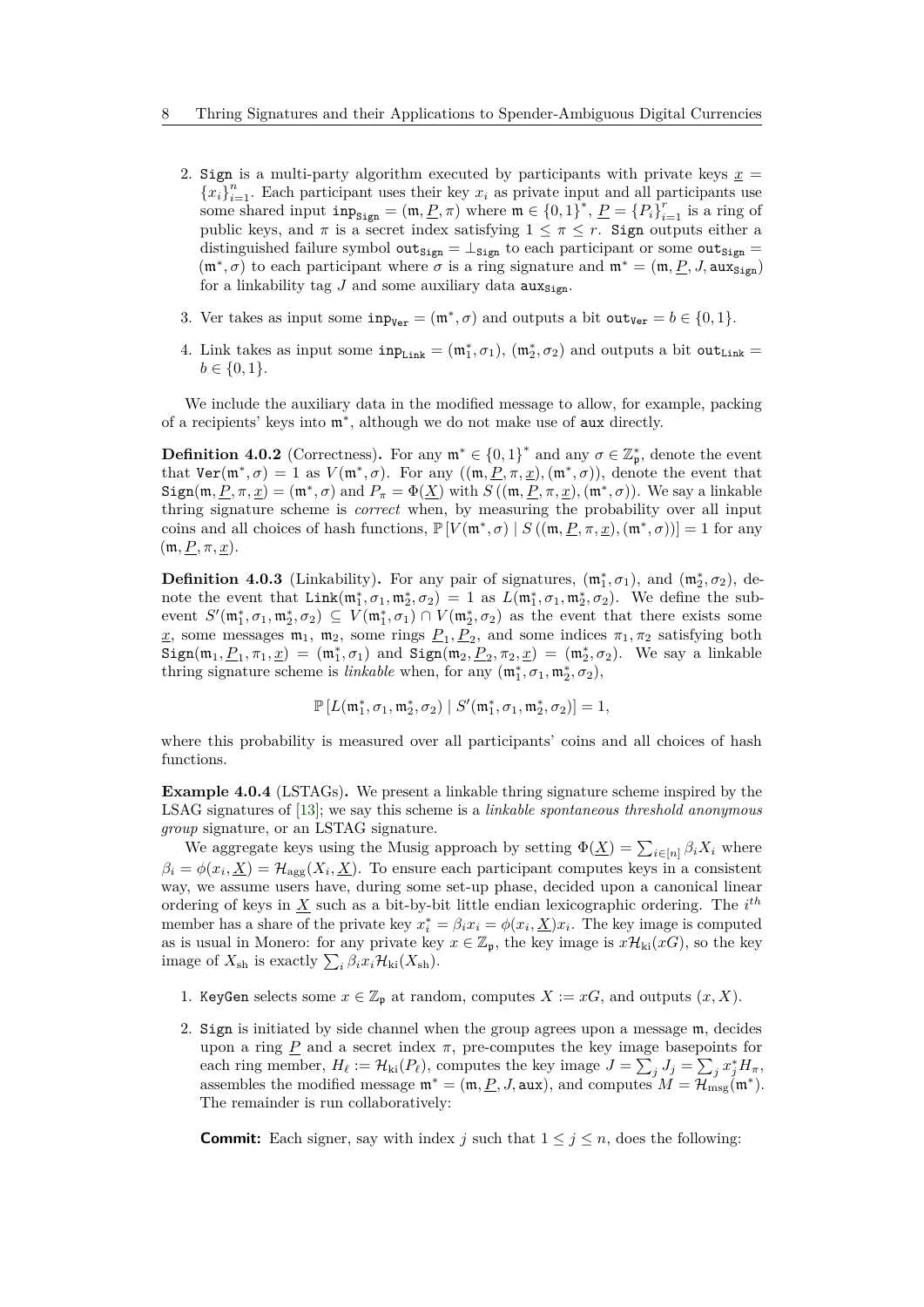- (a) Selects a random scalar  $u_j$ . Compute the points  $U_j = u_j G$  and  $V_j = u_j H_\pi$ and select random scalars  $s_{\pi+1,j}, s_{\pi+2,j}, \ldots, s_{\pi-1,j}$ .
- (b) Set dat<sub>*j*</sub> :=  $(U_j, V_j, \{s_{\ell,j}\}_{\ell \neq \pi})$ .
- (c) Compute commitment  $com_j = \mathcal{H}_{com}(dat_j)$ .
- (d) Send com*<sup>j</sup>* to all other signers.
- **Reveal:** After receiving each  $com<sub>j</sub>$  from the rest of the coalition, each signer indexed as before does the following:
	- (a) Send  $\det_i$  to all other signers.
	- (b) After all  $\text{dat}_{j'}$  have been received, verify that  $\mathcal{H}_{com}(\text{dat}_{j'}) = \text{com}_{j'}$  for each  $j \neq j'$ . If not all commitments open appropriately, output  $\perp_{\text{Sign}}$  and terminate.
- **Offline signature pre-processing** Each signer indexed as before does the following:
	- (a) Compute  $L_{\pi} = \sum_{j} U_j$ ,  $R_{\pi} = \sum_{j} V_j$ .
	- (b) Compute each  $s_\ell = \sum_j s_{\ell,j}$  for each  $1 \leq \ell \leq r$  such that  $\ell \neq \pi$ .
	- (c) For each  $\ell = \pi, \pi + 1, \ldots, \pi 1$  (where we re-assign overflow indices by mapping  $r + 1 \mapsto 1$ ,  $r + 2 \mapsto 2$ , and so on), compute the following.

$$
c_{\ell+1} = \mathcal{H}_{\text{sig}}(M, P_{\ell}, L_{\ell}, R_{\ell})
$$
  
\n
$$
L_{\ell+1} = s_{\ell+1}G + c_{\ell+1}P_{\ell+1}
$$
  
\n
$$
R_{\ell+1} = s_{\ell+1}H_{\ell+1} + c_{\ell+1}J
$$

- (d) Store the pre-processed signature  $(u_j, \mathfrak{m}^*, c_1, c_\pi, \{s_\ell\}_{\ell \neq \pi})$  for later.
- **Signature completion** To finish signing with  $(u_j, \mathfrak{m}^*, c_1, c_\pi, \{s_\ell\}_{\ell \neq \pi})$ , each signer indexed as before does the following:
	- (a) Compute  $s_{\pi,j} = u_j c_{\pi} x_j^*$ .
	- (b) Send  $s_{\pi,j}$  to the other signers.
	- (c) After receiving all  $\{s_{\pi,j'}\}_{j\neq j'}$ , compute  $s_{\pi} = \sum_j s_{\pi,j}$ .
	- (d) Output  $(\mathfrak{m}^*, \sigma)$  where  $\sigma = (c_1, s)$  where  $\underline{s} = (s_1, s_2, \ldots, s_r)$ .
- 3. Ver takes as input some  $(\mathfrak{m}^*, \sigma)$ .
	- (a) Parse  $\mathfrak{m}^* = (\mathfrak{m}, \underline{P}, J, \text{aux})$  and  $\sigma = (c_1, s)$ .
	- (b) For  $\ell = 1, 2, \ldots, r-1$ , compute  $L_{\ell} = s_{\ell}G + c_{\ell}P_{\ell}, R_{\ell} = s_{\ell}H_{\ell} + c_{\ell}J$ , and  $c_{\ell+1} = \mathcal{H}_{\text{sig}}(M, P_{\ell}, L_{\ell}, R_{\ell}).$
	- (c) Compute  $c'_1 = H_{sig}(M, P_r, L_r, R_r)$ .
	- (d) Output 1 if  $c'_1 = c_1$  and 0 otherwise.
- 4. Link operates just like a Back LSAG signature: check if key images *J* match.

# **5 Unforgeability and thring signatures**

#### **5.1 Defining a forgery**

What, exactly, does it mean to be a forger, or to present a forgery? A forgery should be some  $(\mathfrak{m}^*, \sigma)$  such that  $\sigma$  is not an output in the transcript of queries made by A to  $\mathcal{SO}$ and  $\text{Ver}(\mathfrak{m}^*, \sigma) = 1$ . However, this is not enough. Indeed, if none of the keys in <u>P</u> are aggregated, a forgery of our scheme reduces to forgery of the underlying LSAG scheme; without loss of generality, a successful forgery should have at least one aggregate key in *P*. Additionally, even if some key is aggregate, the forger could simply place their own key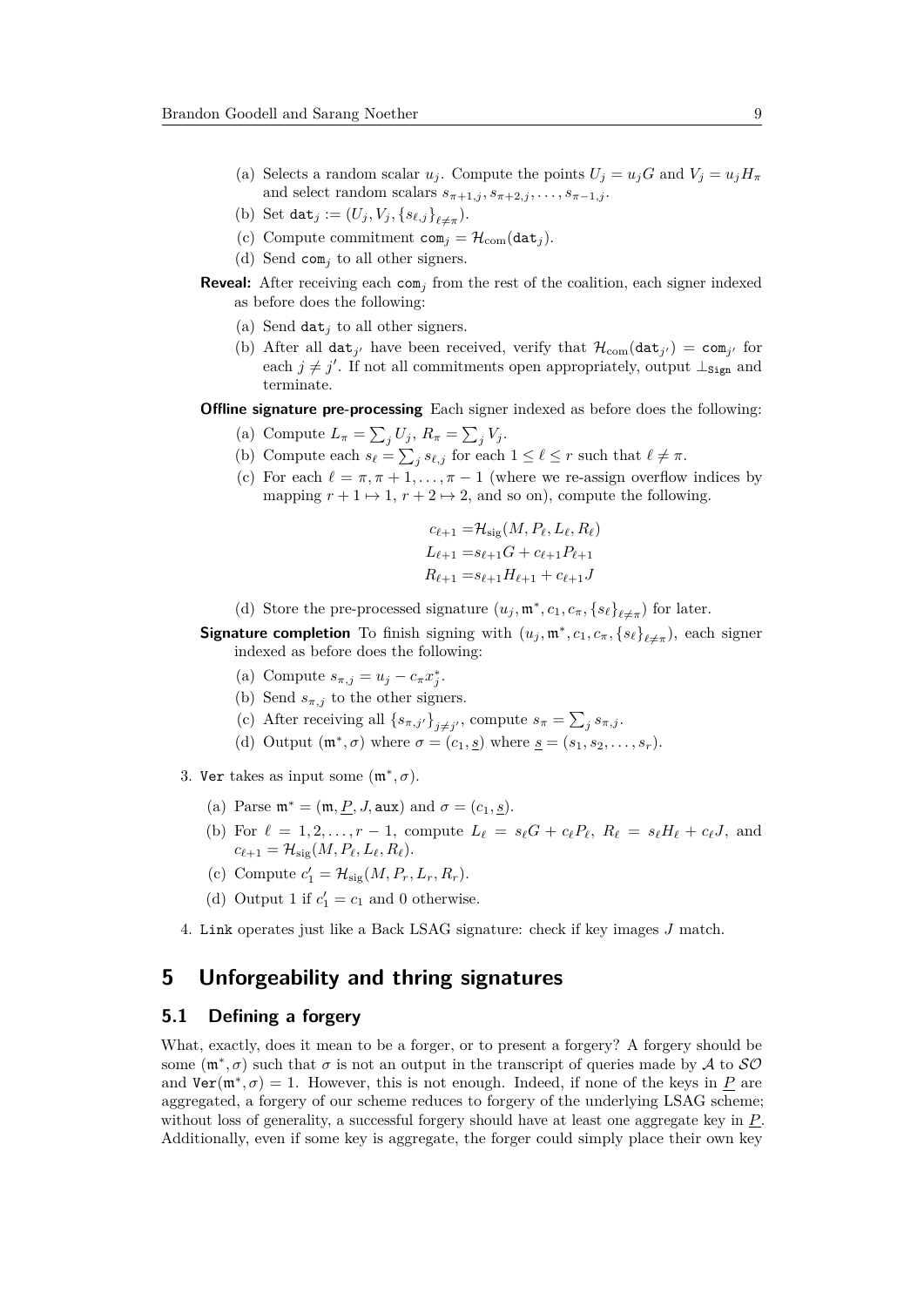in *P* along with the aggregate key. So, if the forger knows the discrete logarithm of any public key in some ring *P*, then the forger can simply produce an honest signature with *P*, which cannot count as a forgery. Without loss of generality, all ring members must either be an honest key (i.e. a discrete log challenge) or be a child of an honest key. Since the most powerful adversary has corrupted all keys except one, we assume only one target honest key *Xh*.

Hence, we modify the usual unforgeability game: given  $X_h$  and ring  $P$ , a forgery is only successful if it comes equipped with evidence that every ring member is either  $X_h$  itself or a child of  $X_h$ , and that  $\underline{P}$  has least one child of  $X_h$ . The forger can simply produce evidence of these relationships by presenting the aggregating sets  $\left\{ \underline{X}^{(\ell)} \right\}$ such that  $\ell \in [r]$  $X_h \in \underline{X}^{(\ell)}$  and  $P_\ell = \Phi(\underline{X}^{(\ell)})$  for each  $1 \leq \ell \leq r$ . In the following, a forger is a PPT algorithm  $A$  that takes as input some  $X_h$  and produces as output a distinguished failure symbol  $\perp_{\mathcal{A}}$  or a successful forgery  $\mathtt{out}_{\mathcal{A}} = \mathtt{forg} = (\mathfrak{m}^*, \sigma, \left\{ \underline{X}^{(\ell)} \right\}$  $_{\ell \in [r]}$ ).

<span id="page-9-0"></span>**Definition 5.1.1** (Existential Unforgeability for LSTAGs). We say a PPT algorithm  $\mathcal{A}$ is a  $(t, \epsilon, q, n)$ -forger if, within time at most t and with at most q oracle queries, A can succeed at the following game with probability at least  $\epsilon$ .

- 1. The challenger picks an honest key pair  $(x_h, X_h) \leftarrow$  KeyGen and sends the public key  $X_h$  to  $A$ *.*
- 2. A can generate keys, can aggregate any group elements with *Xh*, and is granted access to a signing oracle  $\mathcal{SO}$  and the random oracles  $\mathcal{H}_{\text{agg}}, \mathcal{H}_{\text{sig}}, \mathcal{H}_{\text{com}}, \mathcal{H}_{\text{msg}},$  and  $\mathcal{H}_{\text{ki}}$ . A can perform any of these in any order, adaptively responding to previous results.
- 3. *A* outputs some  $(\mathfrak{m}^*, \sigma, \left\{ \underline{X}^{(\ell)} \right\}^r)$  $_{\ell=1}$ ).
- 4. A wins if all the following conditions are satisfied.

**Correct:** For each  $\ell$ ,  $P_{\ell} = \Phi(\underline{X}^{(\ell)})$ . **Bounded:** For each  $\ell$ ,  $1 \leq \left| \underline{X}^{(\ell)} \right| \leq n$ . **Honest parent:** For each  $\ell$ ,  $X_h \in \underline{X}^{(\ell)}$ .

**Aggregated:** For some  $\ell$ ,  $\left| \underline{X}^{(\ell)} \right| \geq 2$  (so at least one key is aggregated).

**Non-trivial:**  $\sigma$  is not an output in the transcript between A and  $SO$ ; and of course **Valid:**  $\text{Ver}(\mathfrak{m}^*, \sigma) = 1.$ 

While it seems not realistic for the adversary to present evidence of their forgery, we note that if a forger is placed in a black box by some master algorithm, the key aggregation queries made by the forger must be simulated by or also made by the master algorithm. Hence, evidence of these relationships are extractable from the transcript resulting any successful forgery.

### **5.2 Strategy for proving unforgeability**

Suppose  $\beta$  is a meta-reduction of  $\mathcal A$  that produces, for some fixed message  $\mathfrak m$ , four forged signatures  $\sigma$ ,  $\sigma'$ ,  $\sigma''$ ,  $\sigma'''$  with rings  $\underline{P}$ ,  $\underline{P}'$ ,  $\underline{P}''$ ,  $\underline{P}'''$  with family histories  $\underline{X} = \{ \underline{X}^{(\ell)} \}$  $\ell \in [r]$ <sup>,</sup>

$$
\underline{X}' = \left\{ (\underline{X}^{(\ell)})' \right\}_{\ell \in [r']} , \ \underline{X}'' = \left\{ (\underline{X}^{(\ell)})'' \right\}_{\ell \in [r'']} , \text{ and } \underline{X}''' = \left\{ (\underline{X}^{(\ell)})''' \right\}_{\ell \in [r''']} . \ \text{ Suppose}
$$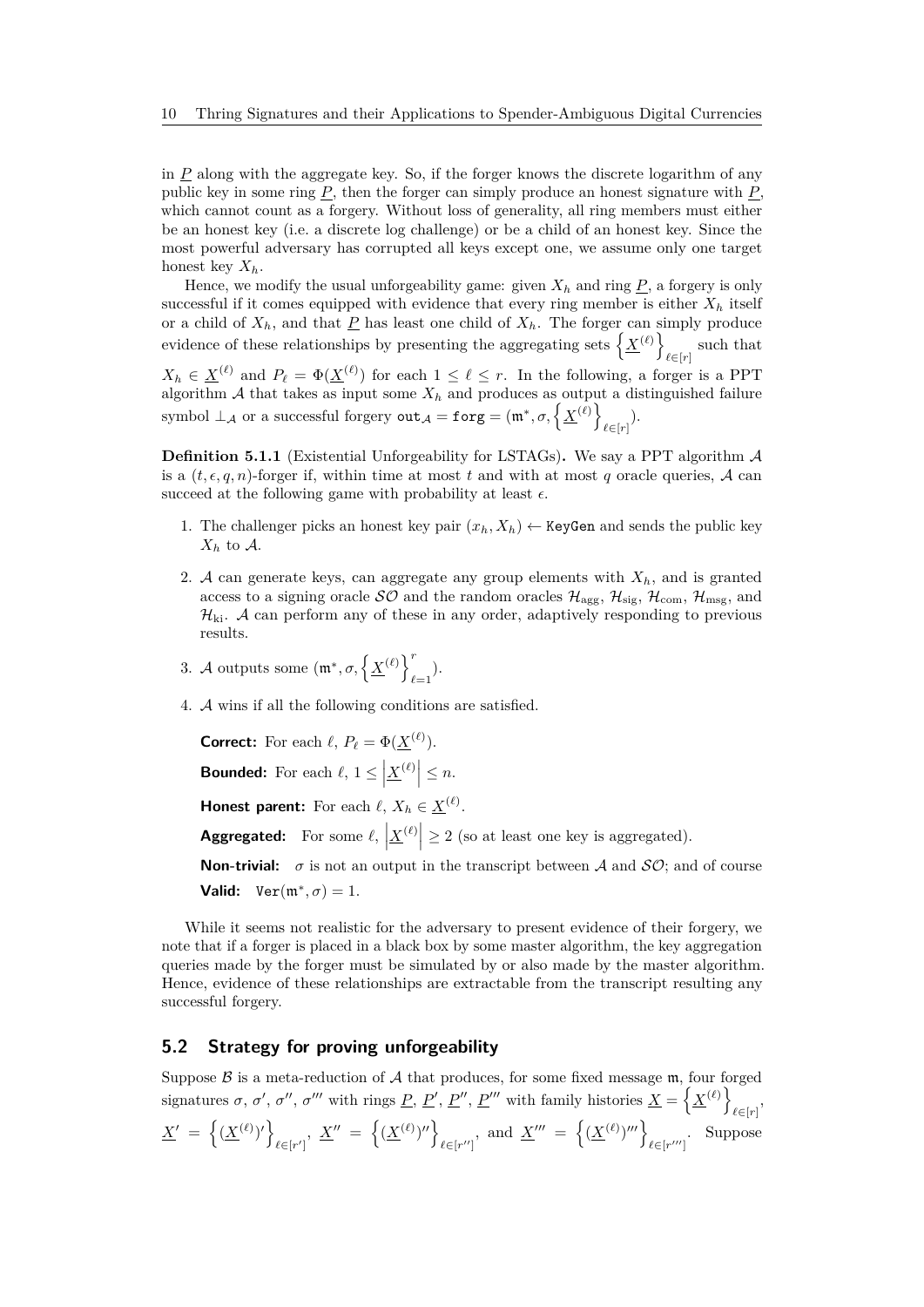furthermore that  $\beta$  can extract from the oracles made by  $\mathcal A$  a distinguished index  $\ell$  such that

$$
L_{\ell} = L'_{\ell}, L''_{\ell} = L'''_{\ell}, P_{\ell} = P'_{\ell}, P''_{\ell} = P'''_{\ell}.
$$

Then B can compute the discrete logarithm of  $P_\ell$  as  $(c_\ell - c'_\ell)^{-1} (s'_\ell - s_\ell)$  and the discrete logarithm of  $P''_{\ell}$  as  $(c''_{\ell} - c'''_{\ell})^{-1}(s'''_{\ell} - s''_{\ell})$ . However, the keys  $P_{\ell} = P'_{\ell}$  are aggregated from *X* and *X*<sup>'</sup>, respectively. Due to this, we can write  $P_\ell = P'_\ell = \alpha X_h + Z$  for some  $\alpha$  and for some *Z* using the key aggregation function  $\Phi$ . Similarly  $P''_l = P''_l$  and can be written as  $\alpha' X_h + Z'$  for some  $\alpha', Z'$ .

If B can ensure that  $Z = Z'$  and  $\alpha \neq \alpha'$ , then  $P_\ell - P''_\ell = (\alpha - \alpha')X_h$  and so B can obtain the discrete logarithm of *Xh*:

$$
x_h = (\alpha - \alpha')^{-1} \left( \frac{s'_\ell - s_\ell}{c_\ell - c'_\ell} - \frac{s'''_\ell - s''_\ell}{c''_\ell - c'''_\ell} \right)
$$

Hence, to demonstrate the absurdity of the existence of a forger  $A$ , it is sufficient to demonstrate the existence of a meta-reduction that can produce four transcripts such that the following is extractable from those transcripts: an index  $1 \leq \ell$ , some public keys  $(P_{\ell}, P_{\ell}', P_{\ell}'', P_{\ell}''', L_{\ell}, L_{\ell}', L_{\ell}'', L_{\ell}''', Z, Z'),$  and some scalars  $(s_{\ell}, s_{\ell}', s_{\ell}'', s_{\ell}'', c_{\ell}, c_{\ell}', c_{\ell}'', c_{\ell}''', \alpha, \alpha')$ such that

$$
L_{\ell} = s_{\ell}G + c_{\ell}P_{\ell}
$$
  
\n
$$
L'_{\ell} = s'_{\ell}G + c'_{\ell}P'_{\ell}
$$
  
\n
$$
L''_{\ell} = s''_{\ell}G + c''_{\ell}P''_{\ell}
$$
  
\n
$$
L'_{\ell} = s''_{\ell}G + c''_{\ell}P''_{\ell}
$$
  
\n
$$
L''_{\ell} = s''_{\ell}G + c''_{\ell}P''_{\ell}
$$
  
\n
$$
L''_{\ell} = s''_{\ell}G + c''_{\ell}P''_{\ell}
$$
  
\n
$$
L''_{\ell} = s''_{\ell}G + c''_{\ell}P''_{\ell}
$$
  
\n
$$
L''_{\ell} = s''_{\ell}G + c''_{\ell}P''_{\ell}
$$
  
\n
$$
L''_{\ell} = s''_{\ell}G + c''_{\ell}P''_{\ell}
$$
  
\n
$$
L''_{\ell} = s''_{\ell}G + c''_{\ell}P'_{\ell}
$$
  
\n
$$
L''_{\ell} = s''_{\ell}G + c''_{\ell}P'_{\ell}
$$

and such that  $c''_l \neq c''_l$ ,  $c_\ell \neq c'_\ell$ , and  $\alpha \neq \alpha'$ . We say this is the *system of forgery-todiscrete-log equations and inequalities*.

We do this in [A](#page-14-6)ppendix A with careful construction of oracles and by forking twice: the first time upon the very first signature verification query of the form  $\mathcal{H}(M, P_\ell, L_\ell, R_\ell)$ , ensuring that  $L_{\ell} = L'_{\ell}$  and  $L''_{\ell} = L''_{\ell}$ , and the second time upon the computation of key aggregation coefficients, ensuring that  $Z_{\ell} = Z'_{\ell} = Z$  and  $\alpha \neq \alpha'$ .

# **6 Use and abuse of applications and implementations**

In this section, we discuss some implementation considerations for thring signature schemes, their extensions, and their applications in ring confidential transactions.

#### **6.1 Danger in non-random or repeated signing**

The protocol is dangerous if data is not randomly generated for each attempted signature or if more than one signature per key is ever published. If the same signature data  $u_{j,\pi}$  is used by a participating member twice, they risk revealing their private keys: the equalities  $s = u - cb^*$  and  $s' = u - c'b^*$  can be used to compute  $b^* = \frac{s - s^*}{c' - c}$  $\frac{s-s'}{c'-c}$ . Hence, any non-random method of selecting signing data should never be used. Similarly, two signatures with the same session key should never be provided, as the discrete logarithm of the signing key can be extracted.

#### **6.2 Group property considerations**

Also note that it is perfectly safe to use a group G with *composite order* instead of prime order. However, we must restrict our choices of public key to a specific prime-order subgroup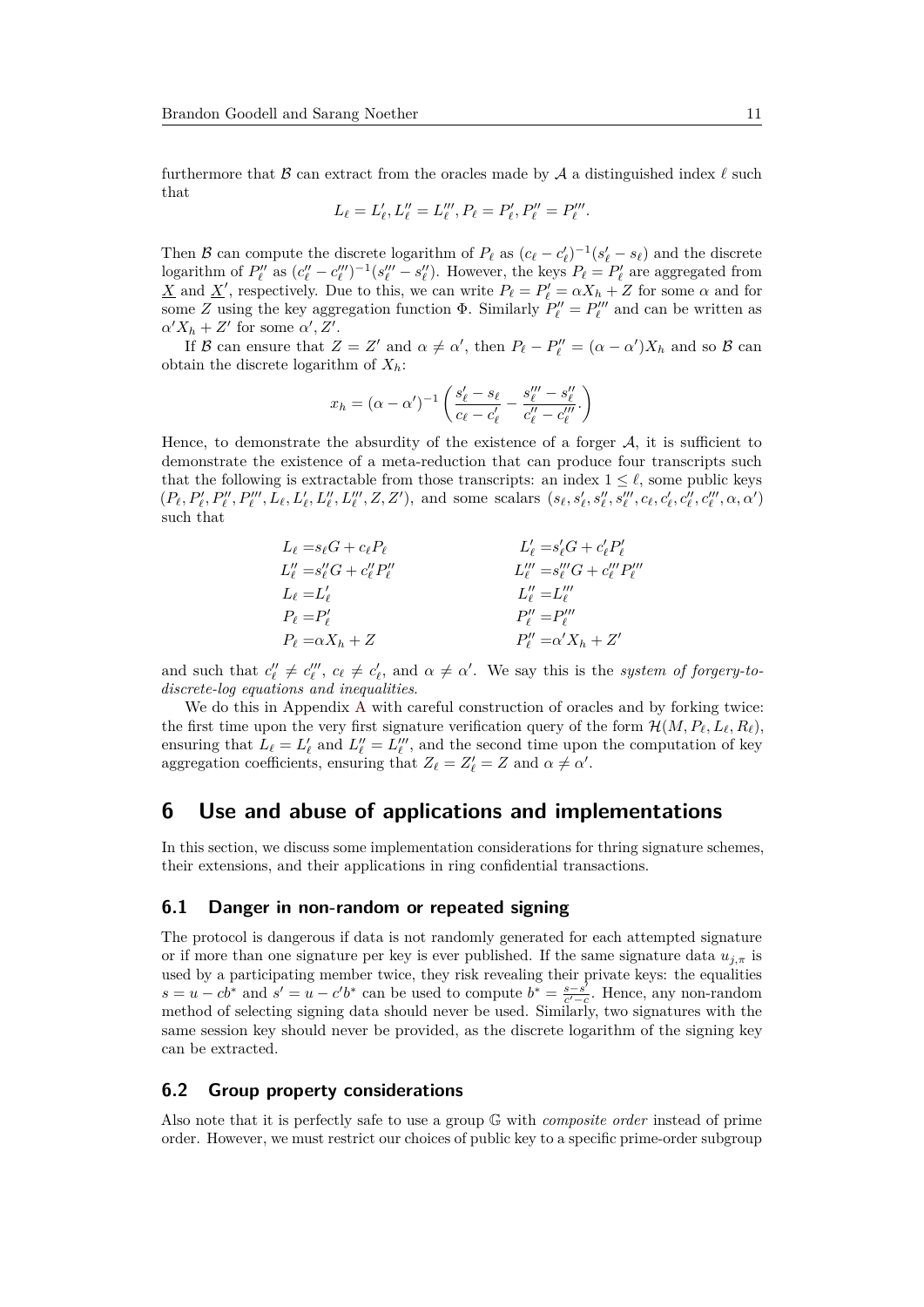of G. Using the so-called Ed25519 curve (which is a twisted Edwards curve presented in [\[6\]](#page-13-10) that is birationally equivalent to the so-called Curve25519 curve presented in [\[5\]](#page-13-11)), there are some implementation risks in selecting a public key outside of the prime-order subgroup.

Indeed, the prime-order subgroup has cofactor 8, introducing the possibility of malleability exploitations. To prevent these exploitations, all implementations with this curve require checking that group elements for use as public keys lie on the prime order subgroup by checking their order. Certainly any private key  $x \in \mathbb{Z}_p$  will have a corresponding public key  $X = xG$  on this prime-order subgroup since G is a generator of that subgroup. On the other hand, selecting a public key at random does not guarantee a discrete logarithm pre-image with respect to *G*. We must modify the hash-to-point function  $\mathcal{H}_{ki}$  to have a codomain equal to the prime-order subgroup. This means multiplying public keys without corresponding private keys by the cofactor 8 when using the Ed25519 or Curve25519 curves.

# **6.3 View key extension and thring confidential transactions**

Among other reasons, our thring signatures are not directly comparable to signatures employed in digital currencies like the MLSAG signatures used in protocols like Cryptonote. Indeed, Cryptonote user keys come in pairs with a view key and a spend key, and signatures are computed with one-time keys derived from these. The thresholdizing heuristic described in Section [3.2](#page-5-0) extends naturally to a system with this one-time key extension, but our proofs of security properties do not immediately apply to these extensions without some further work.Establishing the unforgeability of an implementation of LSTAG thring signatures using Cryptonote-styled one-time keys with a view key extension remains an open task.

One model that may be helpful in proving the unforgeability of a view key extension of our implementation below is for collaborators to each receive a common shared secret  $y = a_{\text{sh}}$  and use keys  $\underline{x} = (x_1, \ldots, x_n)$  to compute a shared key of the form  $Y + \Phi(\underline{X})$ . Rogue-key or key cancellation attacks using this method may be mitigated by careful construction of *y*. For example, in Cryptonote protocols, tampering with *Y* requires tampering with the hash digest of a key from a Diffie-Hellman exchange.

Similarly, our heuristic also extends naturally to the MLSAG setting, but our security proofs again do not immediately apply without some further work. We briefly describe ring confidential transactions in Monero and a thresholdized extension to thring confidential transactions.

MLSAG signatures are constructed from vectors of keys of the form  $(\mathcal{H}_{\text{sess}}(aT)G +$  $B$ , PedCom $(v, r)$ ) where PedCom is a Pedersen commitment scheme, *v* is a transaction amount, and *r* is a private amount-commitment key. MLSAG signatures, by construction, are multisignatures since they use multiple keys to sign a message but they are not collaboratively computed. They produce a signature size that is independent of the number of signers, but MLSAG signatures still reveal the number of signing keys. With a list of signing public keys  $P = (P_1, \ldots, P_n)$  interpreted as a vector, the signer (or signers) randomly selects similar vectors from the blockchain to construct a ring of such key vectors  $\tilde{P}_p$ , packing  $P$  into the  $\pi^{th}$  column for a secret  $\pi$ .

$$
\widetilde{\underline{P}} = \begin{pmatrix} P_{1,1} & P_{1,2} & \cdots & P_{1,r} \\ P_{2,1} & P_{2,2} & \cdots & P_{2,r} \\ \vdots & & & \vdots \\ P_{n,1} & P_{n,2} & \cdots & P_{n,r} \end{pmatrix} = (\underline{P}_1, \ldots, \underline{P}_r)
$$

where each  $\underline{P}_\ell = \{P_{j,\ell}\}_{j \in [n]}$ . For each  $j = 1, 2, \ldots, n$  and  $\ell = 1, 2, \ldots, r$ , with the entry  $P_{j,\ell}$  in  $\underline{P}$  we compute  $H_{j,\ell} := \mathcal{H}_{ki}(P_{j,\ell})$ . For each component  $p_j \in \underline{p}$ , the signer computes key image  $J_j = p_j \mathcal{H}_{ki}(p_j G)$ . The signer selects a vector of random scalars  $\underline{u} = (u_1, \ldots, u_n) \in \mathbb{Z}_p^n$  for the  $\pi^{th}$  column and, for each  $\ell \neq \pi$ , the signer selects a vector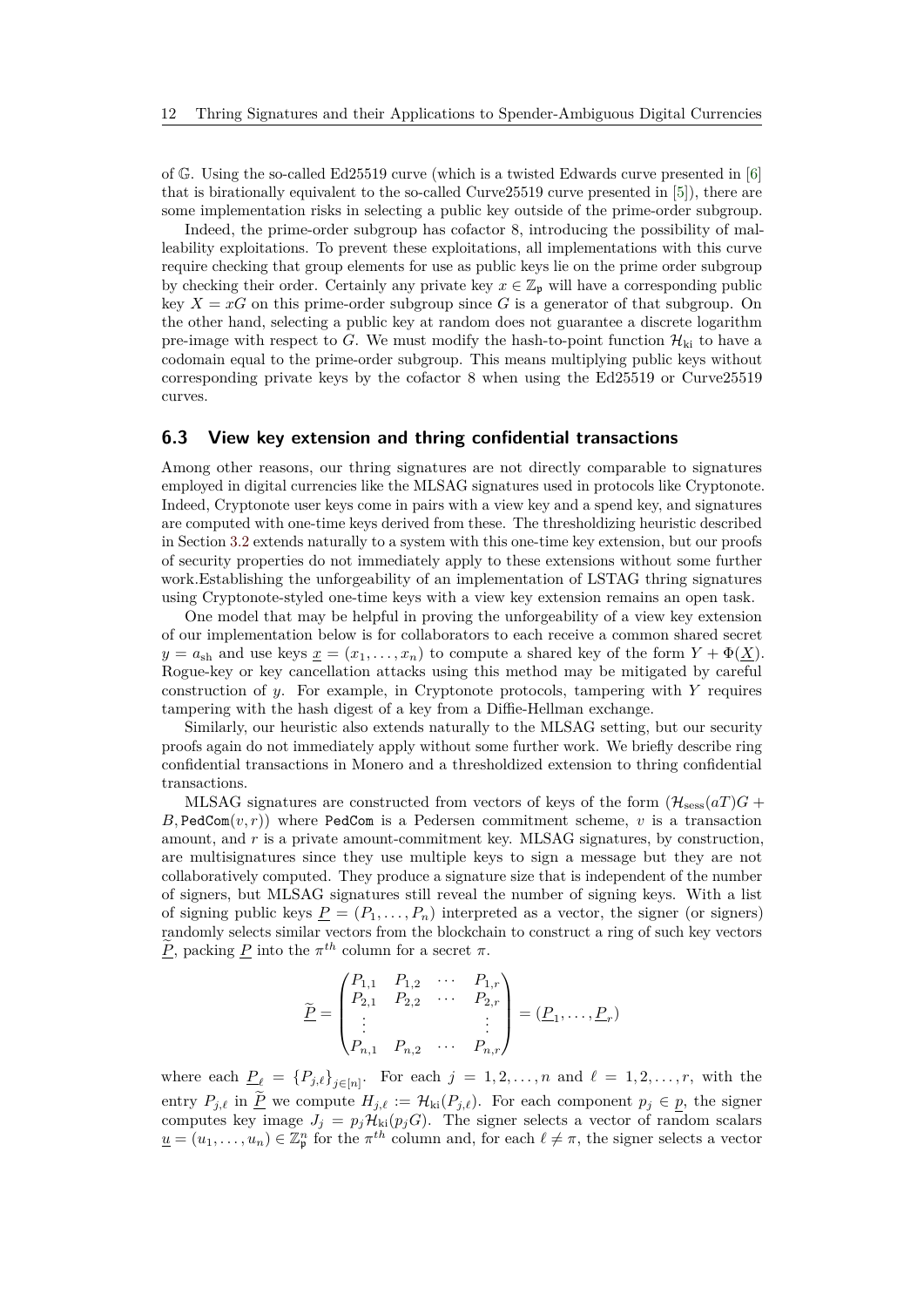of random scalars  $\underline{s}_{\ell} = (s_{1,\ell}, s_{2,\ell}, \ldots, s_{n,\ell})$ . Now, for each signing key  $P_{j,\ell}$ , the signer computes the pair of points and the commitment

$$
L_{j,\ell} = s_{j,\ell}G + c_{\ell}P_{j,\ell}, \qquad R_{j,\ell} = s_{j,\ell}H_{j,\ell} + c_{\ell}J_j, \qquad c_{\ell+1} = \mathcal{H}_{\text{sig}}\left(M, \left\{ (L_{\ell}^j, R_{\ell}^j) \right\}_{j=1}^n \right).
$$

Once each commitment has been computed, the signer computes each  $s_{i,\pi} = u_i - c_{\pi} p_i$ as usual, assembles  $s_{\pi} = (s_{j,\pi})_{j \in [n]}$ , and the MLSAG signature is then  $\sigma = (c_1, (s_\ell)_{\ell \in [r]})$ , which is verified similarly to LSAG signatures.

Initially, this scheme may seem to not be particularly ambiguous with respect to signer identification. Anyone can discern that one of these columns contains all the signing keys. That is to say, it is not possible that  $p_{2,2}$  and  $p_{1,1}$  may both be the true keys used in this ring signature. Rather than a drawback, this is how Monero links signing keys with transaction amounts. In Monero, the first row of keys in  $P$  are signing keys, the second row consists of the differences between Pedersen commitments to transaction input amounts and output amounts. Signing with this matrix means both knowing the private signing key for the special index and being able to open the amount commitment at that index to zero.

To see how our thresholdizing heuristic extends naturally to the MLSAG setting, consider the following. For a collaborating coalition of signers, presume that each participating signer has a share of a key, which are aggregated in the Musig style, and each participant contributes some random scalars to be summed for  $u_j$ ,  $s_{i,\ell}$ , etc, in a commit-and-reveal stage. Formally establishing the unforgeability of such an implementation of MLSTAG thring confidential transactions using Cryptonote-styled one-time keys with a view key extension also remains an open task. We leave the task of presenting more general formal definitions and implementations of thring confidential transactions and their security properties for future works, such as the upcoming work of [\[11\]](#page-13-9).

#### **6.3.1 Extending to** *m***-of-***n*

Section [3.2](#page-5-0) presents a simple 2-of-2 example, which extends naturally to *n*-of-*n*. With a Diffie-Hellman exchange, we may extend the above approach to an  $(n-1)$ -of-*n* threshold signature scheme in the following way: participants share their  $B_j$  with each other and compute pairwise shared secrets  $z_{i,j} = \mathcal{H}_{\text{agg}}(b_i B_j)$ . There are  $\frac{n(n-1)}{2}$  distinct shared secrets split across *n* parties such that any  $n-1$  members can regain all of the secrets. Hence, an  $(n-1)$ -of-*n* scheme may be implemented as an  $\frac{n(n-1)}{2}$ -of- $\frac{n(n-1)}{2}$  scheme. More general approaches for *m*-of-*n* are obviously available, and we go no further describing them here.

#### **6.4 Cross-chain, confidential, spender-ambiguous atomic swaps**

Simple cross-chain atomic swaps using thring signatures are possible. If all goes well, the swap goes like this: Alice sends *x* AliceCoins to the 2-of-2 key on the AliceCoin chain, Bob sends *y* BobCoins to the 2-of-2 key on the BobCoin chain, and once both parties are satisfied, they can collaborate to claim their funds. Of course, we cannot assume all goes well; as described in [\[2\]](#page-13-12), refund transactions allow for semi-honest parties to halt the process in an adversarial environment. All that remains to complete a spender-ambiguous model of the cross-chain atomic swaps from [\[2\]](#page-13-12) for a digital currency using confidential transactions is to formalize refund transaction capabilities for that currency (c.f. [\[17\]](#page-14-8)).

## **References**

<span id="page-12-0"></span>[1] A. Back. Ring signature efficiency. [https://bitcointalk.org/index.php?topic=](https://bitcointalk.org/index.php?topic=%20972541.msg10619684#msg10619684) [%20972541.msg10619684#msg10619684](https://bitcointalk.org/index.php?topic=%20972541.msg10619684#msg10619684), 2015. Accessed: 16-03-2018.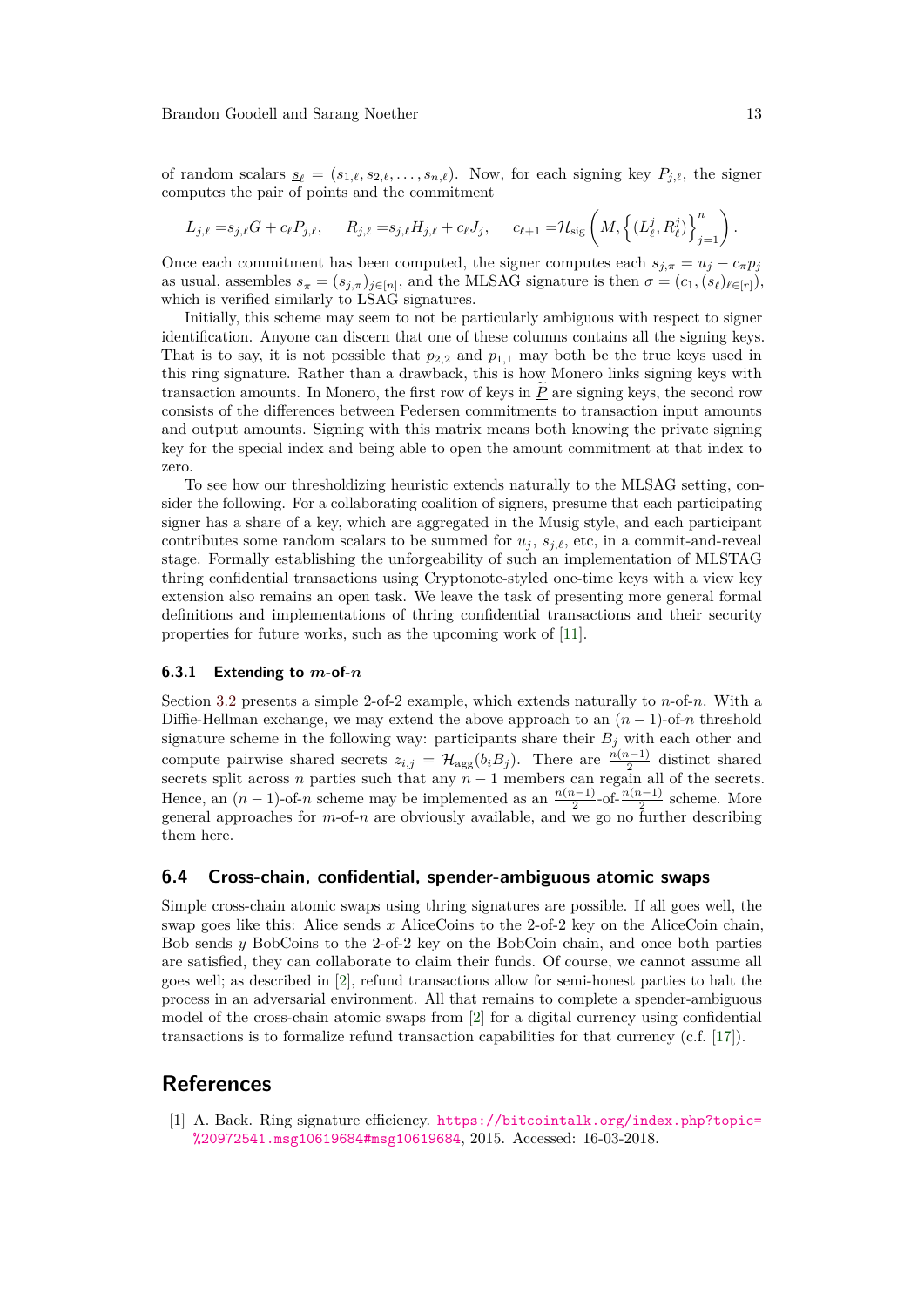- <span id="page-13-12"></span>[2] Adam Back, Matt Corallo, Luke Dashjr, Mark Friedenbach, Gregory Maxwell, Andrew Miller, Andrew Poelstra, Jorge Timón, and Pieter Wuille. Enabling blockchain innovations with pegged sidechains. *URL: http://www. opensciencereview. com/papers/123/enablingblockchain-innovations-with-pegged-sidechains*, 2014.
- <span id="page-13-6"></span>[3] Mihir Bellare and Gregory Neven. Multi-signatures in the plain public-key model and a general forking lemma. In *Proceedings of the 13th ACM conference on Computer and communications security*, pages 390–399. ACM, 2006.
- <span id="page-13-13"></span>[4] Adam Bender, Jonathan Katz, and Ruggero Morselli. Ring signatures: Stronger definitions, and constructions without random oracles. In *TCC*, volume 6, pages 60–79. Springer, 2006.
- <span id="page-13-11"></span>[5] Daniel J Bernstein. Curve25519: new diffie-hellman speed records. In *International Workshop on Public Key Cryptography*, pages 207–228. Springer, 2006.
- <span id="page-13-10"></span>[6] Daniel J Bernstein, Niels Duif, Tanja Lange, Peter Schwabe, and Bo-Yin Yang. Highspeed high-security signatures. *Journal of Cryptographic Engineering*, 2(2):77–89, 2012.
- <span id="page-13-8"></span>[7] Dan Boneh, Manu Drijvers, and Gregory Neven. Compact multi-signatures for smaller blockchains. Cryptology ePrint Archive, Report 1990/001, 2018. [https:](https://eprint.iacr.org/2018/483) [//eprint.iacr.org/2018/483](https://eprint.iacr.org/2018/483).
- <span id="page-13-7"></span>[8] Dan Boneh, Rosario Gennaro, Steven Goldfeder, Aayush Jain, Sam Kim, Peter MR Rasmussen, and Amit Sahai. Threshold cryptosystems from threshold fully homomorphic encryption. Cryptology ePrint Archive, Report 1990/001, 2017. <https://eprint.iacr.org/2017/956.pdf>.
- <span id="page-13-4"></span>[9] Emmanuel Bresson, Jacques Stern, and Michael Szydlo. Threshold ring signatures and applications to ad-hoc groups. In *Annual International Cryptology Conference*, pages 465–480. Springer, 2002.
- <span id="page-13-3"></span>[10] Manu Drijvers, Kasra Edalatnejad, Bryan Ford, and Gregory Neven. Okamoto beats schnorr: On the provable security of multi-signatures. Technical report, IACR Cryptology ePrint Archive, Report 2018/417, 2018. Available at http://eprint. iacr. org/2018/417, 2018.
- <span id="page-13-9"></span>[11] Russel WF Lai, Viktoria Ronge, Tim Ruffing, Dominique Schröder, Sri Aravinda Krishnan Thyagarajan, and Jiafan Wang. Foundations of ring confidential transactions. *NOT YET ANNOUNCED*, page NOT YET ANNOUNCED, 2018.
- <span id="page-13-5"></span>[12] Joseph K Liu, Victor K Wei, and Duncan S Wong. A separable threshold ring signature scheme. In *International Conference on Information Security and Cryptology*, pages 12–26. Springer, 2003.
- <span id="page-13-0"></span>[13] Joseph K Liu, Victor K Wei, and Duncan S Wong. Linkable spontaneous anonymous group signature for ad hoc groups. In *ACISP*, volume 4, pages 325–335. Springer, 2004.
- <span id="page-13-1"></span>[14] Gregory Maxwell. Confidential transactions. *URL: https://people. xiph. org/˜ greg/confidential\_values. txt (Accessed 08/24/2018)*, 2015.
- <span id="page-13-2"></span>[15] Gregory Maxwell, Andrew Poelstra, Yannick Seurin, and Pieter Wuille. Simple schnorr multi-signatures with applications to bitcoin. Cryptology ePrint Archive, Report 1990/001, 2018. <https://eprint.iacr.org/2018/068.pdf>.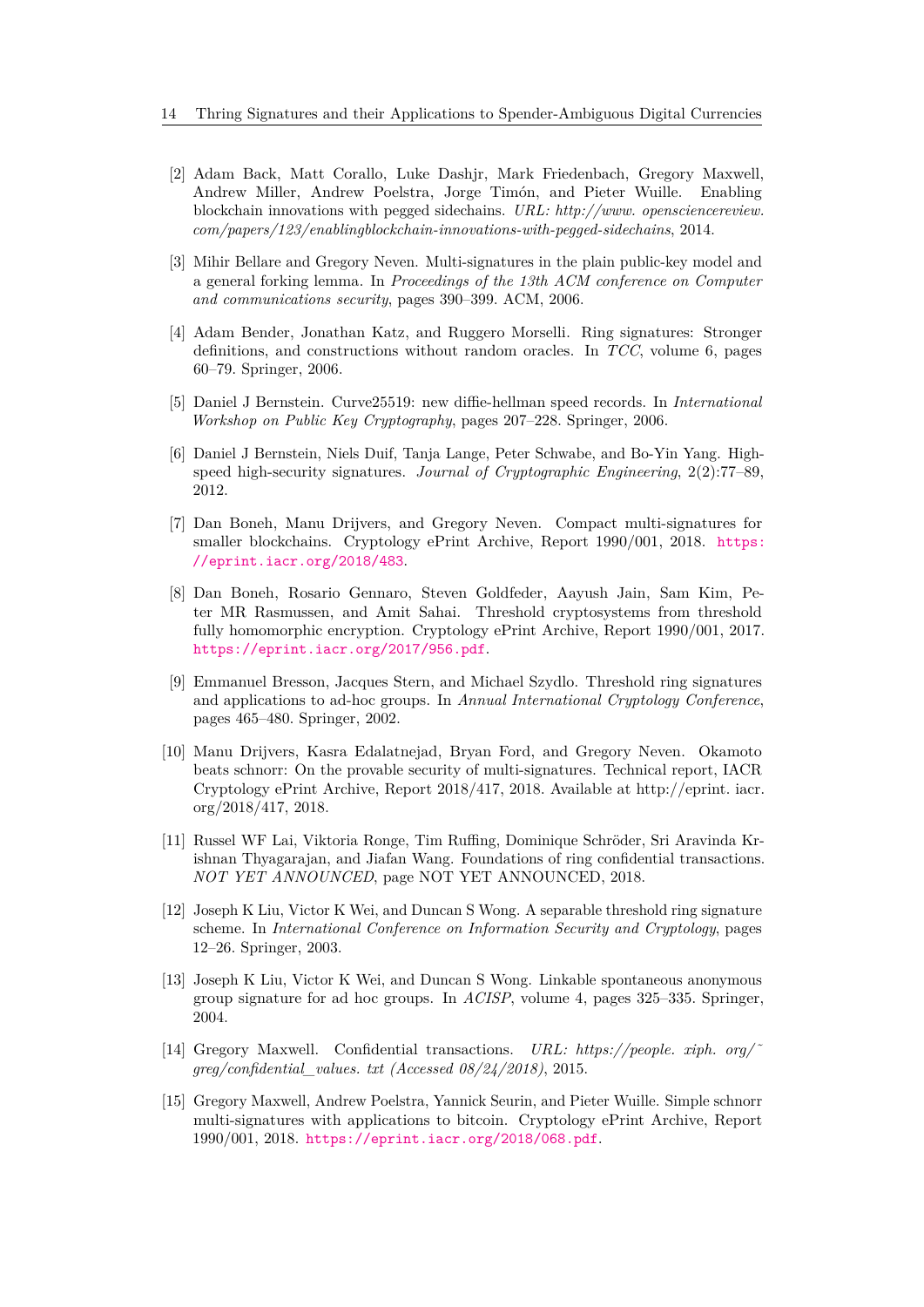- <span id="page-14-4"></span>[16] Ian Miers, Christina Garman, Matthew Green, and Aviel D Rubin. Zerocoin: Anonymous distributed e-cash from bitcoin. In *Security and Privacy (SP), 2013 IEEE Symposium on*, pages 397–411. IEEE, 2013.
- <span id="page-14-8"></span>[17] Sarang Noether and BG Goodell. Dual-output ring signatures: Spender-ambiguous cross-chain confidential atomic swaps. *In prep.*, 2018.
- <span id="page-14-1"></span>[18] Shen Noether, Adam Mackenzie, et al. Ring confidential transactions. *Ledger*, 1:1–18, 2016.
- <span id="page-14-3"></span>[19] Tatsuaki Okamoto. Provably secure and practical identification schemes and corresponding signature schemes. In *Annual International Cryptology Conference*, pages 31–53. Springer, 1992.
- <span id="page-14-0"></span>[20] Haifeng Qian and Shouhuai Xu. Non-interactive multisignatures in the plain publickey model with efficient verification. *Information Processing Letters*, 111(2):82–89, 2010.
- <span id="page-14-7"></span>[21] Thomas Ristenpart and Scott Yilek. The power of proofs-of-possession: Securing multiparty signatures against rogue-key attacks. In *Annual International Conference on the Theory and Applications of Cryptographic Techniques*, pages 228–245. Springer, 2007.
- <span id="page-14-2"></span>[22] Claus-Peter Schnorr. Efficient signature generation by smart cards. *Journal of cryptology*, 4(3):161–174, 1991.
- <span id="page-14-5"></span>[23] Patrick P Tsang, Victor K Wei, Tony K Chan, Man Ho Au, Joseph K Liu, and Duncan S Wong. Separable linkable threshold ring signatures. In *Indocrypt*, volume 3348, pages 384–398. Springer, 2004.

# <span id="page-14-6"></span>**A Security**

In this Appendix, we prove the following theorem based on the game of Definition [5.1.1.](#page-9-0) In Appendix [B,](#page-25-0) we discuss some other security properties of thring signatures and their LSTAG implementation. In [A.1](#page-14-9) we detail the signing oracle of Definition [5.1.1](#page-9-0) and its simulation. In [A.2,](#page-15-0) we review the rewind-on-success forking lemma. In [A.3,](#page-16-0) we discuss the first reduction of the forging adversary and establish some probability bounds. In [A.4,](#page-22-0) we explain our twice-forking approach, concluding the proof of the following theorem.

**Theorem A.0.1.** Let A be a  $(t, \epsilon, q, n)$ -forger for some non-negligible  $\epsilon$ . There exists some  $t' > 0$  *and an algorithm* B *that is a*  $(t + t', \epsilon', q)$ *-solver of the discrete logarithm problem* for some non-negligible  $\epsilon'$ .

### <span id="page-14-9"></span>**A.1 The signing oracle**

In this section, we explain the signing oracle for use in the unforgeability game of Definition [5.1.1.](#page-9-0)

The signing oracle in the unforgeability game captures the situation where an adversary A can persuade an honest party to sign some documents before attempting a forgery. In the multisignature case, we must also capture the implications of a malicious  $A$  persuading an honest party to collaborate to construct some multisignatures on similar documents. Due to this collaboration,  $A$  has some control over signing data so  $\mathcal{SO}$  must be interactive. In an honest collaboration, A would also know which index *π* corresponds with the true signer, so we allow the signing oracle to be queried with the special signing index  $\pi$ .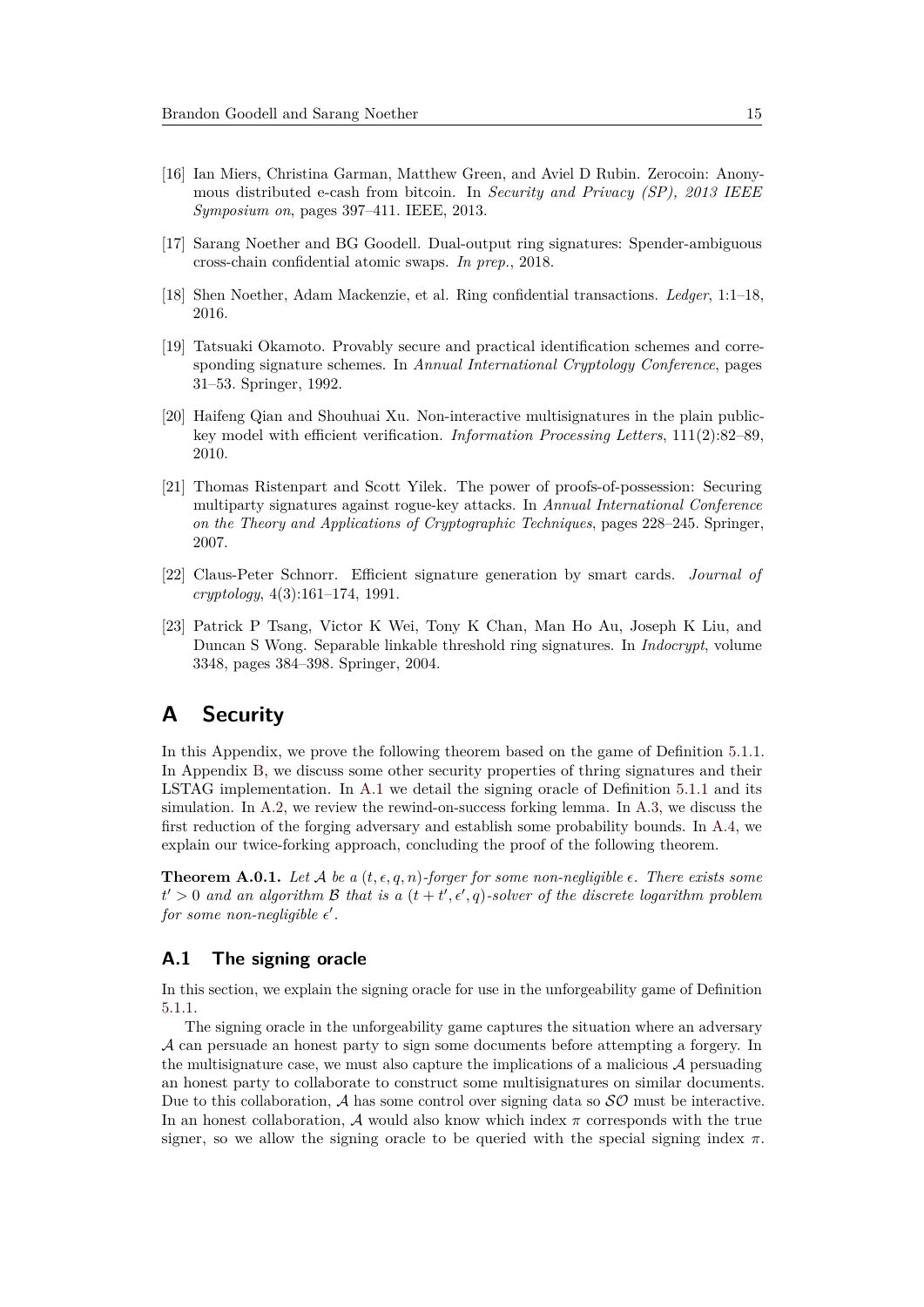Moreover, a reduction  $\mathcal{A}'$  of  $\mathcal{A}$  must simulate interactions between  $\mathcal{A}$  and any oracles, in particular the signing oracle.

 $\mathcal{SO}\text{ takes as input some } \text{inp}_{\mathcal{SO}} = (\mathfrak{m}, \underline{P}, \pi, \left\{ \underline{X}^{(\ell)} \right\}$  $\ell \in [r]$  where  $\mathfrak{m} \in \{0,1\}^*$  is a message, *P* is a ring of public keys,  $\pi$  is a special index, and  $\left\{ \underline{X}^{(\ell)} \right\}$ is a a multi-set of multi-sets  $\ell \in [r]$ of public keys. SO and A interact. SO outputs a distinguished failure symbol  $\perp_{\mathcal{SO}}$  or A successfully simulates collaborating with an honest party to obtain a multi-signature.

**The Oracle:** A queries  $\mathcal{SO}$  with some  $\left(M, \underline{P}, \pi, \left\{\underline{X}^{(\ell)}\right\}\right)$ *`*∈[*r*] .

- 1. SO checks if, for each  $\ell$ ,  $P_{\ell} = \Phi(\underline{X}^{(\ell)})$  and checks if  $X_h \in \underline{X}^{(\ell)}$  and checks that at least one  $P_\ell$  is aggregated. If not,  $\mathcal{SO}$  outputs  $\perp_{\mathcal{SO}}$  and terminates.
- <span id="page-15-2"></span>2. Otherwise,  $\mathcal{SO}$  selects signing data  $\text{dat}_1 = (U_1, V_1, \{s_{1,\ell}\}_{\ell \neq \pi})$ , computes the commitment  $com_1 \leftarrow \mathcal{H}_{com}(dat_1)$  and send com<sub>1</sub> to  $\mathcal{A}$ .
- 3. After  $\mathcal A$  responds with a set  $\{\mathsf{com}_j\}_{j=2}^n$ ,  $\mathcal {SO}$  sends  $\mathtt{dat}_1$  to  $\mathcal A$ .
- 4. After A responds with  $\{\text{dat}_j\}_{j=2}^n$ ,  $\mathcal{SO}$  checks that  $\text{com}_j = \mathcal{H}_{\text{com}}(\text{dat}_j)$  for each *j*. If not,  $\mathcal{SO}$  outputs  $\perp_{\mathcal{SO}}$  and terminates.
- 5. *SO* completes the off-line signature pre-processing stage, solves for  $s_{\pi,j}$ , and sends  $s_{\pi,j}$  to A.

The symbol  $\perp_{\mathcal{SO}}$  only indicates a failed simulation of  $\mathcal{SO}$ . If A misbehaves but  $\mathcal{SO}$  is successfully simulated, then it is possible that  $SO$  successfully simulates a bad execution of Sign. Since  $\mathcal{SO}$  was successful, this does not result in  $\perp_{\mathcal{SO}}$  but results in an invalid signature or the failure symbol  $\perp$ <sub>Sign</sub> from Sign.

#### <span id="page-15-0"></span>**A.2 Rewind-on-success forking lemma**

In this section, we explain the double forking technique and present the general forking lemma. Recall that, to prove unforgeability of our scheme, it is sufficient to prove that a forger A with non-negligible advantage at the existential unforgeability game can be reduced to some  $\beta$  that produces four forgeries as described above. As usual, we use reductions and meta-reductions of A with a general forking lemma to complete our task. We denote a reduction of A with black-box access to A as  $(\mathcal{A}')^{\mathcal{A}}$ , and we denote the process of taking reductions with the notation  $A \rightarrow A'$ . Our proof strategy, roughly following the strategy from [\[15\]](#page-13-2), can be visualized this way:

$$
\mathcal{A} \rightsquigarrow \mathcal{A}' \rightsquigarrow \texttt{fork}^{\mathcal{A}'} \rightsquigarrow \mathcal{A}'' \rightsquigarrow \texttt{fork}^{\mathcal{A}''} \rightsquigarrow \mathcal{B}.
$$

That is to say: our strategy is to prove that if a forger  $A$  exists, then there exists a reduction  $\mathcal{A}'$  of  $\mathcal A$  that satisfies the hypotheses of Lemma [A.2.0.1,](#page-15-1) which can be forked. The forking algorithm can be put in a wrapper  $\mathcal{A}''$ , which can be again forked. If  $\mathcal{A}'$  and  $A''$  have non-negligible acceptance probability, so does fork<sup> $A''$ </sup>, which we reduce to some discrete logarithm solver B.

<span id="page-15-1"></span>**Lemma A.2.0.1** (General Forking Lemma). Let  $q, \eta \geq 1$ . Let P be any PPT algorithm *which takes as input some*  $\mathbf{inp}_{\mathcal{P}} = (\mathbf{inp}, \underline{h})$  *where*  $\underline{h} = (h_1, \ldots, h_q)$  *is a sequence of oracle query responses (* $\eta$ *-bit strings) and returns as output*  $\text{out}_{\mathcal{P}}$  *either a distinguished failure*  $symbol \perp$  *or a pair*  $(i, \text{out})$  *where*  $i \in [q]$  *and out is some output. Let*  $\text{acc}_\mathcal{P}$  *denote the probability that* P *does not output* ⊥ *(where this probability is taken over all random coins of*  $P$ *, the distribution of <i>inp*, all choices  $h$ .

*There exists an algorithm,*  $f \circ r k^P$  *that takes as input some*  $i n p_{f \circ r k^P} = i n p_p$  *and produces as output out*<sub>*fork<sup>p</sup></sub> either a distinguished failure symbol*  $\bot$  *or a pair of pairs*</sub>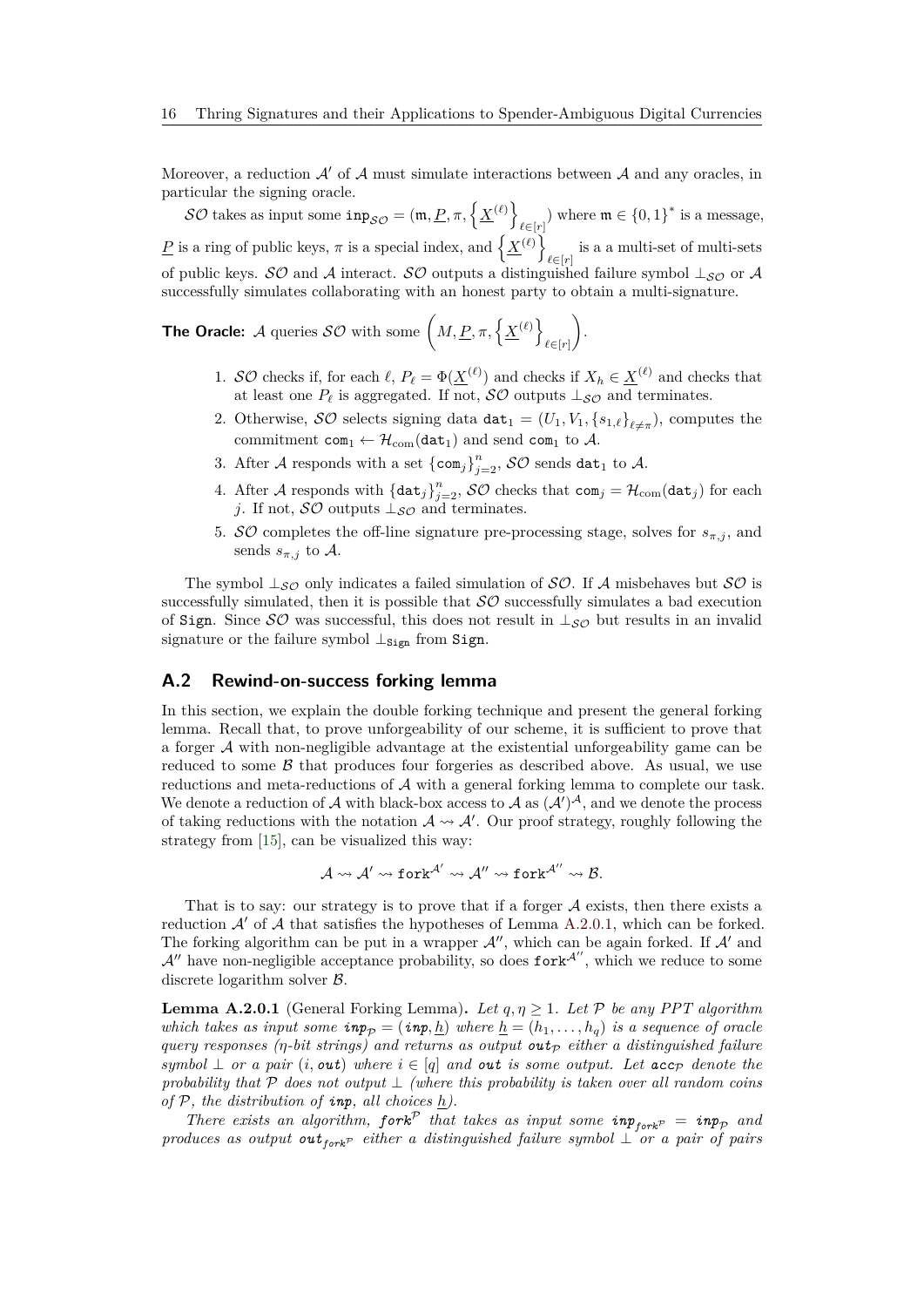$((i, \text{out}), (i', \text{out}'))$ , where  $(i, \text{out})$  and  $(i', \text{out}')$  are outputs from  $P$  such that  $i = i'$ . *Furthermore, the accepting probability of fork*<sup>P</sup> *is bounded from below such that*

$$
\mathit{acc}_{fork^{\mathcal{P}}} \geq \mathit{acc}_{\mathcal{P}}\left(\frac{\mathit{acc}_{\mathcal{P}}}{q} - \frac{1}{2^{\eta}}\right).
$$

We refer the reader to [\[3\]](#page-13-6) for a proof.

**Algorithm fork<sup>** $P$ **</sup>:** Let  $\eta > 1$  be a security parameter,  $q > 1$  be a polynomial function of *η*. Let  $P$  any PPT algorithm satisfying the hypotheses of Lemma [A.2.0.1.](#page-15-1)

The algorithm fork<sup>P</sup> produces as output a distinguished failure symbol out<sub>fork</sub> $\mathcal{P} = \perp$ or some  $\text{out}_{\text{fork}}^p = (i', \text{out}')$  where *j* is an index in [*q*] and  $\text{out}' = (\text{out}, \text{out}'', \text{aux})$ such that out, out" are two outputs from  $P$ .

- 1. Pick random coins  $\rho = \rho_{\mathcal{P}}$  for  $\mathcal{P}$  and select  $\underline{h} \leftarrow (\{0,1\}^{\eta})^q$ .
- 2. Execute out  $p \leftarrow \mathcal{P}(\text{inp}_{\mathcal{D}}, h; \rho)$ .
- 3. If out  $p = \perp_p$ , output  $\perp_{\text{fork}} p$  and terminate. Otherwise, out  $p = (i, \text{out})$  for some out.
- 4. Pick new  $\underline{h}' \leftarrow (\{0, 1\}^{\eta})^q$ .
- 5. Glue the oracle query sequences together:  $\underline{h}^* := (h_1, \ldots, h_{i-1}, h'_i, \ldots, h'_q)$ .
- 6. Execute  $\text{out}_{\mathcal{P}}^{\prime\prime} \leftarrow \mathcal{P}(\text{inp}_{\mathcal{P}}, \underline{h}^*; \rho).$
- 7. If  $\text{out}_{\mathcal{P}}^{\prime\prime} = \perp_{\mathcal{P}}$ , output  $\perp_{\text{fork}^{\mathcal{P}}}$  and terminate. Otherwise,  $\text{out}_{\mathcal{P}}^{\prime\prime} = (i^{\prime\prime}, \text{out}^{\prime\prime})$ .
- 8. If  $i \neq i''$  or  $i = i''$  but  $h_i = h'_i$ , output  $\perp_{\text{fork}}$ <sup>*p*</sup> and terminate.
- 9. Otherwise, select some auxiliary data  $aux$ , assemble  $out' = (out,out'', aux)$ , output  $(i, \text{out}'),$  and terminate.

If  $P$  takes as input several sequences of oracle queries together, we can parse these as to be included in  $\text{inp}_{\mathcal{P}}$ . If  $\text{inp}_{\mathcal{P}}$  has some other sequence  $\underline{h}^*$  of oracle queries packed into it like this, then  $f \circ \text{c}$  can be forked again in a chain. In the next section, we describe each algorithm in the chain of reductions comprising our proof strategy  $\mathcal{A} \rightsquigarrow \mathcal{A}' \rightsquigarrow$  fork<sup> $\mathcal{A}' \rightsquigarrow$  fork $\mathcal{A}'' \rightsquigarrow \mathcal{B}$ , proving their existence and the non-negligibility</sup> of their accepting probability as we go.

#### <span id="page-16-0"></span>**A.3 Reducing A**

In this section, we begin our forking journey by constructing the first reduction  $\mathcal{A}'$  of  $\mathcal{A}$  in the chain of reductions. We explain how  $A'$  simulates each oracle, and we establish some lemmata regarding the accepting probability of  $\mathcal{A}'$ .

We construct a reduction  $\mathcal{A}'$  of  $\mathcal A$  compatible by Lemma [A.2.0.1,](#page-15-1) which applies to an algorithm  $P$  that takes as input some  $\text{inp}_{\mathcal{P}} = (\text{inp}, \underline{h})$ . A' takes as input  $\text{inp}_{\mathcal{A}'} =$ (inp,  $h_{sig}$ ). However, A' must simulate both  $\mathcal{H}_{sig}$  and  $\mathcal{H}_{agg}$  queries, so we define inp :=  $(\text{inp}_{\mathcal{A}}, \underline{h}_{\text{agg}})$ . That is to say,  $\mathcal{A}'$  takes as input  $\text{inp}_{\mathcal{A}'} = (\text{inp}_{\mathcal{P}}, \underline{h}_{\text{agg}}) = ((X_h, \underline{h}_{\text{agg}}), \underline{h}_{\text{sig}})$ .

 $\mathcal{A}'$  responds to oracle queries with  $h_{\text{agg}}$  and  $h_{\text{sig}}$  as described below.  $\mathcal{A}'$  augments the output of A, producing as output  $\bar{\perp}$  when  $\bar{\mathcal{A}}$  fails. On the other hand, if A produces a non- $\perp$  output, say forg =  $(m^*, \sigma, \{\underline{X}^{(\ell)}\})$ *`* ),  $A'$  repeats this in its output but augments this with some transcript information,  $out_{\mathcal{A}} = (i_{sig}, out^*)$  where out<sup>∗</sup> = (forg*, i*sig*, h*sig*,i*sig *, `*sig*, π*sig*, i*agg*, h*agg*,i*agg *, a*) for some signature and aggregation query indices  $i_{\text{sig}}$ ,  $i_{\text{agg}}$  and responses  $h_{\text{sig}}$ ,  $i_{\text{agg}}$ ,  $h_{\text{agg}}$ , some ring indices  $\ell_{\text{sig}}$ ,  $\pi_{\text{sig}}$ , and a list of coefficients  $\underline{a}$  extracted from the transcript in the following way: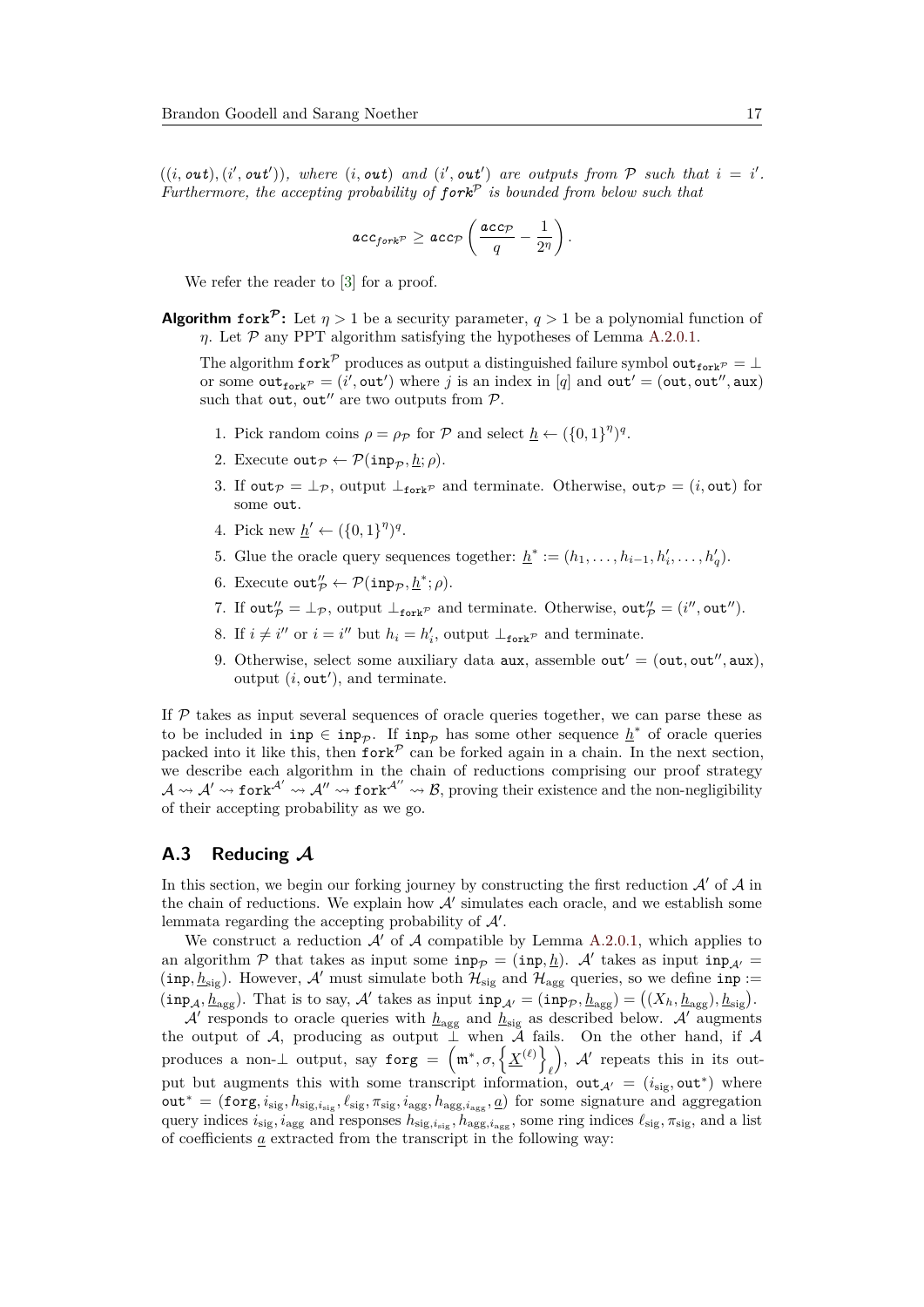- 1.  $(i_{\text{sig}}, \ell_{\text{sig}})$  are defined such that the response to first query made by A to  $\mathcal{H}_{\text{sig}}$  to compute any verification equation used in the forgery is the  $i_{\text{sig}}^{th}$  such query and takes place for the  $\ell_{\text{sig}}^{th}$  ring member, i.e.  $h_{\text{sig},i_{\text{sig}}} = c_{\ell_{\text{sig}}+1} = \mathcal{H}_{\text{sig}}(M, P_{\ell_{\text{sig}}}, L_{\ell_{\text{sig}}}, R_{\ell_{\text{sig}}})$  for some index  $\ell$ ; and
- 2.  $\pi_{\text{sig}}$  is defined such that the response to the final query made by A to  $\mathcal{H}_{\text{sig}}$  to compute any verification equation used in the forgery is used in the  $\pi_{sig}^{th}$  signature challenge, i.e. the final signature challenge to be computed in the transcript is  $c_{\pi_{\text{sig}}} = \mathcal{H}_{\text{sig}}(M, P_{\pi_{\text{sig}}-1}, L_{\pi_{\text{sig}}-1}, R_{\pi_{\text{sig}}-1})$ ; and
- 3.  $i_{\text{agg}}$  is the index of the first aggregation query made for any member of  $\underline{X}^{(\ell_{\text{sig}})}$ , i.e. the aggregation coefficient on  $X_h$  in  $\underline{X}^{(\ell)}$  is  $h_{\text{agg}, i_{\text{agg}}};$  and
- 4. <u>*a*</u> contains the aggregation coefficients of all adversarially selected keys in  $\underline{X}^{(\ell_{sig})}$ (arranged in some canonical manner).

**Lemma A.3.0.1.** *Assume* A *makes at most q random oracle queries and does not output*  $\perp_{\mathcal{A}}$ *. Every query made to*  $\mathcal{H}_{sig}$  *for the verification equations is made by*  $\mathcal{A}$  *before terminating except with a probability bounded above by*  $1 - (1 - (p - q)^{-1})^r$  *(conditioned upon the event that*  $\mathcal A$  *does not output*  $\perp_{\mathcal A}$ *).* 

*Proof.* The event that A does not query  $\mathcal{H}_{sig}$  for some verification query requires that A guess the output of  $\mathcal{H}_{sig}$  for some query by flipping coins. This occurs with probability at most  $(p - q)^{-1}$  (the result must avoid the queries already made). The probability of successfully doing this even once for any of the *r* verification queries is therefore  $1 - (1 - (p - q)^{-1})^r$ . This is the upper bound on the probability that A can get away with flipping coins instead of querying for a verification equation.  $\Box$ 

As a corollary to this lemma,  $\mathcal{A}'$  can find  $i_{\text{sig}}$ ,  $h_{\text{sig}}$ ,  $i_{\text{sig}}$ , and  $\pi_{\text{sig}}$  easily.

**Lemma A.3.0.2.** *Assume* A *makes at most q random oracle queries and does not output* ⊥*. Every query made to* H*agg for every aggregation coefficient for X<sup>h</sup> is made by* A *before terminating, except with a probability bounded above by*  $1 - (1 - (\mathfrak{p} - q)^{-1})^{nr}$  *(conditioned*) *upon the event that* A *does not output*  $\perp$   $\perp$ *A*).

*Proof.* The event that  $A$  does not make one of these queries is requires that  $A$  guess the output of  $\mathcal{H}_{\text{agg}}$ . With r ring members, each with some contributing keys  $\underline{X}^{(\ell)}$  such that each  $\left|\underline{X}^{(\ell)}\right| \leq n$  has at most *nr* such queries, each with a successful guess probability of  $(p - q)^{-1}$ . The probability of doing this successfully even once in a trial of *nr* attempts is therefore  $1 - (1 - (\mathfrak{p} - q)^{-1})^{nr}$ .  $\Box$ 

As a corollary,  $A'$  can extract  $i_{\text{agg}}$  and  $h_{\text{agg}, i_{\text{agg}}}$  easily.

**Lemma A.3.0.3.** *Assume* A *is a*  $(t, \epsilon, n, q)$ *-forger. Let E be the event that* A *does not output*  $\perp$ *. In E, for each*  $1 \leq \ell \leq r$ *, the query made to*  $\mathcal{H}_{\text{sig}}$  *for the verification equation challenge*  $c_{\ell+1}$  *is made after the query to*  $\mathcal{H}_{agg}$  *for the aggregation coefficient on*  $X_h$  *in the associated*  $\underline{X}^{(\ell)}$ , except with probability bounded above by  $1 - (1 - (\mathfrak{p} - q)^{-1})^r$ .

*Proof.* Since  $\Phi(\underline{X}^{(\ell)}) = P_{\ell}$  is part of the pre-image for  $c_{\ell+1}$ , the probability that A can compute  $c_{\ell+1}$  before querying to compute  $P_\ell$  (and assuming all queries are made except this final one) is at most  $(p - q)^{-1}$ , and there are at most *r* such queries relevant to the forgery. П

These lemmata and corollaries demonstrate that all verification queries appear, and each of them appears after the aggregation coefficients have been computed. With these lemmata at hand, we can describe  $A'$ .  $A'$  places  $A$  in a black box, simulating all oracle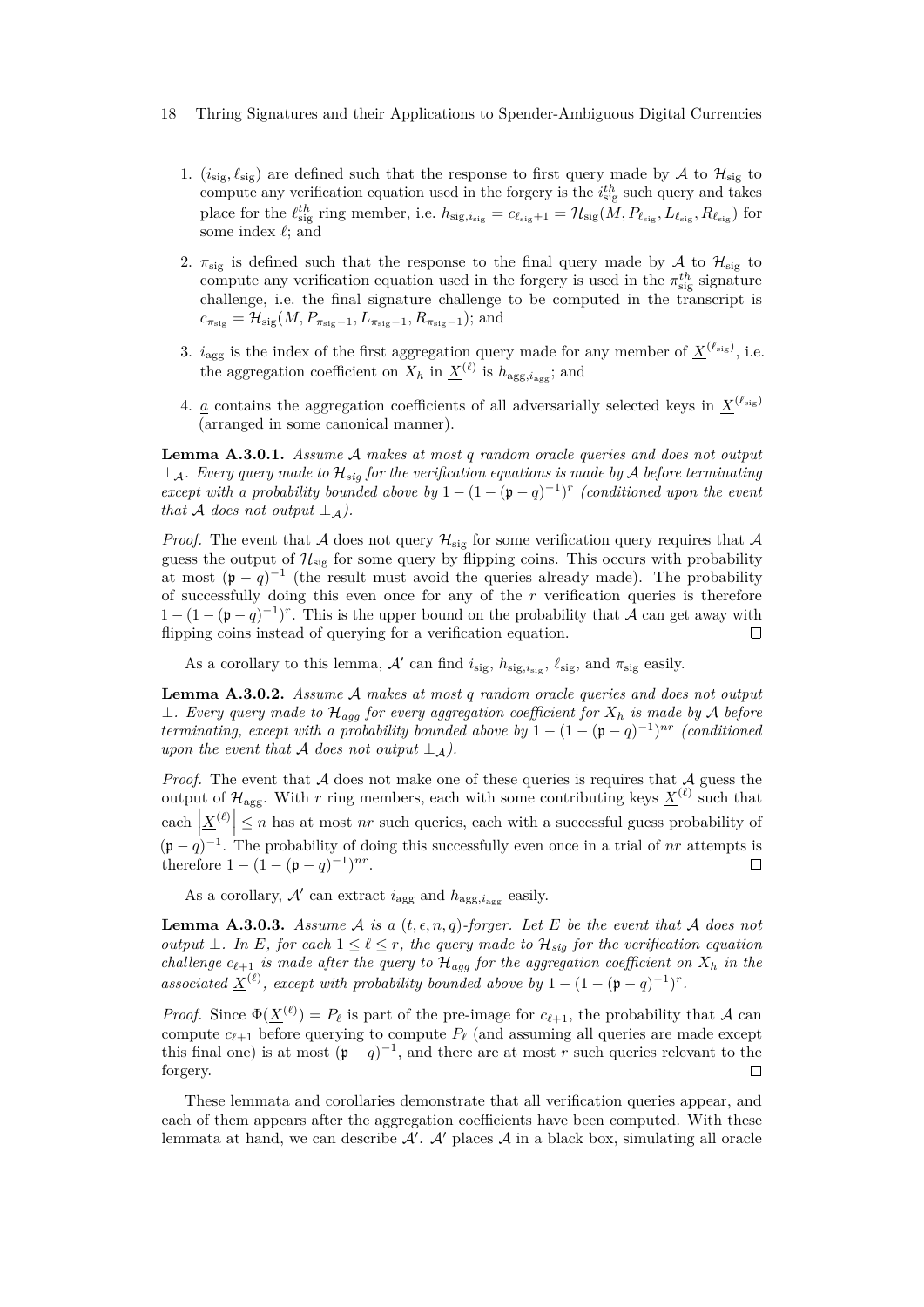queries made by A. A' keeps internal tables denoted with  $\mathbb{T}_{sig}$ ,  $\mathbb{T}_{agg}$  and a counter denoted ctr to keep track of queries made to maintain internal consistency and track oracle query indices.

- **Algorithm**  $A'$ : A' takes as input  $\text{inp}_{A'} = ((X_h, \underline{h}_{\text{agg}}), \underline{h}_{\text{sig}})$ . A' has black-box access to A, simulating oracle queries as described below and produces as output either a distinguished failure symbol  $\perp$  or some (*i*, out).
	- 1. A' selects random coins  $\rho = \rho_{\mathcal{A}}$ , sets  $\texttt{ctr} := 0$ , and sets  $\texttt{inp}_{\mathcal{A}} := \{X_h\}.$
	- 2. A' executes  $\mathcal{A}(inp_{\mathcal{A}}; \rho_{\mathcal{A}})$ , answering oracle queries made by  $\mathcal{A}$  as described below.
	- 3. If A outputs  $\perp_A$ , A' outputs  $\perp_{A'}$  and terminates.
	- 4. Otherwise, A outputs a forgery  $\texttt{forg} = (\mathfrak{m}^*, \sigma, \left\{ \underline{X}^{(\ell)} \right\})$ *`* ).
	- 5.  $A'$  finds all verification queries in the transcript and finds the following:
		- (a) the query index  $i_{\rm sig}$  of the first verification equation used in the forgery, and
		- (b) the response  $h_{sig,i_{sig}}$  to that first verification query, and
		- (c) the ring index  $\ell_{\text{sig}}$  of the input to that first verification query (satisfying the verification equation  $c_{\ell_{\text{sig}}+1} = \mathcal{H}(M, P_{\ell_{\text{sig}}}, L_{\ell_{\text{sig}}}, R_{\ell_{\text{sig}}}) = h_{\text{sig}, i_{\text{sig}}},$  and
		- (d) the response  $h_{\text{sig},i'_{\text{sig}}}$  to the final verification query, and
		- (e) the ring index  $\pi_{sig} 1$  of the input to this query, which satisfies a similar verification equation  $c_{\pi_{\text{sig}}} = \mathcal{H}(M, P_{\pi_{\text{sig}}-1}, L_{\pi_{\text{sig}}-1}, R_{\pi_{\text{sig}}-1})$ , and
		- (f) the query index  $i_{\text{agg}}$  of the first aggregation query for any member of  $\underline{X}^{(\ell_{\text{sig}})}$ , and
		- (g) the response  $h_{\text{agg}, i_{\text{agg}}}$  to that query, and lastly
		- (h)  $\mathcal{A}'$  finds all other aggregation coefficients for members of  $\underline{X}^{(\ell_{sig})}$  in  $\mathbb{T}_{agg}$ , say  $\underline{a}$ . See description of  $\mathcal{H}_{\text{agg}}$  oracle for more information.
	- 6. A' outputs  $\text{out}_{\mathcal{A}'} = (i_{\text{sig}},(\text{forg}, i_{\text{sig}}, h_{\text{sig}, i_{\text{sig}}}, \ell_{\text{sig}}, \pi_{\text{sig}}, i_{\text{agg}}, h_{\text{agg}, i_{\text{agg}}, \underline{a}})).$
	- **Simulating**  $\mathcal{H}_{com}$ : To simulate queries of the form  $\mathcal{H}_{com}(inp)$ ,  $\mathcal{A}'$  keeps track of an internal table  $\mathbb{T}_{com}$ . A checks if  $\mathbb{T}_{com}$  [inp] is empty. If so, a random out  $\stackrel{\$}{\leftarrow}$   $\{0,1\}^{\eta}$  is selected and stored  $\mathbb{T}_{\text{com}}[\texttt{inp}] \leftarrow \texttt{out}.$  In either case,  $\mathbb{T}_{\text{com}}[\texttt{inp}]$ is sent to A.
	- **Simulating**  $\mathcal{H}_{ki}$ : To simulate queries made by A of the form  $\mathcal{H}_{ki}(inp)$ , A' keeps track of an internal table  $\mathbb{T}_{ki}$ . A' checks if  $\mathbb{T}_{ki}$ [inp] is empty. If so, a random point  $Y' \in \mathbb{G}$  is selected and stored  $\mathbb{T}_{ki}[\text{inp}] \leftarrow Y'$ . In either case,  $\mathbb{T}_{ki}[\text{inp}]$  is sent to A.
	- **Simulating**  $\mathcal{H}_{\text{agg}}$ :  $\mathcal{A}'$  tracks aggregation queries carefully and always ensures that the aggregation coefficient for  $X_h$  is selected after all other coefficients.
		- 1. A queries  $\mathcal{H}_{\text{agg}}$  with inp.
		- 2. A' checks if  $\mathbb{T}_{\text{agg}}[\text{inp}]$  is undefined. If so, A does the following:
			- (a)  $A'$  checks if inp can be parsed as some  $(Y, \underline{X})$ . If not,  $A'$  picks a random entry  $\mathbb{T}_{\text{agg}}[\text{inp}] \overset{\$}{\leftarrow} \mathbb{Z}_{\mathfrak{p}}$ .
			- (b) Otherwise, A' parses  $\text{inp} = (Y, \underline{X})$  and checks if  $X_h \in \underline{X}$ . If not, then for each  $Y' \in \underline{X}$ ,  $\mathcal{A}'$  picks a random entry  $\mathbb{T}_{\text{agg}}[Y', \underline{X}] \stackrel{\$}{\leftarrow} \mathbb{Z}_{\mathfrak{p}}$ .
			- (c) Otherwise,  $\text{inp} = (Y, \underline{X})$  for some  $Y \in \underline{X}$  such that  $X_h \in \underline{X}$  and yet  $\mathbb{T}_{\text{agg}}[\text{inp}]$  is undefined. A' checks if  $\mathbb{T}_{\text{agg}}[X_h, \underline{X}]$  is defined. If so, A' outputs  $\perp$ <sub>agg</sub> and terminates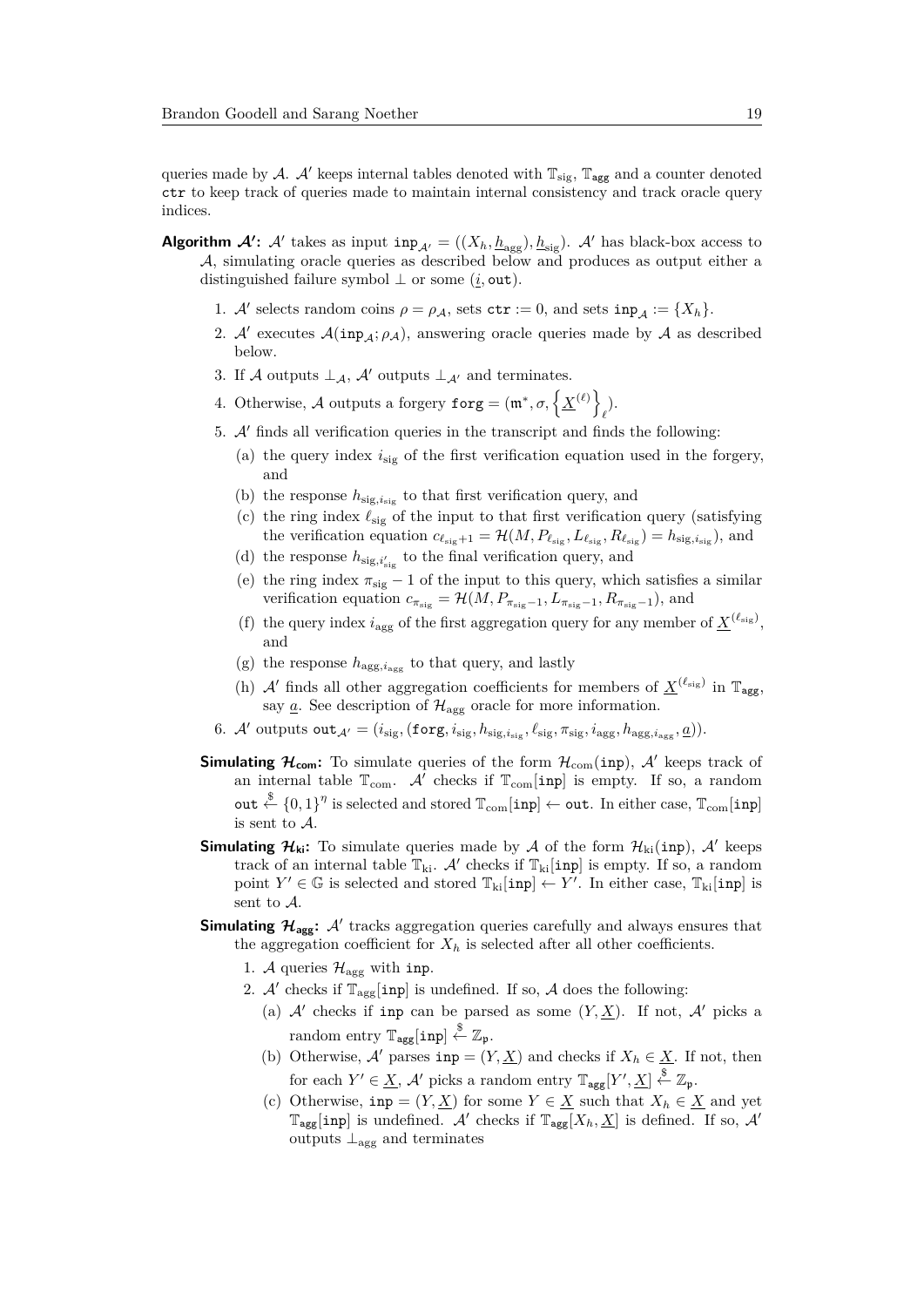- (d) Otherwise, for each  $Y' \in \underline{X} \setminus \{X_h\}$  such that  $\mathbb{T}_{\text{agg}}[Y', \underline{X}]$  is undefined,  $\mathcal{A}'$  selects a random entry  $\mathbb{T}_{\text{agg}}[Y', \underline{X}] \stackrel{\$}{\leftarrow} \mathbb{Z}_{\mathfrak{p}}$ .
- (e) After all entries of  $\underline{X}$  except  $X_h$  have an entry in  $\mathbb{T}_{\text{agg}}, \mathcal{A}'$  increments  $\texttt{ctr}_{\texttt{agg}}$  and stores  $\mathbb{T}_{\texttt{agg}}[X_h, \underline{X}] \leftarrow h_{\texttt{agg,ctr}_{\texttt{agg}}}.$
- 3.  $\mathcal{A}'$  outputs  $\mathbb{T}_{\text{agg}}[\texttt{inp}].$

Note that  $\mathcal{A}'$  responds with  $\perp_{\text{agg}}$  if and only if  $\mathbb{T}_{\text{agg}}[X_h, \underline{X}]$  is defined but some  $Y \in \underline{X}$  has  $\mathbb{T}_{\text{agg}}[Y, \underline{X}]$  defined. If A' follows the protocol as described, this never happens. In all other cases, the aggregation coefficient for  $X_h$  is decided after all other aggregation coefficients have been decided. This is important to our proof of unforgeability.

- **Simulating**  $\mathcal{H}_{sig}$ : To simulate queries made by  $\mathcal{A}$  for signing,  $\mathcal{H}_{sig}(inp)$ ,  $\mathcal{A}'$  checks if  $\mathbb{T}_{\texttt{sig}}[\texttt{inp}]$  is defined. If not,  $\mathcal{A}'$  checks if inp can be parsed as inp =  $(M, P, U, V)$ for some *M* and group points  $P, U, V$ . If not,  $\mathbb{T}_{\text{sig}}[\text{inp}] \overset{\$}{\leftarrow} \{0,1\}^{\eta}$  is selected at random. Otherwise,  $\texttt{ctr}_{\texttt{sig}}$  is incremented and  $\overline{\mathbb{T}}_{\texttt{sig}}[M, P, U, V] \leftarrow h_{\texttt{sig}, \texttt{ctr}_{\texttt{sig}}}$  is stored. Either way,  $\mathcal{A}'$  sends  $\mathbb{T}_{\text{sig}}[\text{inp}]$  to  $\mathcal{A}$ .
- **Simulating SO:** For notational simplicity, SO uses notations assuming it is the first member of the coalition to begin signing (with index  $j = 1$  in the coalition). A<sup>t</sup> simulates  $\mathcal{SO}$  in the following way:
	- 1. A queries  $SO$  with inp<sub>so</sub>.
	- 2. After receiving the query,  $\mathcal{A}'$  parses inp as  $\left(M, \underline{P}, \pi, \left\{ \underline{X}^{(\ell)} \right\}\right)$ 1≤*`*≤*r*  $\Big)$  such that  $\left|\underline{X}^{(\ell)}\right| \geq 2$  for some  $\ell$  and, for each  $\ell$ ,  $\left|\underline{X}^{(\ell)}\right| \leq n$ ,  $X_h \in \underline{X}^{(\ell)}$ , and  $P_{\ell} \in \underline{P}$  is derived from the corresponding  $\underline{X}^{(\ell)}$ . If A' cannot parse this way, A' sends  $\perp_{\mathcal{SO}}$  to A indicate the query is rejected and halts simulating  $\mathcal{SO}$ . 3. Otherwise,  $\mathcal{A}'$  selects signing data  $\texttt{dat}_1$  as in step [2](#page-15-2) in Section [A.1,](#page-14-9) computes
		- the commitment com<sub>1</sub>, and send com<sub>1</sub> to  $A$  in the following way:
		- (a) A' increments  $\texttt{ctr}$  and picks the critical commitment  $c_{\pi} \leftarrow h_{\text{sig,ctr}_{\text{sig}}}$ .
		- (b)  $\mathcal{A}'$  selects a random set of signing data  $\{s_{1,\ell}\}_{\ell \in [r]}$  (including the index  $\ell = \pi$ ).
		- (c) A' computes  $L_{1,\pi} = s_{1,\pi}G + c_{\pi}P_{\pi}$  and  $R_{1,\pi} = s_{1,\pi}H_{\pi} + c_{\pi}J$ , assembles dat<sub>1</sub> :=  $(L_{1,\pi}, R_{1,\pi}, \{s_{1,\ell}\}_{\ell \in [r], \ell \neq \pi})$ , and selects a random  $\mathsf{com}_1 \overset{\$}{\leftarrow} \{0,1\}^{\eta}.$
		- (d) If  $\mathbb{T}_{\text{com}}[\text{dat}_1]$  is defined, A' halts simulating  $\mathcal{SO}$ , outputs  $\perp_1$  to indicate that some  $\text{dat}_1$  has already been used, and terminate.
		- (e) Otherwise, A' simulates a query of  $\mathcal{H}_{com}$  by setting  $\mathbb{T}_{com}$  [dat<sub>1</sub>]  $\leftarrow$  com<sub>1</sub>, sends com<sub>1</sub> to  $A$ .
	- 4. After A responds with commitments  $\underline{\text{com}} = {\text{com}_j}_{j \in [n], j \neq 1}$ , A' does some back-patching and then sends  $\texttt{dat}_1$  to  $\mathcal{A}$ .
		- (a) For each  $j > 1$ , A' searches  $\mathbb{T}_{com}$  for any dat such that  $\mathbb{T}_{com}$  [dat] = com<sub>j</sub>.
		- (b) If, for any *j*, more than one dat is found,  $A'$  halts simulation of  $SO$ , outputs  $\perp_2$ , and terminates.
		- (c) If, for any  $j$ , no such dat is found, then  $A'$  sets alert<sub>1</sub>  $\leftarrow$  true.
		- (d) Otherwise, exactly one  $\texttt{dat} = \texttt{dat}_j$  is found in  $\mathbb{T}_{\texttt{com}}$  for each  $\texttt{com}_j$ . If any  $\texttt{dat}_j \text{ cannot be parsed as } (U_j, V_j, \{s_{j,\ell}\}_{\ell \neq \pi}), \, \mathcal{A}' \text{ sets } \texttt{alert}_2 \leftarrow \texttt{true}.$
		- (e) Otherwise, exactly one  $\texttt{dat}_i$  is found in  $\mathbb{T}_{\texttt{com}}$  for each com<sub>i</sub> and can be parsed as  $(U_j, V_j, \{s_{j,\ell}\})$ . After parsing each dat<sub>j</sub>, A' does the following: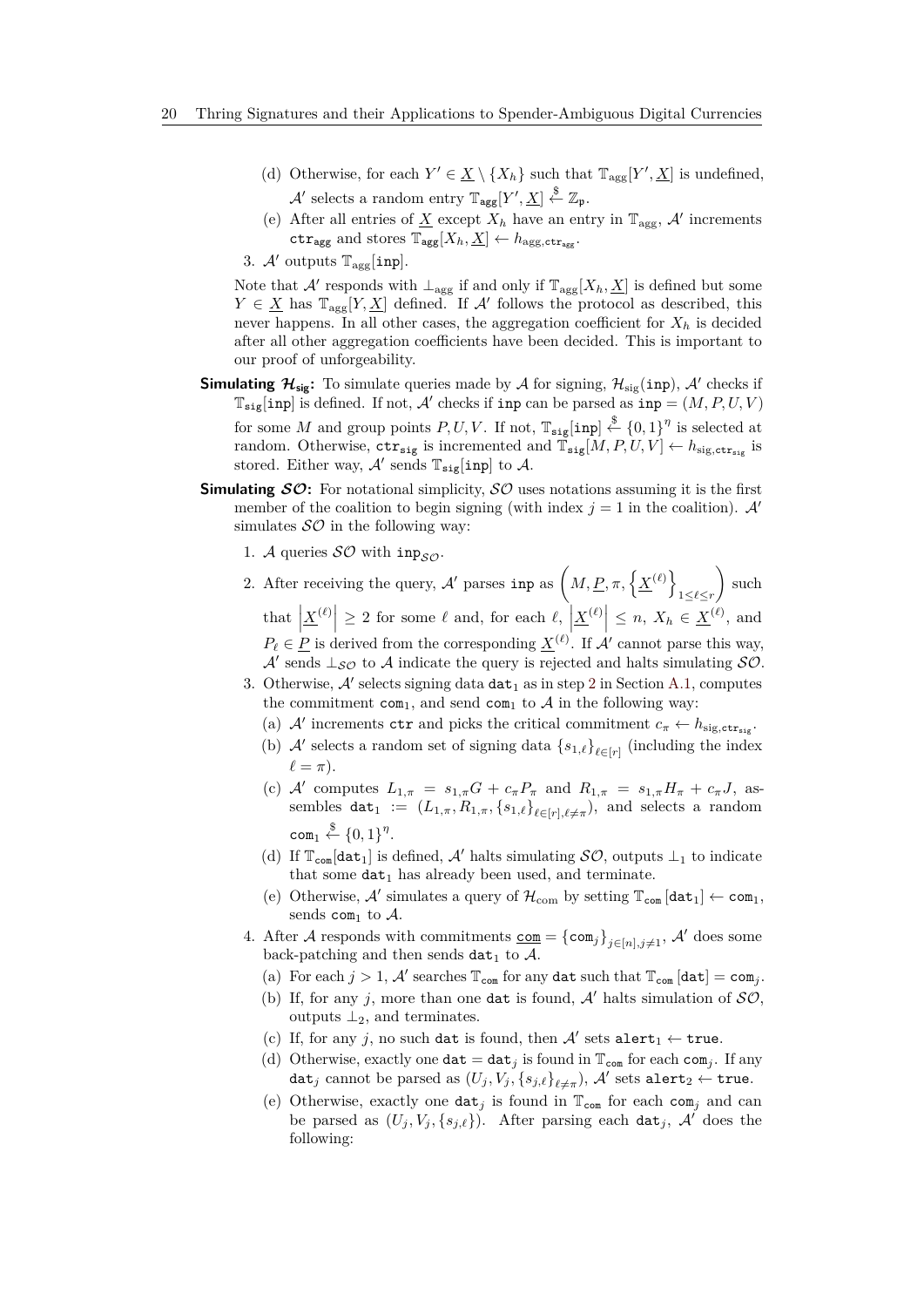- i. A' computes  $U = \sum_j U_j$ ,  $V = \sum_j V_j$ , and  $s_\ell = \sum_j s_{j,\ell}$  for each  $\ell \neq \pi$ .
- ii.  $\mathcal{A}'$  checks if  $(M, P_\ell, U, V)$  appears in  $\mathbb{T}_{\texttt{sig}}$ . If so,  $\mathcal{A}'$  halts simulating  $\mathcal{SO}$ , outputs  $\perp_3$ , and terminates.
- iii. Otherwise,  $\mathcal{A}'$  increments  $\text{ctr}_{\text{sig}}$ , sets  $c_{\pi+1} \leftarrow h_{\text{sig},\text{ctr}_{\text{sig}}}$ , and stores  $\mathbb{T}_{\text{sig}}[M, P_{\ell}, U, V] \leftarrow c_{\pi+1}.$
- iv. For each  $\ell = \pi + 1, \pi + 2, \ldots, \pi 2, \mathcal{A}'$  computes  $L_{\ell} = s_{\ell}G + c_{\ell}P_{\ell}$ and  $R_\ell = s_\ell H_\ell + c_\ell J$  and checks if  $(M, P_\ell, L_\ell, R_\ell)$  appears in  $\mathbb{T}_{\text{size}}$ . If so,  $\mathcal{A}'$  halts simulating  $\mathcal{SO}$ , outputs  $\perp_3$ , and terminates.
- v. Otherwise,  $\mathcal{A}'$  increments  $\text{ctr}_{\text{sig}}$ , sets  $c_{\ell+1} \leftarrow h_{\text{sig,ctr}_{\text{sig}}}$ , stores

$$
\mathbb{T}_{\text{sig}}[M, P_{\ell}, L_{\ell}, R_{\ell}] \leftarrow c_{\ell+1}
$$

and then moves to the next  $\ell$ .

- vi. A' checks that  $\mathbb{T}_{\text{sig}} [M, P_{\pi-1}, L_{\pi-1}, R_{\pi-1}]$  is empty. If not, A' halts simulating  $\mathcal{SO}$ , outputs  $\perp_3$ , and terminates.
- vii. Otherwise,  $\mathbb{T}_{\text{sig}} [M, s_{\pi-1}G + c_{\pi-1}P_{\pi-1}, s_{\pi-1}H_{\pi-1} + c_{\pi-1}J] \leftarrow c_{\pi}$ . (f)  $A'$  sends dat<sub>1</sub> to  $A$ .
- 5. After  $\mathcal A$  responds with  $\underline{\mathtt{dat}}' = \big\{\mathtt{dat}_j'\big\}_{j\neq 1}, \, \mathcal A'$  checks  $\mathtt{com}_j = \mathbb T_{\mathtt{com}}[\mathtt{dat}_j']$  for each *j*. If any do not match  $\mathcal{A}'$  sends  $\bot_{\mathcal{SO}}$  to  $\mathcal{A}$  indicating a successful simulation of a failed signing ceremony.
- 6. Otherwise, if alert<sub>1</sub> = true or alert<sub>2</sub> = true,  $A' \perp_4$  and terminates.
- 7. Otherwise,  $\mathcal{A}'$  sends  $s_{1,\pi}$  to  $\mathcal{A}$ , which is sufficient information for  $\mathcal{A}$  to compute the rest of the signature.

If the output is one of the symbols in  $\{\perp_1, \perp_2, \perp_3, \perp_4\}$ , then A' actually terminates: these are the failure symbols that indicate something strange is happening to the orders of oracle assignments while simulating  $SO$ . This indicates failure of the signing oracle from a malformed query or some other bad ordering of events. We shall prove these only occur with negligible probability.

Moreover,  $\perp_{\mathcal{SO}}$  only appears if A queries  $\mathcal{SO}$  with something beyond the scope of the unforgeability game defined in Definition [5.1.1,](#page-9-0) or sent commitments that did not open correctly;  $A'$  does not terminate because these are successful simulations of a failed signing ceremony, not a failed simulation.

We investigate the acceptance probability of  $A'$ .

**Lemma A.3.0.4.** Let A be a  $(t, \epsilon, q, n)$ -forger with SO and  $\overline{\mathcal{H}}$  access, and let A' be any *reduction of* A *that simulates the oracle queries as described above, let*  $t' > 0$ *, and let*  $c > 0$ *be the amount of time required for*  $A'$  to select a new  $\mathbb{Z}_p$  or  $\mathbb{G}$  element at random. Then *in time at most*  $t + t'$  *and with probability at most*  $\epsilon' = \epsilon_1 + \epsilon_2 + \epsilon_3 + \epsilon_4$ , A' *terminates without outputting any*  $\perp_i \in \{\perp_1, \perp_2, \perp_3, \perp_4, \perp_{aag}\}$  *where* 

$$
\epsilon_1 = 1 - \prod_{k \in [q-1]} (1 - k\mathfrak{p}^{-r-1})
$$
  
\n
$$
\epsilon_2 = 1 - \prod_{k \in [q-1]} (1 - k\mathfrak{p}^{-1})
$$
  
\n
$$
\epsilon_3 = 1 - \prod_{k \in [q-1]} (1 - k\mathfrak{p}^{-4})
$$
  
\n
$$
\epsilon_4 = 1 - exp(-\frac{-t'(t' - c)}{2(\mathfrak{p} - q)c^2}).
$$

*Proof.* The failure symbols partition the event that A' outputs some  $\perp$  and terminates, so the probability of any  $\perp$  symbol appearing is exactly the sum of each individual one. That is to say, if *E* is the event that  $\mathcal{A}'$  outputs some  $\perp$  and terminates and  $E_i$  is the event that A' outputs  $\perp_i$  for some  $i \in \{1, 2, 3, 4, \text{agg}\}\$  and terminates, then we have  $\epsilon_i = \mathbb{P}[E_i]$  and, by the law of total probability  $\mathbb{P}[E] = \mathbb{P}[E \mid E_{\text{agg}}] \mathbb{P}[E_{\text{agg}}] + \sum_{i \in [4]} \mathbb{P}[E \mid E_i] \mathbb{P}[E_i].$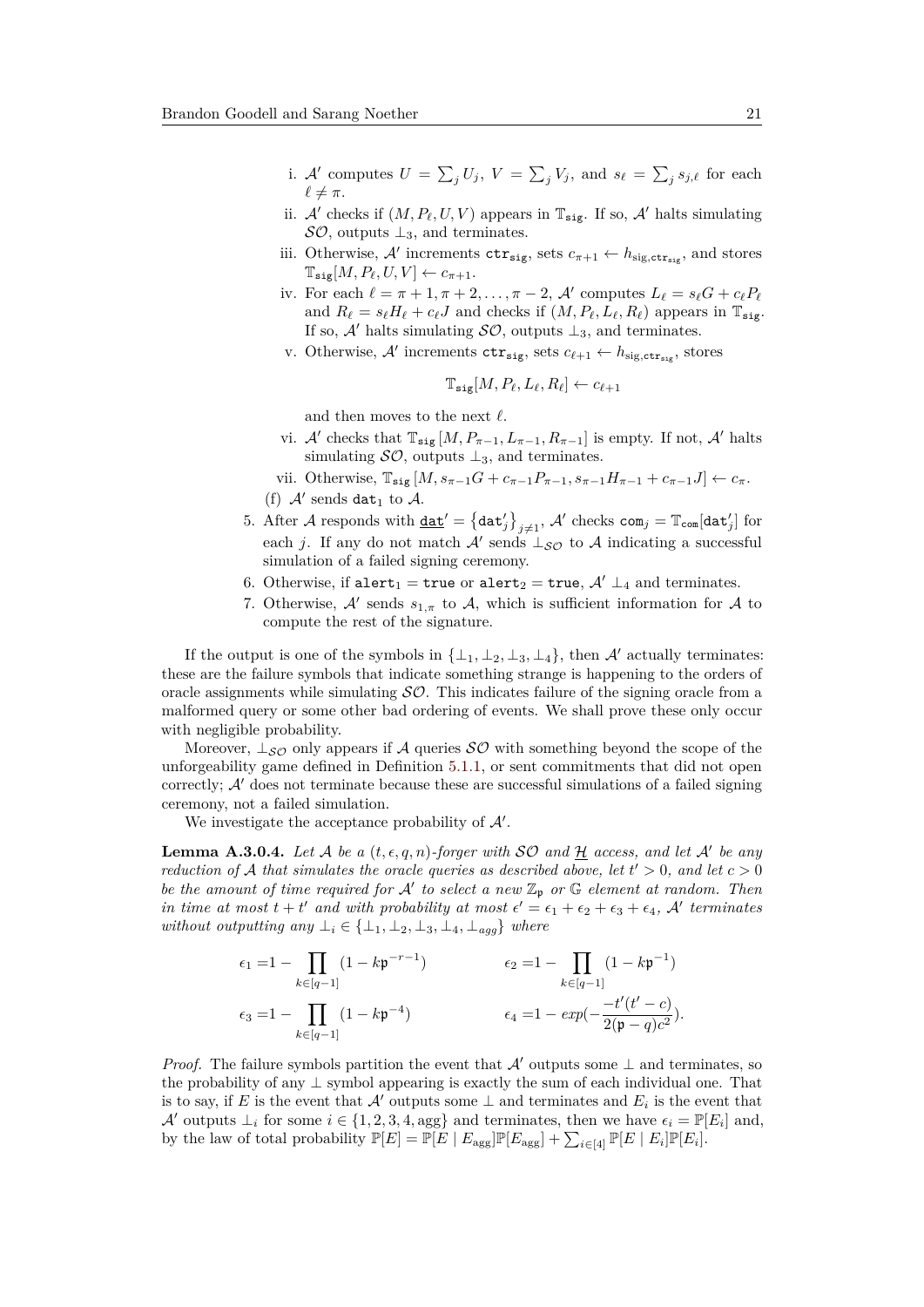Moreover, each conditional probability here is obviously 1 (the probability that  $\mathcal{A}'$ outputs some  $\perp_i$  given the fact that A' outputs  $\perp_3$  is 1, for example) so we have the simple sum. Hence, bounding the acceptance probability from below is equivalent to bounding each of the probabilities of each of these failure events from above. We immediately simplify the analysis:  $\mathbb{P}[E_{\text{agg}}] = 0$  by construction.

**To bound**  $\epsilon_1$ : If A', while simulating a query to  $SO$  for A, selects dat<sub>1</sub> such that  $\mathbb{T}_{con}$  [dat<sub>1</sub>] is non-empty, then  $\perp_1$  is output. Hence, this symbol occurs if and only if  $\mathcal A'$  selects random signing data  $\texttt{dat}_1$  for which an image under  $\mathcal{H}_{\text{com}}$  is already determined.  $\mathcal{A}'$ never selects the same random data twice by specification of the  $\mathcal{SO}$  simulation, so this implies that A queried  $\mathcal{H}_{com}$  with  $\texttt{dat}_1$  at some point in the past and, moreover, A' randomly discovered its pre-image. There are  $p^{r+1}$  choices of  $(U_{\ell}, V_{\ell}, \{s_{\ell}\})$ ; this scenario is precisely the scenario of a usual birthday attack. Presuming that at most q such choices are used in  $\mathcal{H}_{com}$ , the probability that  $\mathcal{A}'$  sees no collisions is exactly  $\prod_{k \in [q-1]} (1 - k \mathfrak{p}^{-r-1})$ . Hence we have

$$
\epsilon_1 \leq 1 - \prod_{k \in [q-1]} (1-k\mathfrak{p}^{-r-1}).
$$

**To bound**  $\epsilon_2$ : The failure symbol  $\perp_2$  occurs if and only if at least two  $(U, V, \{s_\ell\})$  are found with table entries  $\mathbb{T}_{con}[U, V, \{s_\ell\}] = \text{com}_i$  for the same  $\text{com}_i$ . This implies a collision of the simulated random oracle. We have

$$
\epsilon_2 \leq 1 - \prod_{k \in [q-1]} (1-k\mathfrak{p}^{-1}).
$$

- **To bound**  $\epsilon_3$ : Let *E* be the event that *A'*, in simulating a query made to *SO*, checks  $\mathbb{T}_{\text{sig}}$  and finding that some query of the form  $(M, P_\ell, U_\ell, V_\ell)$  has already been made, outputting  $\perp_3$ . This is also a birthday attack: since M is output from  $\mathcal{H}_{\text{mse}}$ , we have  $\mathfrak{p}^4$  such possible choices, and we make up to *q* queries, so the probability of seeing no collisions is exactly  $\prod_{k \in [q-1]}(1 - k\mathfrak{p}^{-4})$ .
- **To bound**  $\epsilon_4$ : The failure symbol  $\perp_4$  is output only in the case that  $\text{alert}_1 = \text{true}$  and the simulation has almost come to an end.  $\mathcal{A}'$  only gets to this point when  $\mathcal{A}$ misbehaves and sends a commitment  $com_j$  in the commit-and-reveal stage that has not yet been associated with any query of the form  $\mathcal{H}_{com}$ , and yet still produced opening data  $\{ \text{dat}_j \}_j$  that pass the reveal phase:  $\mathcal A$  guessed com<sub>j</sub> =  $\mathcal H_{\text{msg}}(\text{dat}_j)$ without querying  $\mathcal{H}_{\text{msg}}$ . This, too, is a birthday attack. The probability that an attacker requires more than *k* attempts at this before seeing the first collision is bounded from above by  $\exp(\frac{-k(k-1)}{2(n-a)})$  $\frac{-\kappa(\kappa-1)}{2(\mathfrak{p}-q)}$ . Assuming each attempt takes constant time (say c units of time per attempt), since  $A'$  is granted  $t' > 0$  time in addition to the runtime of A, the probability that A' outputs  $\perp_4$  is at most  $1 - \exp(-\frac{t'(t'-c)}{2(p-a)c^2})$  $\frac{-\tau (t - c)}{2(p-q)c^2}$ .

$$
\qquad \qquad \Box
$$

Note that by rescaling time  $(t', t) \mapsto (\frac{t'}{c})$  $\frac{t'}{c}$ ,  $\frac{t}{c}$ ) we can rewrite  $\epsilon_4 = 1 - e^{-t'(t'-1)/(\alpha(\mathfrak{p}-q))}$ for some  $\alpha > 0$ . Also note that each  $\epsilon_i$  is negligible in p so the sum of these are negligible in  $\mathfrak p$ . Since  $\mathcal A'$  is compatible with the hypotheses of Lemma [A.2.0.1,](#page-15-1) we immediately obtain the following.

**Corollary A.3.1.** The algorithm  $f{or}k^{A'}$  and  $f{or}k^{A''}$  have acceptance probabilities bounded from below: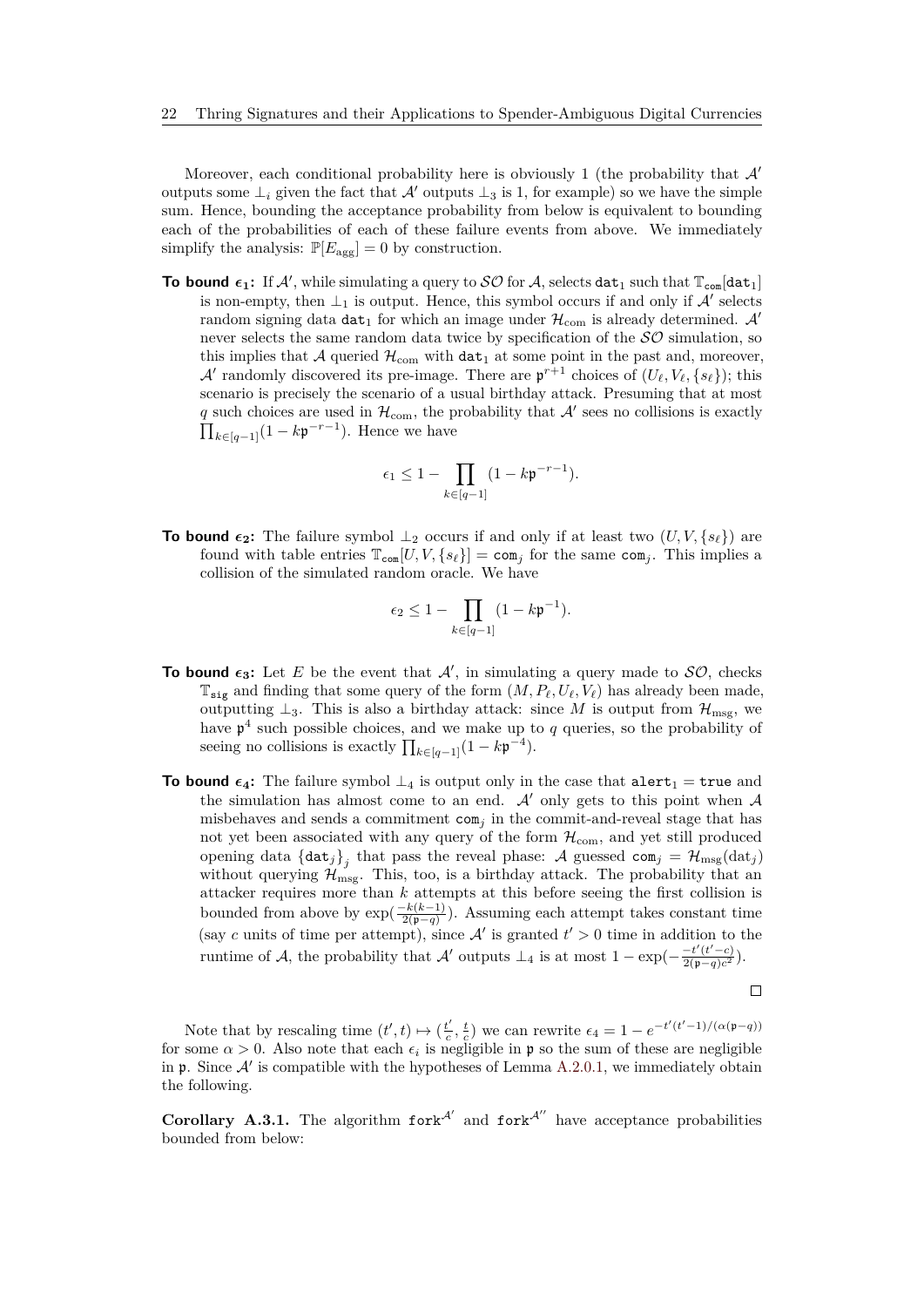$$
\begin{aligned}\n\text{acc}_{\text{fork}^{\mathcal{A}'}} &\geq \text{acc}_{\mathcal{A}'} \left( \frac{\text{acc}_{\mathcal{A}'} }{q} - \frac{1}{2^{\eta}} \right) \\
\text{acc}_{\text{fork}^{\mathcal{A}'}} &\geq \text{acc}_{\text{fork}^{\mathcal{A}'}} \left( \frac{\text{acc}_{\text{fork}^{\mathcal{A}'}} }{q} - \frac{1}{2^{\eta}} \right)\n\end{aligned}
$$

In the next section we describe  $\text{fork}^{\mathcal{A}'}$  and  $\text{fork}^{\mathcal{A}''}$ .

#### <span id="page-22-0"></span>**A.4 Forking twice**

In this section we apply the general forking lemma twice and obtain the punchline, a discrete logarithm solver. We fork  $A'$  in two stages. We first construct  $f \circ r k^{A'}$  to take as input some  $\text{inp}_{\text{fork}}A' = (X_h, \underline{h}_{\text{agg}})$ , selects some  $\underline{h}_{\text{sig}}$  at random, and executes A' with input  $\text{inp}_{\mathcal{A}'} = (X_h, \underline{h}_{\text{sig}})$ . If A' outputs any failure symbol  $\bot$ , then  $\text{fork}^{\mathcal{A}'}$  outputs  $\bot_{\text{fork}^{\mathcal{A}'}}$ and terminates.

Otherwise, A' outputs some  $(i_{sig}, out)$  where out =  $(h_{agg,i_{agg}}, h_{sig,i_{sig}}, a, forg)$ . A second  $h_{\text{sig}}^*$  is selected at random, the sequences  $h_{\text{sig}}$  and  $h_{\text{sig}}^*$  are glued together as usual to get a sequence  $h'_{sig}$ . A' is run again except with input  $(X_h, h'_{sig})$  in pursuit of a second success. If A' outputs any failure symbol  $\perp$ , then fork<sup>A'</sup> outputs  $\perp_{\text{fork}^{A'}}$  and terminates.

Otherwise, A' comes through with a second success, say  $(i_{\text{sig}}^*$ , out<sup>\*</sup>). If  $i_{\text{sig}} \neq i_{\text{sig}}^*$  $fork^{\mathcal{A}'}$  outputs  $\perp_{fork^{\mathcal{A}'}}$  and terminates. Otherwise,  $fork^{\mathcal{A}'}$  outputs

$$
\mathtt{out}_{\mathtt{fork}^{\mathcal{A}'}} = (i_{\mathtt{sig}}, (i, \mathtt{out}), (i^*, \mathtt{out}^*)).
$$

**Algorithm** fork<sup>A</sup>: Takes as input  $\text{inp}_{\text{fork}^{A'}} = (\text{inp}, \underline{h}_{\text{agg}}) = (X_h, \underline{h}_{\text{agg}}).$ 

- 1. fork<sup>A'</sup> picks random coins for A', selects  $h_{sig} \leftarrow (\{0,1\}^{\eta})^q$ , assembles  $inp_{\mathcal{A}'}$  $(\texttt{inp}, \underline{h}_{\texttt{agg}}).$
- 2. fork $^{\mathcal{A}'}$  runs  $\mathcal{A}'$  with  $inp_{\mathcal{A}'}$ .
- 3. If  $\mathcal{A}'$  outputs  $\perp_{\mathcal{A}'},$  fork<sup> $\mathcal{A}'$ </sup> outputs  $\perp_{\text{fork}}$ <sup> $\mathcal{A}'$ </sup> and terminates.
- 4. Otherwise, A' outputs some out<sub>A'</sub> =  $(i_{\text{sig}}$ , out) where

$$
\mathtt{out} = (i_\text{sig}, \ell_\text{sig}, \pi_\text{sig}, i_\text{agg}, h_{\text{sig}, i_\text{sig}}, h_{\text{agg}, i_\text{agg}}, \underline{a}, \mathtt{forg}).
$$

5. fork<sup>A'</sup> selects  $\underline{h}'_{sig} \leftarrow (\{0,1\}^{\eta})^q$ , sets the gluing index as  $j = i_{sig}$ , and glues oracle query response sequences together as usual

$$
\underline{h}''_{\text{sig}} = (h_{\text{sig},1}, h_{\text{sig},2}, \dots, h_{\text{sig},j-1}, h'_{\text{sig},j}, h'_{\text{sig},j+1}, \dots).
$$

- 6. fork<sup>A'</sup> runs A' with  $inp'_{A'} = (inp, \underline{h}''_{sig}).$
- 7. If  $\mathcal{A}'$  outputs  $\bot$ , then fork $^{\mathcal{A}'}$  outputs  $\bot$ .
- 8. Otherwise,  $\mathcal{A}'$  outputs some  $\text{out}_{\mathcal{A}'}^* = (i_{\text{sig}}^*, \text{out}^*)$  where

$$
\mathtt{out}^* = (i^*_{\textnormal{sig}}, \ell^*_{\textnormal{sig}}, \pi^*_{\textnormal{sig}}, i^*_{\textnormal{agg}}, h''_{\textnormal{sig}, i^*_{\textnormal{sig}}}, h_{\textnormal{agg}, i^*_{\textnormal{agg}}, \underline{a}^*}, \mathtt{forg}^*).
$$

- 9. If  $i_{\text{sig}} \neq i_{\text{sig}}^*$ , output  $\perp_{\text{fork}^{\mathcal{A}'}}$  and terminate.
- 10. Otherwise, output  $(i_{\text{sig}}, \text{out}')$  where  $\text{out}' = (\text{out}, \text{out}^*)$ .

The following lemma is obvious: aggregation coefficients for  $P_\ell$  must be decided before the  $\mathcal{H}_{\text{sig}}$  oracle is queried with  $(M, P_\ell, L_\ell, R_\ell)$  except with negligible probability. Hence, the queries that determines  $h_{\text{agg}, i_{\text{agg}}}$  and  $h_{\text{agg}, i_{\text{agg}}}^*$  are made before the fork, so they must be the same queries.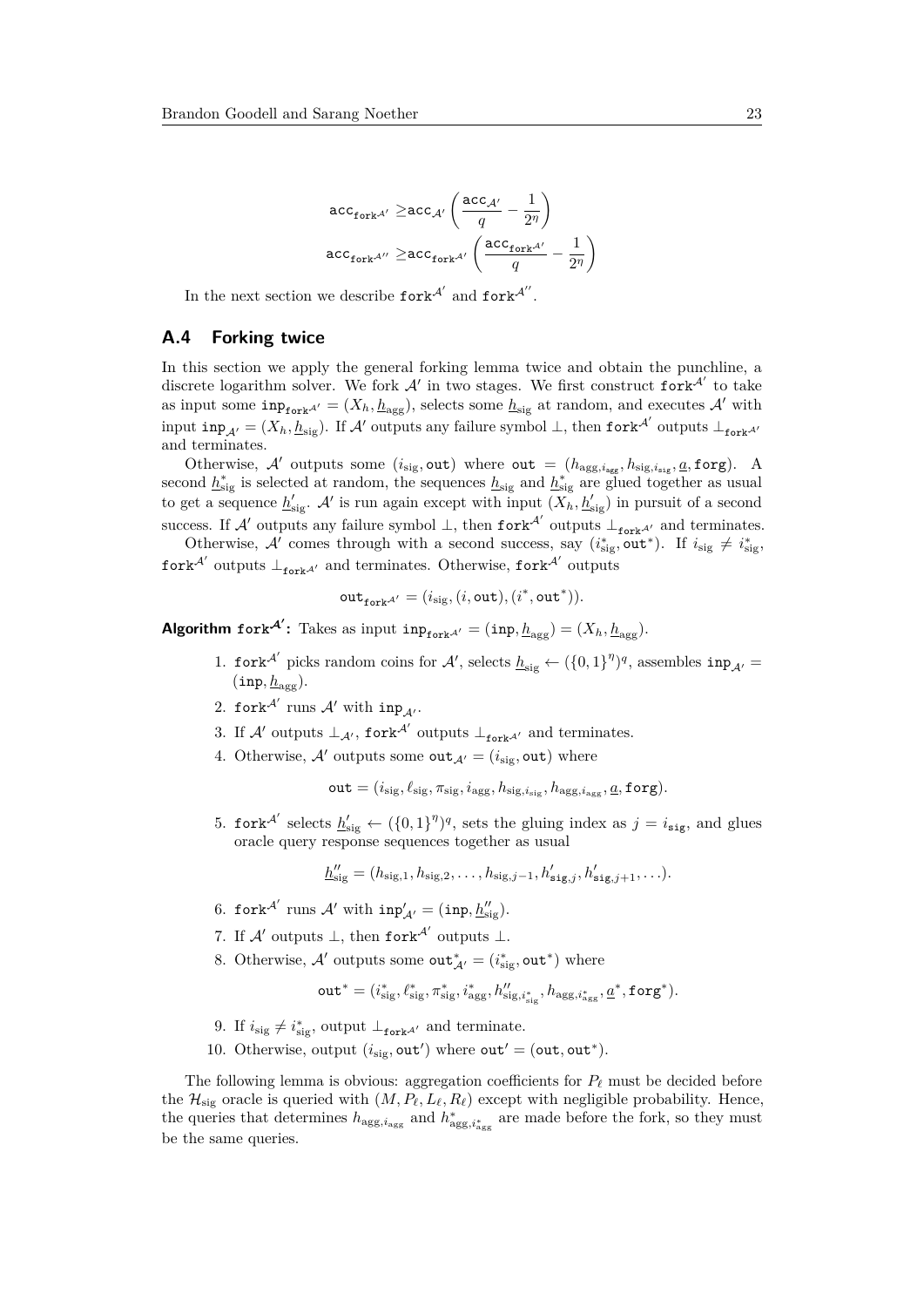**Lemma A.4.0.1.** *A successful output from*  $fork^{A'}$  *has*  $i_{agg} = i_{agg}^*$  *except with negligible probability.*

*Proof.* To guess the output of  $\mathcal{H}_{\text{sig}}(M, P_\ell, L_\ell, R_\ell)$  before learning  $P_\ell$  occurs with probability at most  $(p - q)^{-1}$ . This is sufficient, but not necessary: it's also possible that  $P_\ell$  is learned without making aggregation coefficient queries.

Hence, except with some probability at most  $(p - q)^{-1}$ ,  $P_\ell$  is learned before this query is made. Conditioning upon the event that  $A'$  does learn  $P_\ell$ , the probability that  $P_\ell$  is guessed without computing any aggregation coefficients is also at most  $(p - q)^{-1}$ .

The probability that this ordering does not hold is bounded from above by  $(p - q)^{-1}$  +  $(1 - (\mathfrak{p} - q)^{-1})(\mathfrak{p} - q)^{-1} = (2 - (\mathfrak{p} - q)^{-1})(\mathfrak{p} - q)^{-1}$ . So the probability that this ordering does hold is at least  $(1 - (\mathfrak{p} - q)^{-1})^2$ .

The acceptance probability of  $fork^{A'}$  is provided by the general forking lemma. Due to our choice of forking, the query to  $\mathcal{H}_{\text{sig}}$  in the two resulting transcripts have the same input  $(M, P_\ell, L_\ell, R_\ell)$  but different outputs. This is the condition that  $c_\ell \neq c'_\ell$  from the *system of forgery-to-discrete-log equations and inequalities*. We wrap this algorithm with the following algorithm  $A''$  that rejects certain executions and reformats their outputs.

**Algorithm**  $\mathcal{A}''$ : 1. Take as input some  $\text{inp}_{\text{fork}^{A'}} = (X_h, h_{\text{agg}})$ .

- 2. Select some random coins  $\rho = \rho_{\text{fork}}A'$ .
- 3. Execute  $\text{fork}^{\mathcal{A}'}$  with  $\text{inp}_{\text{fork}^{\mathcal{A}'}}$  and these random coins.
- 4. If the result is  $\perp_{\text{fork}^{A'}}$ , output  $\perp_{A''}$  and terminate. Otherwise, assemble together  $\text{out}_{\text{fork}^{A'}} = (i_{\text{sig}}, \text{out'})$  where  $\text{out'} = (\text{out}, \text{out}^*)$  and  $\text{output out}_{\text{fork}^{A'}}$ .
- 5. Find  $\ell_{\text{sig}}, \pi_{\text{sig}} \in \text{out}$ ; find  $\ell^*_{\text{sig}}, \pi^*_{\text{sig}} \in \text{out}^*$ .
- 6. If  $\ell_{\text{sig}} \neq \ell_{\text{sig}}^*$  or  $\pi_{\text{sig}} \neq \pi_{\text{sig}}^*$ , output  $\perp$  and terminate. Otherwise, assemble together out  $A'' = (i_{\text{agg}}, \text{out}')$  and output out  $A''$ .

The proof of the non-negligibility of the acceptance probability of  $\mathcal{A}$ <sup> $\prime\prime$ </sup> is very similar to a proof presented in [\[13\]](#page-13-0) for the non-threshold case of LSAG signatures. We omit this, noting merely that the threshold property of our scheme makes no difference in determining the acceptance probability.

Now we fork on  $i_{\text{agg}}$ . This way, all queries made before this point remain the same. Moreover, since the aggregation coefficients on the adversarially chosen keys are determined by random coins, not the hash query tape, and due to our structure of the  $\mathcal{H}_{\text{agg}}$  simulations, it is always the case that these random coins are selected before the output for the honest key. Hence, if some algorithm is making decisions adaptively based on previous input, the random coins chosen for the aggregation coefficients on the adversarially selected keys are identical between the two branches with probability 1.

**Algorithm** fork<sup>A''</sup>: Takes as input some  $\text{inp}_{\text{forkA''}} = X_h$ .

- 1. Selects some random coins  $\rho = \rho_{\mathcal{A}''}$ .
- 2. fork<sup>A''</sup> selects  $\underline{h}_{\text{agg}} \leftarrow (\{0,1\}^{\eta})^q$  and sets  $\text{inp}_{\mathcal{A}''} = \text{inp}_{\text{fork}^{A'}} = (X_h, \underline{h}_{\text{agg}})$ .
- 3. fork $^{\mathcal{A}^{\prime\prime}}$  runs  $\mathcal{A}^{\prime\prime}$  with  $\mathtt{inp}_{\mathcal{A}^{\prime\prime}}.$
- 4. If  $\mathcal{A}''$  outputs  $\perp_{\mathcal{A}''}$ , then fork<sup> $\mathcal{A}''$ </sup> outputs  $\perp_{\text{fork}}$  and terminates. Otherwise,  ${\rm fork}^{{\mathcal A}''} \textrm{ receives some } (i_{\rm agg}, {\tt out}_{\mathcal A''}).$
- 5. fork<sup>A''</sup> selects  $h'_{\text{agg}} \leftarrow (\{0,1\}^{\eta})^q$ , sets the gluing index  $j = i_{\text{agg}}$ , and glues oracle query responses together as usual

$$
\underline{h}''_{\text{agg}} = (h_{\text{agg},1}, h_{\text{agg},2}, \dots, h_{\text{agg},j-1}, h'_{\text{agg},j}, h'_{\text{agg},j+1}, \dots),
$$

and assembles  $\text{inp}'_{\mathcal{A}''} = (X_h, \underline{h}''_{\text{agg}})$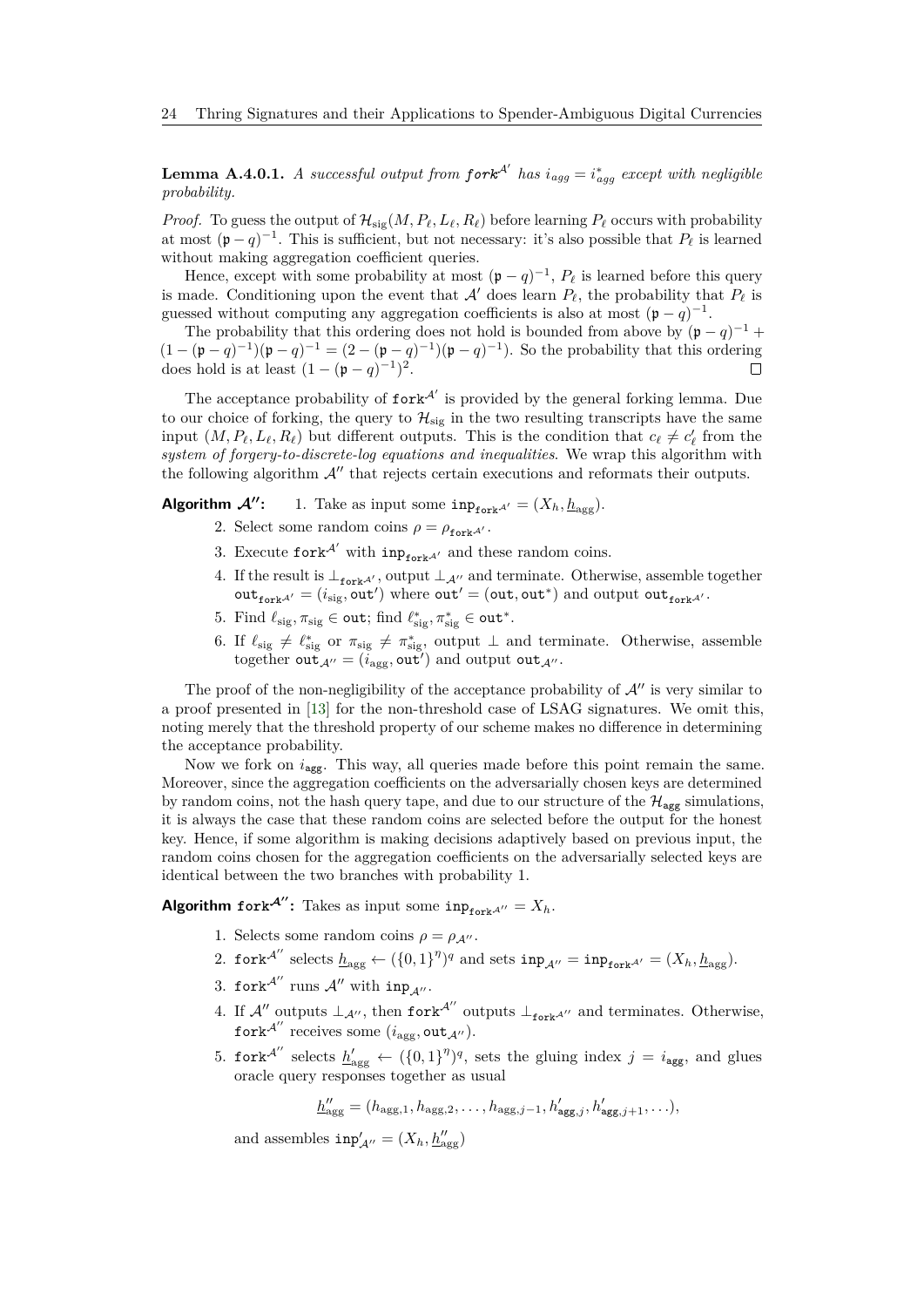- 6. fork<sup> $\mathcal{A}''$ </sup> runs  $\mathcal{A}''$  with  $inp'_{fork}$ <sup> $\mathcal{A}''$ </sup>.
- 7. If  $\mathcal{A}''$  outputs  $\perp$ , then fork $\mathcal{A}''$  outputs  $\perp$ . Otherwise, fork $\mathcal{A}''$  receives some  $(i^*_{\text{agg}}, \text{out}^*_{\mathcal{A}''}).$
- 8. If  $i_{\text{agg}} \neq i_{\text{agg}}^*$ , output  $\perp_{\text{fork}} A''$  and terminate.
- 9. Otherwise, output  $(i_{\text{agg}}, \text{out}_{\text{fork}}^A)$  where  $\text{out}_{\text{fork}}^A$ <sup>*n*</sup> = ( $\text{out}_{\mathcal{A}''}, \text{out}_{\mathcal{A}''}^*$ )

The acceptance probability of  $fork^{A''}$  is bounded from below by some non-negligible function, following the general forking lemma, bounded from below:

$$
\mathsf{acc}_{\mathsf{fork}^{\mathcal{A}''}} \geq \mathsf{acc}_{\mathcal{A}''}\left(\frac{\mathsf{acc}_{\mathcal{A}''}}{q} - \frac{1}{2^{\eta}}\right).
$$

Lastly we construct our discrete log solver. Note that the following algorithm succeeds if and only if  $fork^{A''}$  does, so the probability of success is identical, establishing our main theorem.

- **Algorithm**  $\mathcal{B}$ **:**  $\beta$  **has black-box access to fork<sup>A''</sup>.**  $\beta$  **takes as input an honest public key**  $X_h$  and is granted random oracle access, and outputs the discrete logarithm  $x_h$ .
	- 1. B takes as input some  $X_h$ .
	- 2. B executes fork<sup>A''</sup> with inp = { $X_h$  }.
	- 3. If fork<sup>A''</sup> outputs  $\perp_{\text{fork}}$ A'',  $\beta$  outputs  $\perp_B$  and terminates. Otherwise,  $\beta$  receives  $(i_{\text{agg}}, \text{out}_{\text{fork}}$ <sup> $\mathcal{A}^{\prime\prime}$ ).</sup>
	- 4. B goes through out<sub>fork</sub><sup> $\mathcal{A}''$ </sup> to extract the four signatures,  $\sigma^{(j)}$  (for  $j \in [4]$ ), the signing query indices  $i_{\text{sig}}^{(j)}$ , the signing query responses  $h_{\text{sig}}^{(j)}$  $\sum_{\text{sig},i_{\text{sig}}^{(j)}}^{(J)}$ , the ring indices

 $\ell_{\text{sig}}^{(j)}$  and  $\pi_{\text{sig}}^{(j)}$ , the aggregation query indices *i*<sub>agg</sub> and the aggregation query responses  $h^{(j)}$  $\frac{(\mathcal{J})}{\arg g,i_{\text{agg}}^{(j)}}$ 

5.  $\beta$  verifies the following system of equalities and inequalities

$$
\begin{aligned} i_{\rm sig}^{(1)}=&i_{\rm sig}^{(2)} &\ell_{\rm sig}^{(1)}=&\ell_{\rm sig}^{(2)} &\pi_{\rm sig}^{(1)}=&\pi_{\rm sig}^{(2)}\\ i_{\rm sig}^{(3)}=&i_{\rm sig}^{(4)} &\ell_{\rm sig}^{(3)}=&\ell_{\rm sig}^{(4)} &\pi_{\rm sig}^{(3)}=&\pi_{\rm sig}^{(4)}\\ i_{\rm agg}^{(i)}=&i_{\rm agg}^{(j)}\ {\rm for\ each}\ i,j &\ h_{\rm agg,i_{\rm agg}}^{(1)}=&h_{\rm agg,i_{\rm agg}}^{(2)} &\ h_{\rm agg,i_{\rm agg}}^{(3)}=&h_{\rm agg,i_{\rm agg}}^{(4)}\\ h_{\rm sig,i_{\rm sig}^{(1)}}^{(1)}\neq&h_{\rm sig,i_{\rm sig}^{(1)}}^{(3)}&h_{\rm sig,i_{\rm sig}^{(1)}}^{(4)}&h_{\rm agg,i_{\rm agg}}^{(1)}\neq&h_{\rm agg,i_{\rm agg}^{(3)}}^{(3)} \end{aligned}
$$

outputting  $\perp_B$  if any fail.

- 6. From each  $\mathbf{forg}^{(j)}$ , the random signature data  $s_{\ell}^{(j)}$  $\ell^{(J)}$  can be extracted.
- 7. B outputs

$$
\widehat{x}_h := (h^{(1)}_{\mathrm{agg}, i_{\mathrm{agg}}} - h^{(3)}_{\mathrm{agg}, i_{\mathrm{agg}}})^{-1} \left( \frac{s_\ell^{(2)} - s_\ell^{(1)}}{h^{(2)}_{\mathrm{sig}, i^{(2)}_{\mathrm{sig}}} - h^{(1)}_{\mathrm{sig}, i^{(1)}_{\mathrm{sig}}} } - \frac{s_\ell^{(4)} - s_\ell^{(3)}}{h^{(3)}_{\mathrm{sig}, i^{(3)}_{\mathrm{sig}}} - h^{(4)}_{\mathrm{sig}, i^{(4)}_{\mathrm{sig}}}} \right).
$$

Of course,  $\beta$  only fails if  $fork^{A''}$  fails or if the system is not verified, but this is a sub-event of the failure of  $f \circ \mathbf{r} \cdot \mathbf{r}^{A''}$ . So the probability that  $\mathcal B$  is bounded above by the probability that  $fork^{A''}$  fails.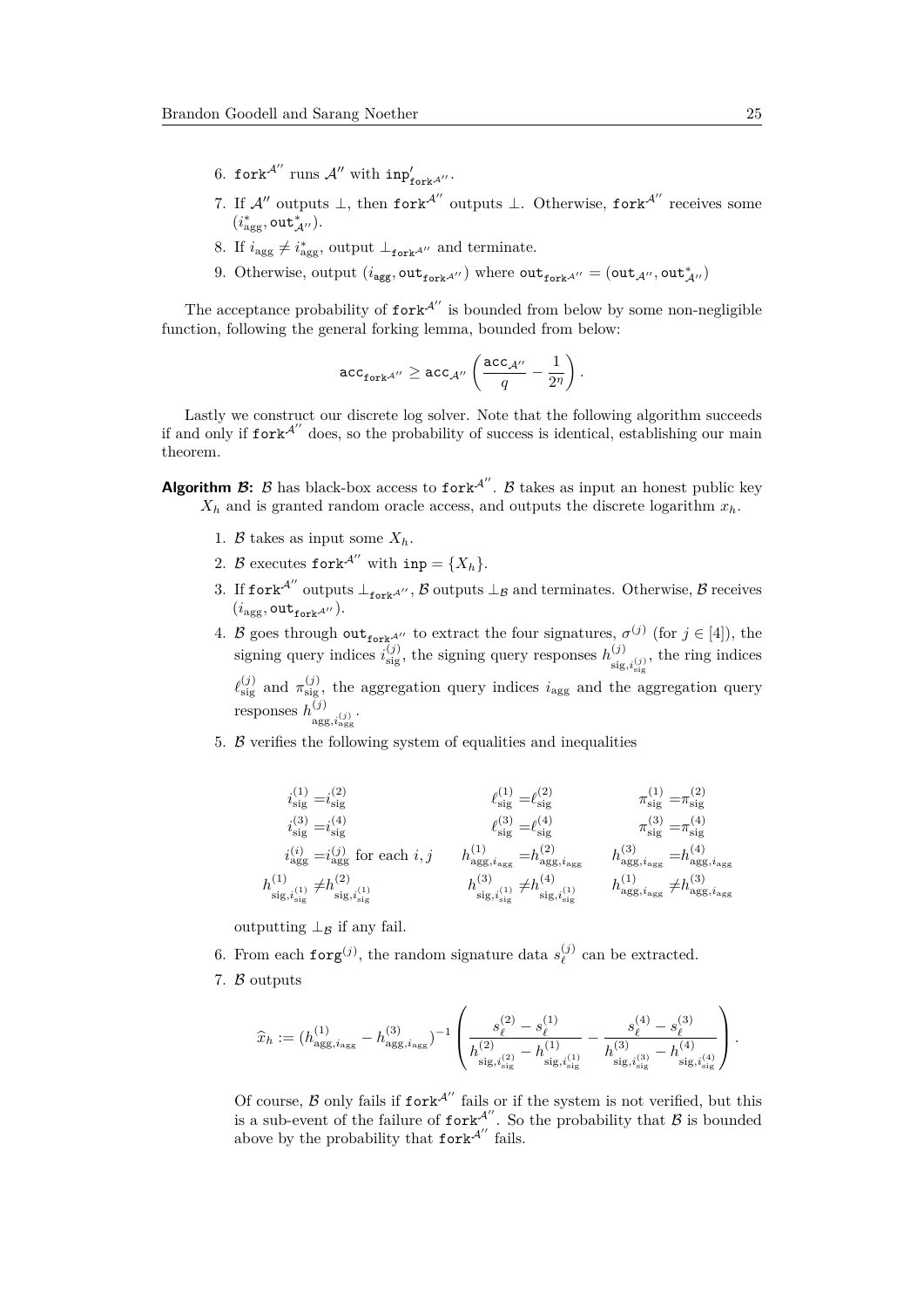# <span id="page-25-0"></span>**B Properties other than unforgeability**

We establish correctness and linkability and describe some security properties like signer ambiguity and its relation to key aggregation indistinguishability. Correctness and linkability take into account semi-honest adversaries, who carry out algorithms to specification (although may also take additional steps outside of specification). In this case, this is a group of "curious but honest" friends wishing to collaborate upon a signature.

### **Lemma B.0.0.1.** *Example [4.0.4](#page-7-0) is correct.*

*Proof.* In the event  $S((\mathfrak{m}, \underline{P}, \pi, \underline{x}), (\mathfrak{m}^*, \sigma))$  where  $\sigma = (c_1, s)$  and  $\mathfrak{m}^* = (\mathfrak{m}, \underline{P}, J, \text{aux})$ , the semi-honest signer computes  $c_{\pi+1}$ ,  $c_{\pi+2}$ , ...,  $c_r$ , and  $c_1$  with usual/honest queries made to  $\mathcal{H}_{\text{sig}}$  with probability 1. Moreover, the semi-honest verifier makes queries  $c_2, \ldots, c_{\pi-1}, c_{\pi}$ by making usual/honest queries to  $\mathcal{H}_{\text{sig}}$  with probabilty 1. The semi-honest signer also, by specification, ensured the verification equations are satisfied with use of the secret key  $p_{\pi}$ . Hence, a semi-honest verifier given  $\mathfrak{m}^*$  and  $\sigma = (c_1, (s_1, s_2, \ldots, s_r))$  who computes the following

$$
L'_{1} := c_{1}G + s_{1}P_{1} \t R'_{1} := c_{1}H_{1} + s_{1}J \t c'_{2} := \mathcal{H}_{sig}(M, P_{1}, R_{1}, L_{1})
$$
  
\n
$$
L'_{2} := c'_{2}G + s_{2}P_{2} \t R'_{2} := c'_{2}H_{2} + s_{2}J \t c'_{3} := \mathcal{H}_{sig}(M, P_{2}, R_{2}, L_{2})
$$
  
\n
$$
\vdots \t \vdots \t \vdots
$$
  
\n
$$
L'_{r} := c'_{r}G + s_{r}P_{r} \t R'_{r} := c'_{r}H_{r} + s_{r}J \t c'_{1} := \mathcal{H}_{sig}(M, P_{r}, R_{r}, L_{r})
$$

 $\Box$ 

obtains  $c'_1 = c_1$  with probability 1.

**Lemma B.0.0.2.** *Example [4.0.4](#page-7-0) is linkable.*

*Proof.* In the event  $S'(\mathfrak{m}_1^*, \sigma_1, \mathfrak{m}_2^*, \sigma_2)$ , the semi-honest adversary used the same key in each signature. That is to say, for the rings  $P_1, P_2$ , there is a common key; that is, for some indices  $i_1$ ,  $i_2$ ,  $(\underline{P}_1)_{i_1} = (\underline{P}_2)_{i_2} = P_{\text{common}}$ . In both signatures, the key image is  $J = P_{\text{common}}\mathcal{H}_{\text{ki}}(P_{\text{common}})$ , and so linking occurs with probability 1.

We modify the definition of anonymity with adversarially chosen ring members from [\[4\]](#page-13-13) to take into account key aggregation; the stronger definition presented in [\[4\]](#page-13-13) with *full key exposure* is not possible to satisfy in the linkable transaction setting of CryptoNote-styled ring signatures we see in Monero.

**Definition B.0.1** (Threshold signer ambiguity with adversarially chosen ring members)**.** Let  $f(-)$  be a positive polynomial. Consider the following game:

- 1. A set of private-public key pairs  $\{(x_i, X_i)\}_{i \in [f(\lambda)]}$  is selected by the challenger with KeyGen. Denote  $SK = \{x_i\}$  and  $PK = \{X_i\}$ .
- 2. The public keys  $PK$  are sent to  $A$ , who is granted access to a signing oracle,  $SO$ .
- 3. A outputs a message  $m$ , two non-empty aggregation multi-sets of public keys  $\underline{X}^{(0)}$ ,  $\underline{X}^{(1)} \subset PK$ , and a ring  $\underline{P}$  such that  $P_{i_j} = \Phi(\underline{X}^{(j)})$  for  $j = 0, 1$ .
- 4. The challenger selects a random bit *b*, computes  $(\mathfrak{m}^*, \sigma) \leftarrow \text{Sign}(\mathfrak{m}, \underline{P}, \pi_b)$  where  $\pi_b$ denotes the index of  $P_{i_b}$  in  $\underline{P}$ , and sends  $(\mathfrak{m}^*, \sigma)$  to  $\mathcal{A}$ .
- 5.  $A$  outputs a bit  $b'$ .

A wins the game if  $b' = b$  and the key images for  $P_{i_0}$  and  $P_{i_1}$  do not appear in the output of any query made to  $\mathcal{SO}$  by  $\mathcal{A}$ .